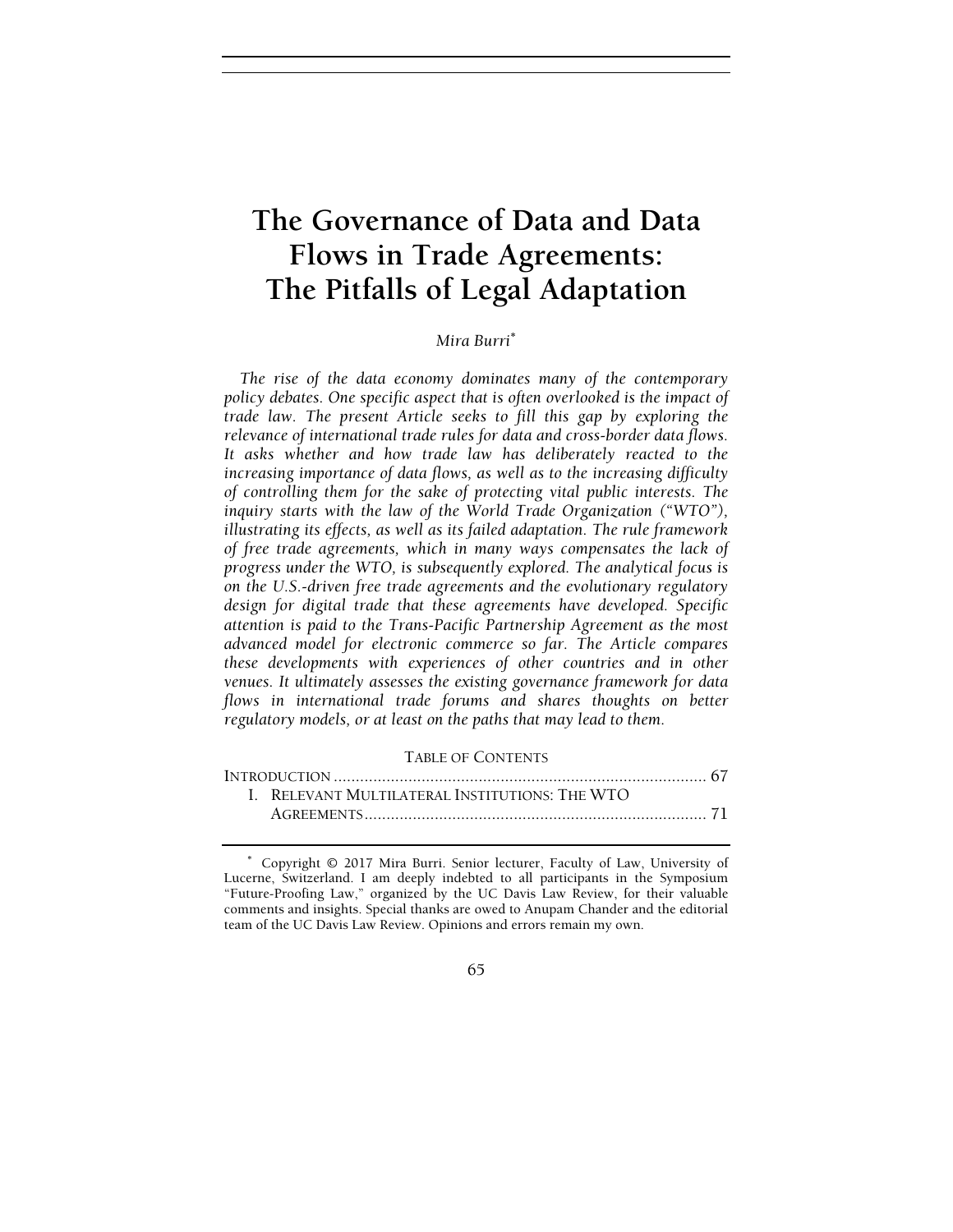| 66  |                 | University of California, Davis                        | [Vol. 51:65] |
|-----|-----------------|--------------------------------------------------------|--------------|
|     | А.              | The WTO as Enabling Data Flows by Liberalizing         |              |
|     |                 |                                                        |              |
|     |                 | 1. The General Agreement on Tariffs and Trade  75      |              |
|     |                 | The Information Technology Agreement 77<br>2.          |              |
|     | B.              | The WTO as Enabling Data Flows by Liberalizing         |              |
|     |                 |                                                        |              |
|     |                 | 1. The General Agreement on Trade in Services 80       |              |
|     |                 |                                                        |              |
|     | С.              | The WTO as Enabling Balance Between Economic and       |              |
|     |                 |                                                        |              |
|     | D.              |                                                        |              |
| H.  |                 | EXPERIENCE GATHERED IN U.S. FREE TRADE AGREEMENTS 99   |              |
|     | Α.              |                                                        |              |
|     | <b>B.</b>       | Chapters on Cross-Border Supply of Services  102       |              |
|     | $\mathcal{C}$ . |                                                        |              |
|     | D.              | A Look at Some Non-U.S. Agreements 106                 |              |
| HL. |                 | THE TRANS-PACIFIC PARTNERSHIP AGREEMENT  110           |              |
|     | Α.              |                                                        |              |
|     | B.              |                                                        |              |
|     | $\mathcal{C}$   | Provisions Scattered in Other TPP Chapters That Matter |              |
|     |                 |                                                        |              |
|     | D.              | Comparing the TPP with Other "Mega-Regionals"  119     |              |
|     |                 |                                                        |              |
|     |                 |                                                        |              |
|     |                 | IV. THE GOVERNANCE OF DATA AND DATA FLOWS IN TRADE     |              |
|     |                 | AGREEMENTS: THE PITFALLS OF LEGAL ADAPTATION  126      |              |
|     | А.              | The Slow Changes of Brick-And-Mortar Trade Rules 126   |              |
|     | <b>B.</b>       | Assessing the Suitability of Trade Forums to Address   |              |
|     |                 |                                                        |              |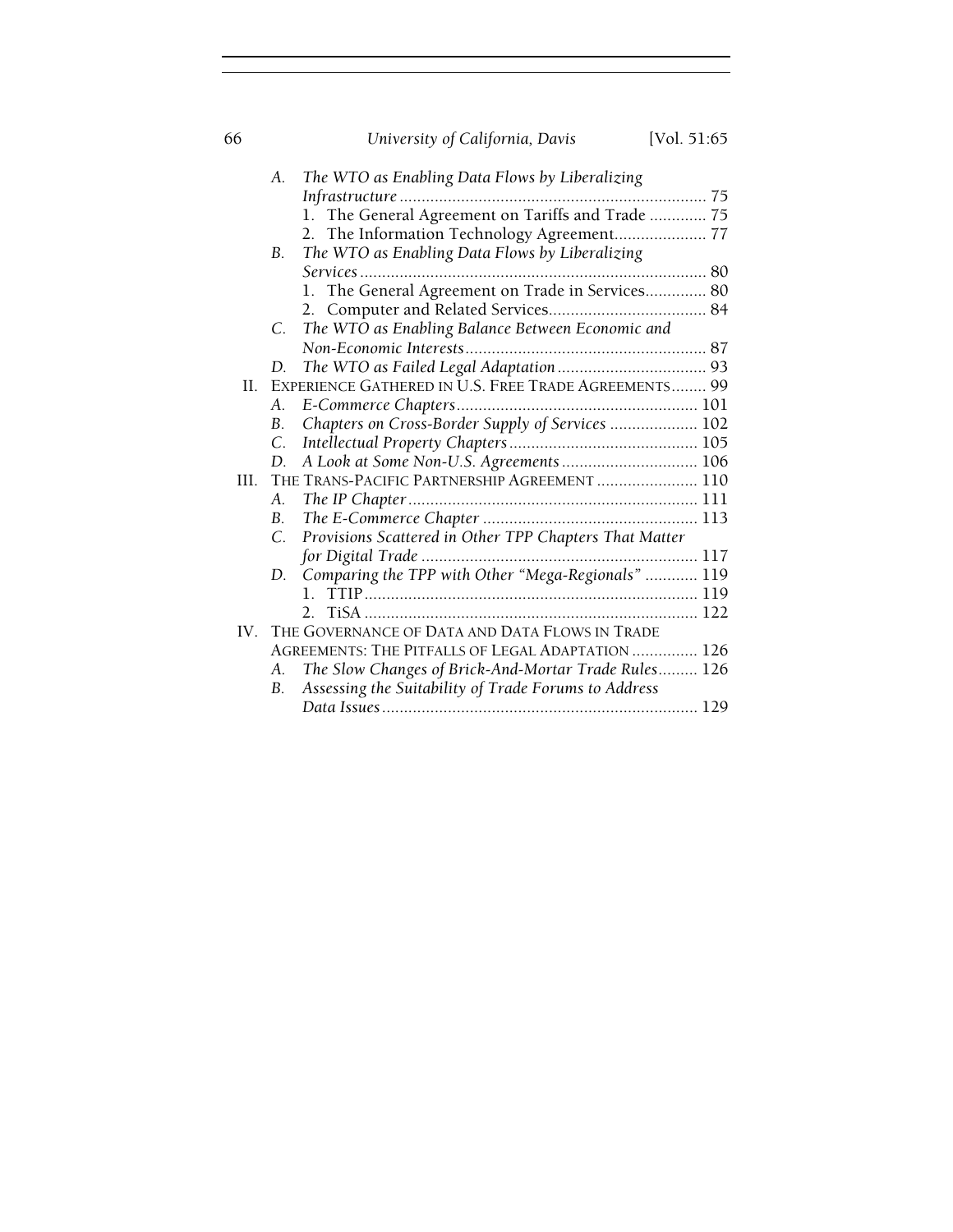# INTRODUCTION

Data is the new buzzword in contemporary debates of economic growth and innovation. A plethora of studies and expert reports point to the vast potential of data as a trigger for more efficient business operations, highly innovative societal solutions, and ultimately better policy choices.1 Companies, as well as governments, are encouraged to use this potential and to mobilize their resources aptly, so as to make the data-driven economy real. At the same time, the perils of reliance on data and on Big Data,<sup>2</sup> in particular with regard to the protection of privacy, have been repeatedly highlighted.3 There too, policymakers

<sup>1</sup> See, e.g., NICOLAUS HENKE, ET AL., MCKINSEY GLOB. INST., THE AGE OF ANALYTICS: COMPETING IN A DATA-DRIVEN WORLD (2016) (showing which economic sectors have so far only partially used the potential of Big Data analytics and how this may be changed); JAMES MANYIKA ET AL., MCKINSEY GLOB. INST., BIG DATA: THE NEXT FRONTIER FOR INNOVATION, COMPETITION, AND PRODUCTIVITY 15-36, 97-122 (2011) (presenting one of the first reports that shows the range of opportunities that Big Data and Big Data analytics open for different economic sectors); VIKTOR MAYER-SCHÖNBERGER & KENNETH CUKIER, BIG DATA: A REVOLUTION THAT WILL TRANSFORM HOW WE LIVE, WORK, AND THINK 123-84 (2013) (being one of the first comprehensive studies that reveal the deep impact that Big Data will have on all facets of societal life, the chances and perils associated with it, and how we may need to change existing regulatory design to adequately accommodate the affordances of Big Data).

<sup>&</sup>lt;sup>2</sup> There are no clear definitions of small versus Big Data. Definitions vary and scholars seem to agree that the term of Big Data is generalized and slightly imprecise. One common identification of Big Data is through its characteristics of volume, velocity, and variety, also referred to as the "3-Vs." Increasingly, experts add a fourth "V" that relates to the veracity or reliability of the underlying data. See MAYER-SCHÖNBERGER & CUKIER, supra note 1, at 13; Julie E. Cohen, What Privacy Is For, 126 HARV. L. REV. 1904, 1920-21 (2013); Neil M. Richards & Jonathan H. King, Big Data Ethics, 49 WAKE FOREST L. REV. 393, 394 (2014). Small data on the other hand, although also undefined, is thought of as solving discrete questions with limited and structured data. The data often is controlled by one institution. See, e.g., JULES J. BERMAN, PRINCIPLES OF BIG DATA: PREPARING, SHARING, AND ANALYZING COMPLEX INFORMATION 1-2 (2013). For an excellent analysis of both terms and review of the literature, see Margaret Hu, Small Data Surveillance v. Big Data Surveillance, 42 PEPP. L. REV. 773, 794-99 (2015).

<sup>3</sup> See, e.g., EXECUTIVE OFFICE OF THE PRESIDENT, BIG DATA: SEIZING OPPORTUNITIES, PRESERVING VALUES (2014); COUNCIL OF EUROPE, GUIDELINES ON THE PROTECTION OF INDIVIDUALS WITH REGARD TO THE PROCESSING OF PERSONAL DATA IN A WORLD OF BIG DATA (2017); FEDERAL TRADE COMMISSION, INTERNET OF THINGS: PRIVACY AND SECURITY IN A CONNECTED WORLD (2015); PRIVACY, BIG DATA, AND THE PUBLIC GOOD: FRAMEWORKS FOR ENGAGEMENT (Julia Lane, Victoria Stodden, Stefan Bender & Helen Nissenbaum eds., 2014); Colin J. Bennett & Robin M. Bayley, Privacy Protection in the Era of 'Big Data': Regulatory Challenges and Social Assessments, in EXPLORING THE BOUNDARIES OF BIG DATA 205-27 (Bart van der Sloot, Dennis Broeders & Erik Schrijvers eds., 2016); Urs Gasser, Perspectives on the Future of Digital Privacy, ZEITSCHRIFT FÜR SCHWEIZERISCHES RECHT 337 (2015); Urs Gasser, Recoding Privacy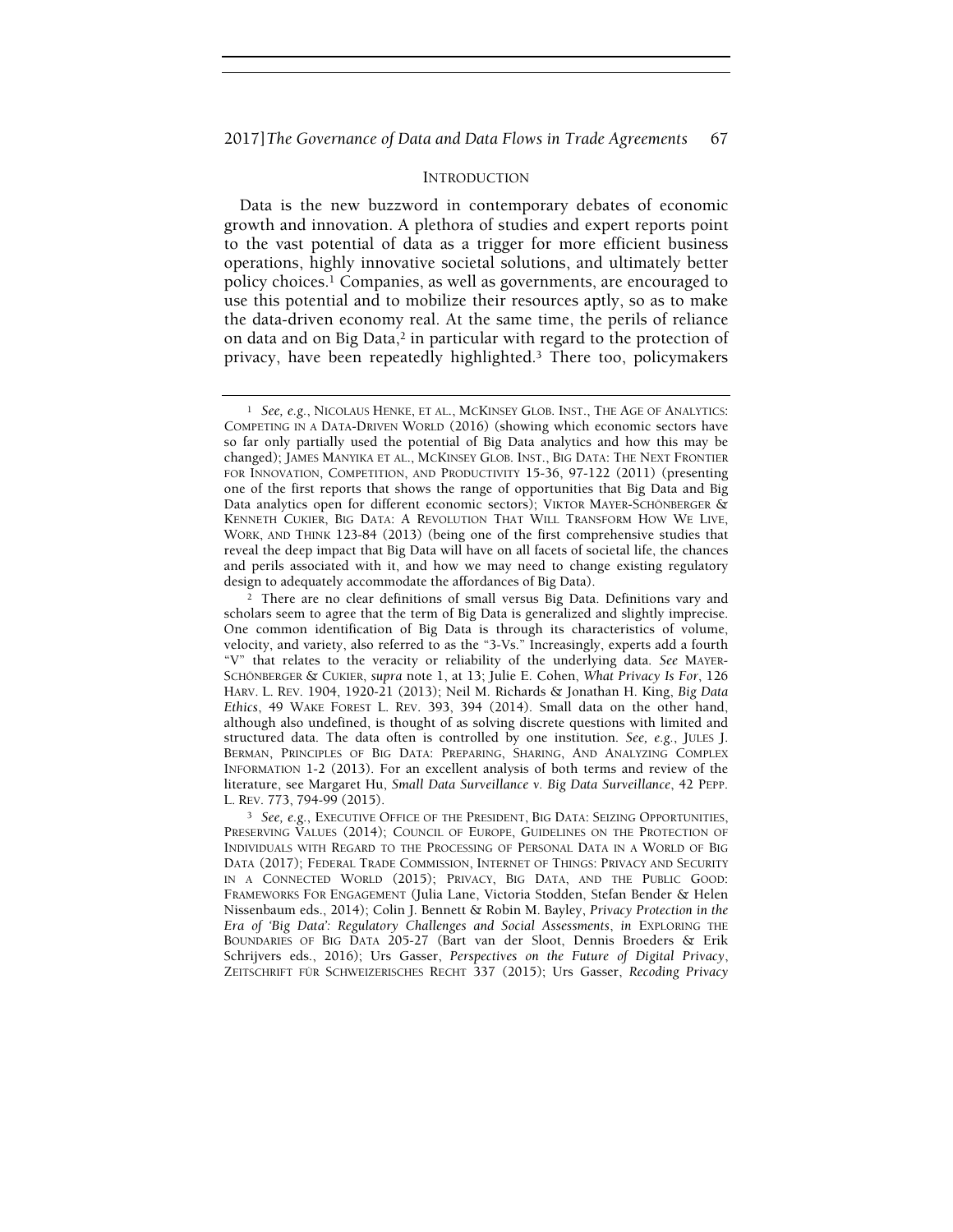are under pressure to act swiftly and with an appropriate toolset to address these dangers. One specific discourse, where both these lines of discussion intersect, is trade law and policy –– the explanation for this is self-evident — data needs to cross borders for a thriving data economy; at the same time, states do exercise jurisdiction within their borders as a rule of public international law.4 Trade rules matter for data in at least three ways: (i) because they regulate the cross-border flow of data by regulating trade in goods and services as well as the protection of intellectual property; (ii) because they may install certain beyond-the-border rules that demand changes in domestic regulation — for example, with regard to intermediaries' liability; and (iii) finally and more generally, because trade law can limit the policy space that regulators have at home.

This Article focuses on these contested domains and seeks to explore the relevance of international trade law for data and crossborder data flows. It asks whether and how trade law has deliberately reacted to the increasing importance of data flows, as well as to the increasing difficulty of controlling them for the sake of protecting vital public interests. Such an inquiry is partly descriptive; it maps the trade rules, which are spread in multilateral and free trade agreements that can affect data when it flows across borders, as well as the policy space that domestic regulators have to enact new rules with regard to data. The analysis ought to also consider the changes over time in regulatory frameworks, as some of the rules stem from pre-Internet times, some have been updated, others have not, and entirely new rules have come into being. The evolutionary patchwork is further complicated by the different rationales behind installing different rules, by the different actors that pushed for them, and ultimately by the different institutional settings where they are embedded. The article seeks to disentangle this web of rules and clarify their interaction. It critically analyzes the existing law and exposes the

Law: Reflections on the Future Relationship Among Law, Technology, and Privacy, 130 HARV. L. REV. 61 (2016); Paul Ohm, Broken Promises of Privacy: Responding to the Surprising Failure of Anonymization, 57 UCLA L. REV. 1701 (2010); Paul M. Schwartz & Daniel J. Solove, The PII Problem: Privacy and a New Concept of Personally Identifiable Information, 86 N.Y.U. L. REV. 1814 (2011); Omer Tene & Jules Polonetsky, Big Data for All: Privacy and User Control in the Age of Analytics, 11 NW. J. TECH. & INTELL. PROP. 239 (2013).

<sup>4</sup> S.S. Lotus (France v. Turkey), Judgment, 1927 P.C.I.J. (ser. A) No. 10 (Sept. 7); see also William J. Drake, Territoriality and Intangibility: Transborder Data Flows and National Sovereignty, in BEYOND NATIONAL SOVEREIGNTY: INTERNATIONAL COMMUNICATIONS IN THE 1990S 259-313 (Kaarle Nordenstreng & Herbert I. Schiller eds., 1993).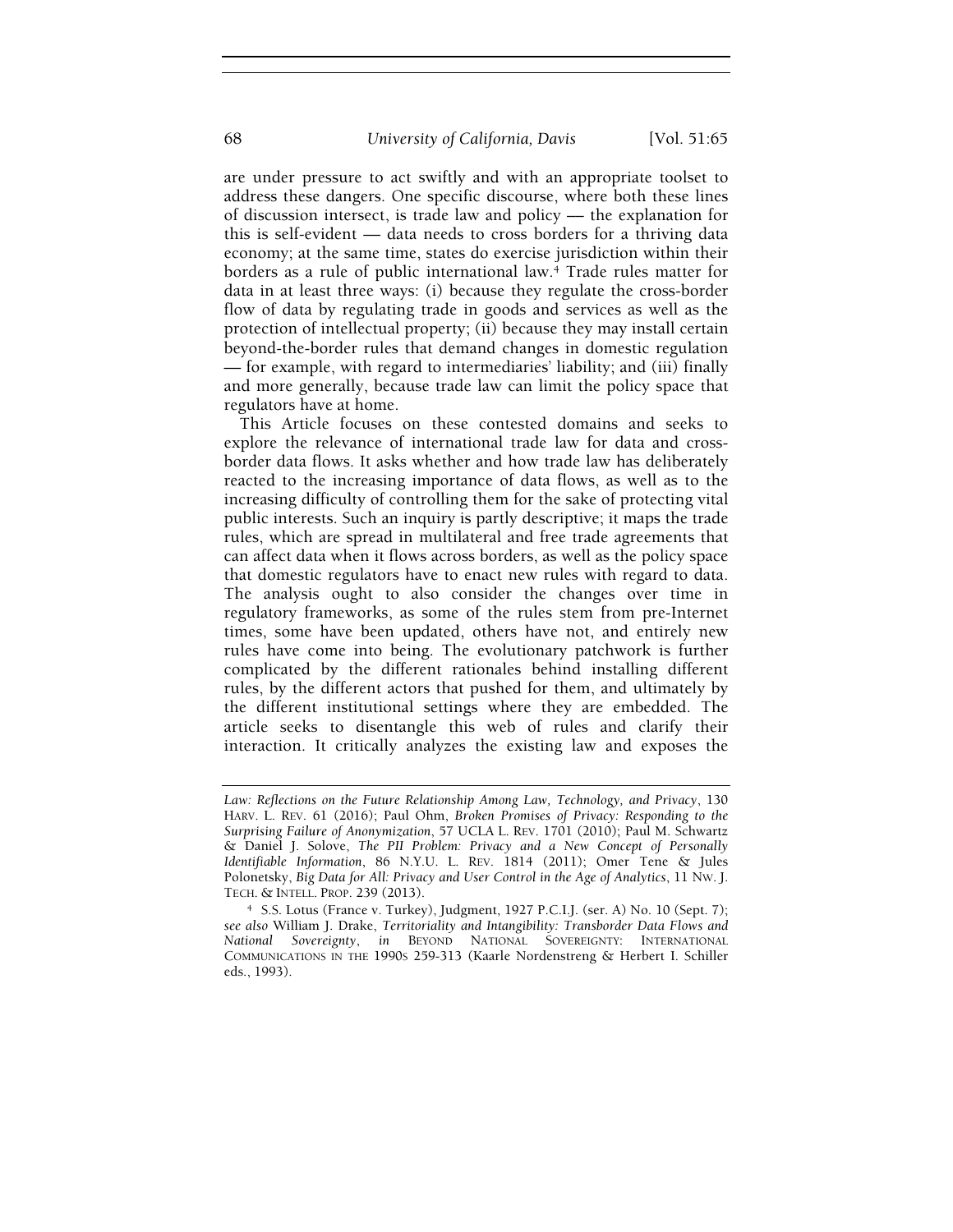failures of legal adaptation, the driving political forces that may have led to suboptimal governance solutions, and the path dependencies that may be hard to overcome in the future.

It should be noted at the outset that although data is particularly prominent in trade policy discussions now, academics and policymakers have made the link between data flows and the need to protect certain national interests before.5 The trigger again was technology — at the time, satellites, computers, and software. As is still the case today, back in the 1980s, some states, driven by the concerns of large multinational companies, started to worry that information flows may be stopped for reasons of national security and privacy and saw a need for a mechanism that would preclude such interventions. Attempts by the United States and Japan to include language on the free flow of information in trade agreements were largely unsuccessful, as the other partners seemed cautious in giving up policy space.6 More flexible, less binding solutions were offered by the Organisation for Economic Co-operation and Development ("OECD"), which drafted some principles that sought to balance the free flow of data with the national interests in the fields of privacy and security.<sup>7</sup> Yet, as the OECD itself points out,<sup>8</sup> while this privacy framework has persevered, the situation then was profoundly different from the challenges we face today: ubiquitous digitization, powerful hardware, and the Internet as interconnected networks have changed the volume, the intensity, the potency, and indeed the nature of data flows.9 So, while "data flows were largely discrete point-to-point transmissions between businesses or governments in the 1980s, now data can be processed simultaneously in multiple locations; dispersed for storage around the globe; re-combined instantaneously; and moved

<sup>5</sup> See, e.g., CHRISTOPHER KUNER, REGULATION OF TRANSBORDER DATA FLOWS UNDER DATA PROTECTION AND PRIVACY LAW: PAST, PRESENT AND FUTURE 187 (2011); Susan Aaronson, Why Trade Agreements Are Not Setting Information Free: The Lost History and Reinvigorated Debate over Cross-Border Data Flows, Human Rights and National Security, 14 WORLD TRADE REV. 671, 672, 680-85 (2015); see also WILLIAM J. DRAKE, BACKGROUND PAPER FOR THE WORKSHOP ON DATA LOCALIZATION AND BARRIERS TO TRANSBORDER DATA FLOWS 14-15 (2016).

<sup>6</sup> Aaronson, supra note 5, at 672.

<sup>7</sup> ORGANISATION FOR ECONOMIC CO-OPERATION AND DEVELOPMENT (OECD), GUIDELINES FOR THE PROTECTION OF PERSONAL INFORMATION AND TRANSBORDER DATA FLOWS (1980).

<sup>8</sup> OECD, THE OECD PRIVACY FRAMEWORK: SUPPLEMENTARY EXPLANATORY MEMORANDUM TO THE REVISED OECD PRIVACY GUIDELINES (2013) [hereinafter OECD (2013)].

<sup>&</sup>lt;sup>9</sup> See MANYIKA ET AL., supra note 1, at 15-36.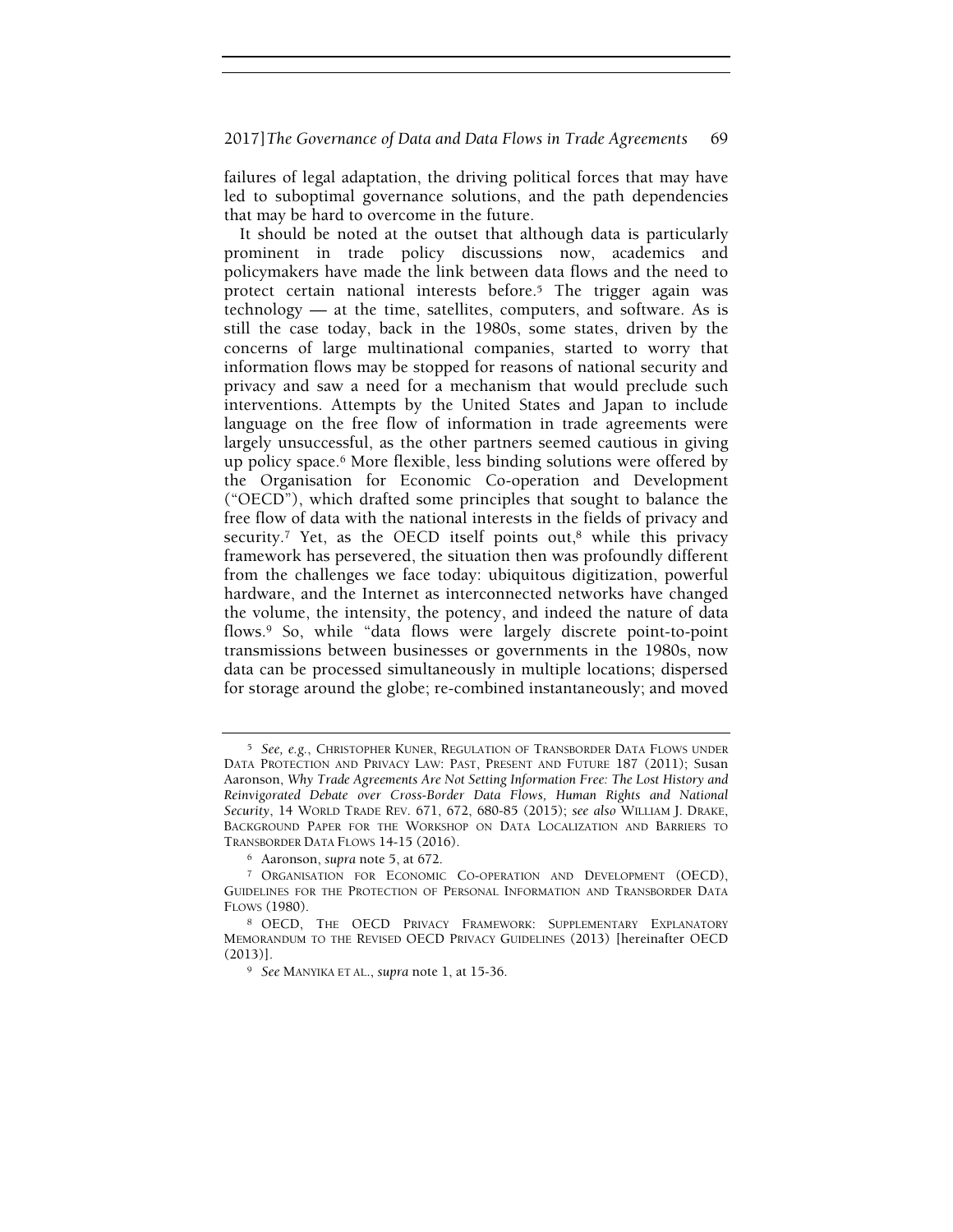across borders by individuals carrying mobile devices. Services, such as 'cloud computing,' allow organisations and individuals to access data that may be stored anywhere in the world."<sup>10</sup>

Perceptive scholars have shown that it is not only the sheer amount of data and our dependence on it that have exponentially increased; the ways governments assert control over global data flows have also changed.11 Exerting jurisdiction over online matters beyond borders, as exemplified by the seminal French judgment in the Yahoo! case,<sup>12</sup> or Internet censorship, as practiced by China and many other states,<sup>13</sup> are well-known examples of control. But things have changed over time and the new generation of Internet controls seeks to keep information from going out of a country, rather than stopping it from entering the sovereign state space. Governments increasingly "localize" the data within their jurisdictions, due to a variety of reasons — some of them arguably legitimate, others less so.14 To be sure, this manner of erecting barriers to data flows impinges directly on trade and may endanger the realization of an innovative data economy.

The present Article seeks to tackle this clash by looking at how current international trade law works. The inquiry starts with the law of the World Trade Organization ("WTO"), illustrating its relevance, as well as its failed adaptation. The rule framework of free trade agreements, which, although fragmented, in many ways compensates

<sup>14</sup> Digital Trade in the U.S. and Global Economies, Part 2, Investigation No. 332- 540, USITC Pub. 4485 (Aug. 2014); Digital Trade in the U.S. and Global Economies, Part 1, Inv. No. 332-531 (2013) [hereinafter USITC (2013)]. For a country survey, see Chander & Le<sup>2</sup>, supra note 11, at 682-712.

<sup>10</sup> OECD (2013), supra note 8, at 29.

<sup>11</sup> See Anupam Chander, National Data Governance in a Global Economy 2 (UC Davis Legal Studies Research Paper No. 495, 2016); see also Anupam Chander & Uyên P. Lê, Data Nationalism, 64 EMORY L.J. 678, 679-82 (2015).

<sup>12</sup> Tribunal de grande instance [TGI] [ordinary court of original jurisdiction] Paris, May 22, 2000, No RG:00/05308. For more on the case, see also JACK GOLDSMITH & TIM WU, WHO CONTROLS THE INTERNET? ILLUSIONS OF A BORDERLESS WORLD 49-64 (2001); Marc H. Greenberg, A Return to Lilliput: The LICRA v. Yahoo Case and the Regulation of Online Content in the World Market, 18 BERKELEY TECH. L. J. 1191, 1192 (2003).

<sup>13</sup> See, e.g., ACCESS CONTESTED: SECURITY, IDENTITY, AND RESISTANCE IN ASIAN CYBERSPACE (Ronald Deibert, John Palfrey, Rafal Rohozinski & Jonathan Zittrain eds., 2011); ACCESS CONTROLLED: THE SHAPING OF POWER, RIGHTS, AND RULE IN CYBERSPACE (Ronald Deibert, John Palfrey, Rafal Rohozinski & Jonathan Zittrain eds., 2010); ACCESS DENIED: THE PRACTICE AND POLICY OF GLOBAL INTERNET FILTERING (Ronald Deibert, John Palfrey, Rafal Rohozinski & Jonathan Zittrain eds., 2008); Jonathan L. Zittrain et al., The Shifting Landscape of Global Internet Censorship (Berkman Klein Ctr. Research Publication No. 2017-4).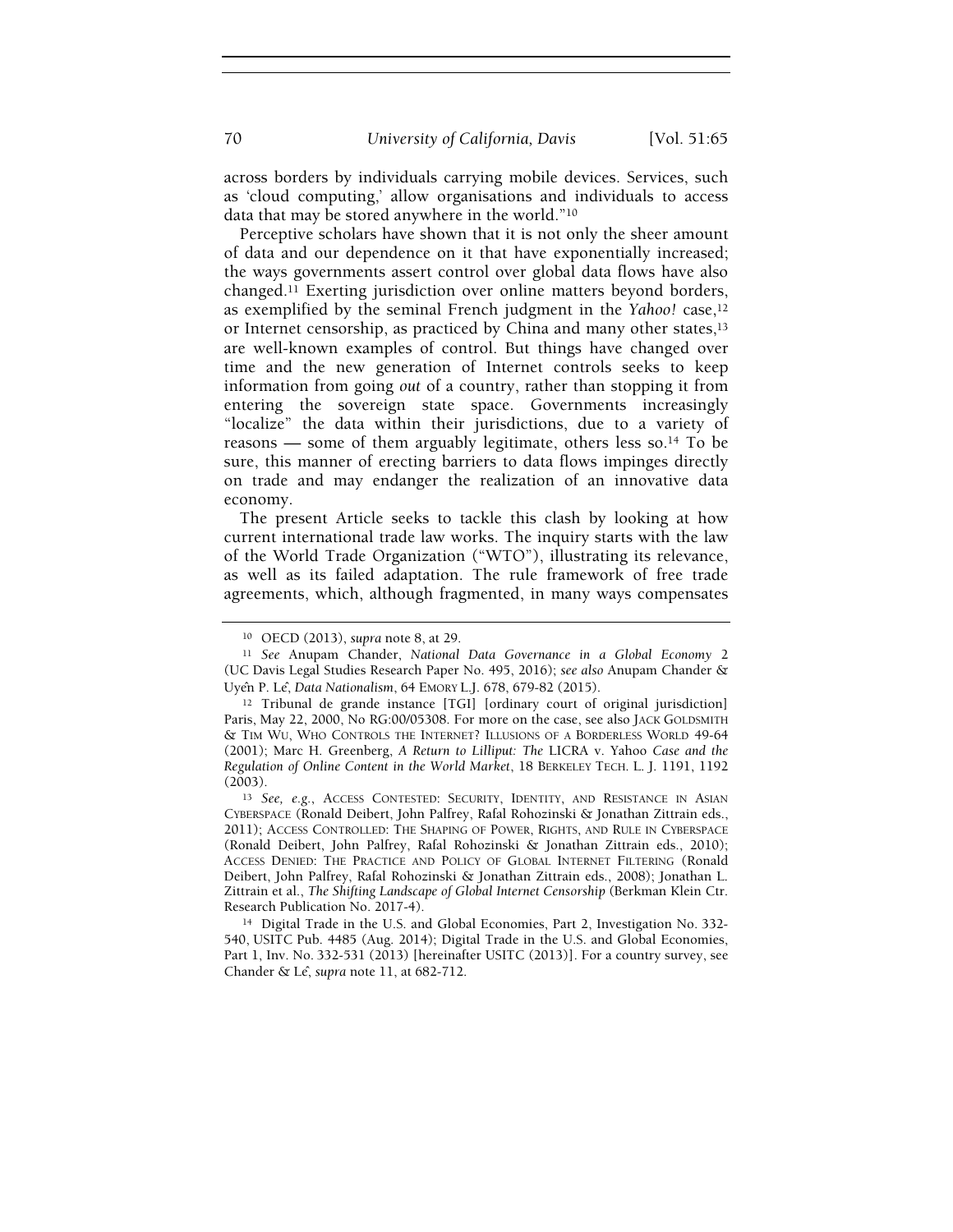the lack of progress under the WTO, is subsequently explored. The analytical focus here will be on the U.S.-driven free trade agreements ("FTAs") and the evolutionary regulatory design for digital trade that these agreements have developed. The Trans-Pacific Partnership Agreement ("TPP"), although no longer strictly speaking a U.S. FTA, will be singled out as the most advanced model so far that seeks to accommodate the specificities of the contemporary digital economy and shows not only incremental adjustments but some legal innovation too. Contrasts to other countries' practices, notably that of the European Union ("EU"), will be exposed. The Article will then proceed with a critical assessment of the existing governance framework for data and data flows in international trade venues and share thoughts on better regulatory models.

# I. RELEVANT MULTILATERAL INSTITUTIONS: THE WTO AGREEMENTS

Any analysis on digital trade issues ought to begin with the World Trade Organization, as it is the multilateral forum specifically designed to regulate trade. The WTO marks also the highest degree of institutionalizing economic globalization<sup>15</sup> and represents an effort to constitutionalize trade regulation moving away from older, diplomacybased forms of governance towards stricter legal principles and norms.16 The WTO was established in April 1994 as part of the final act embodying the results of the Uruguay Round of trade negotiations  $(1986–1994)^{17}$  and became operational on January 1, 1995. Building upon the General Agreement on Tariffs and Trade ("GATT") 1947,<sup>18</sup> the WTO has grown over the last two decades to be one of the most influential organizations at the global level. It regulates not only trade in goods, services, and trade-related aspects of intellectual property

<sup>15</sup> JOHN BRAITHWAITE & PETER DRAHOS, GLOBAL BUSINESS REGULATION 175-221 (2000).

<sup>16</sup> See, e.g., Thomas Cottier & Maya Hertig, The Prospects of 21st Century Constitutionalism, in 7 MAX-PLANCK YEARBOOK OF UNITED NATIONS LAW 261 (Armin von Bogdandy & Rüdiger Wolfrum eds., 2003). For a more nuanced account, see Joost Pauwelyn, The Transformation of World Trade, 104 MICH. L. REV. 1, 4 (2005).

<sup>17</sup> Marrakesh Agreement Establishing the World Trade Organization, Apr. 15, 1994, 1867 U.N.T.S. 154 [hereinafter Marrakesh Agreement]; see also Understanding on Rules and Procedures Governing the Settlement of Disputes, Apr. 15, 1994, Marrakesh Agreement Establishing the World Trade Organization, Annex 2, 1869 U.N.T.S. 401; Trade Policy Review Mechanism, Apr. 15, 1994, Marrakesh Agreement Establishing the World Trade Organization, Annex 3, 1869 U.N.T.S. 480.

<sup>18</sup> General Agreement on Tariffs and Trade, Oct. 30, 1947, 61 Stat. A-11, 55 U.N.T.S. 194.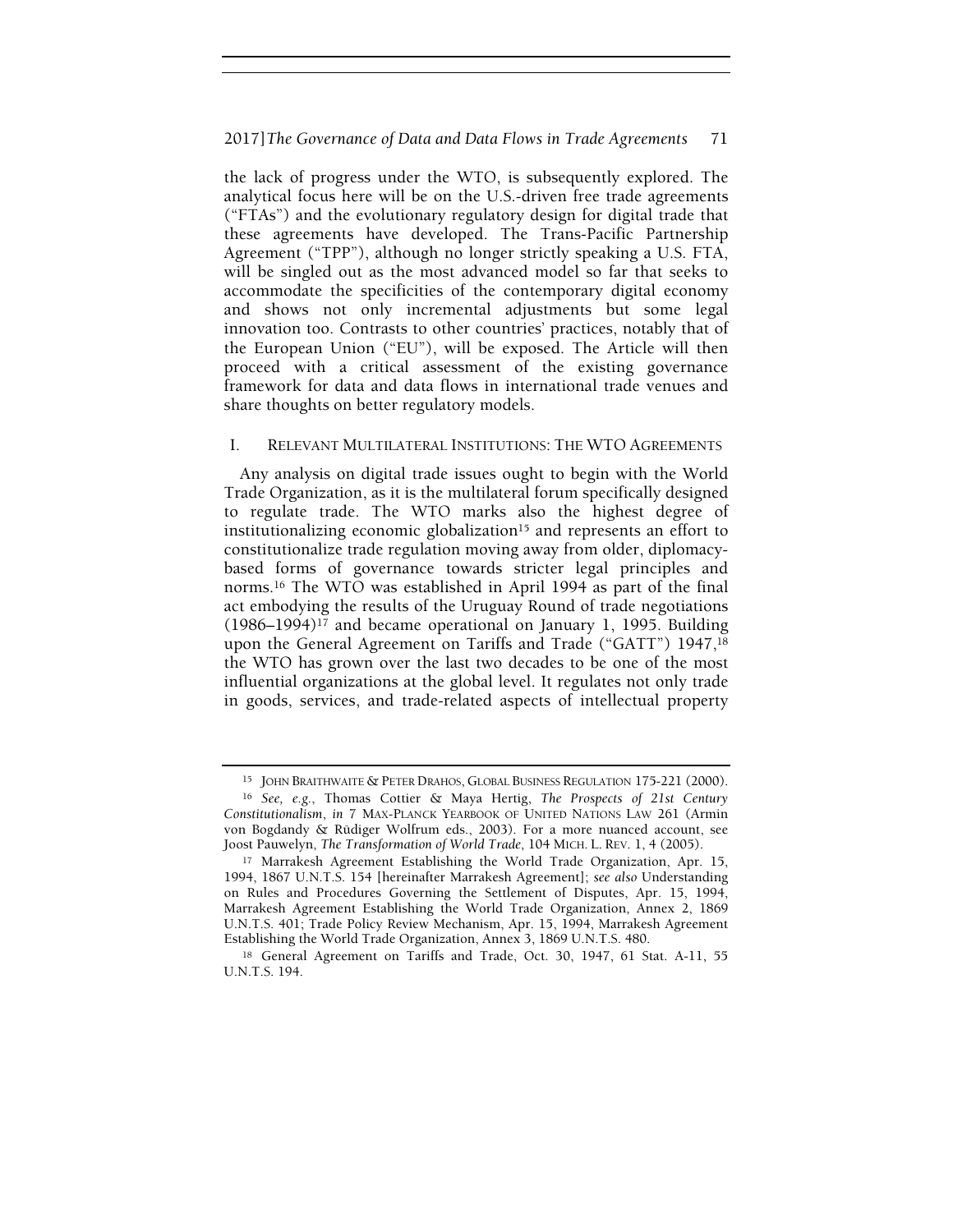rights, but affects also broader governance domains, such as health and the environment.<sup>19</sup>

The law of the WTO is contained in multiple agreements, attached as annexes to the Marrakesh Agreement establishing the World Trade Organization.<sup>20</sup> The GATT,<sup>21</sup> the General Agreement on Trade in Services ("GATS"),<sup>22</sup> and the Agreement on Trade-Related Aspects of Intellectual Property Rights ("TRIPS")23 build the three essential pillars of WTO law. In seeking the opening of markets and a decrease in protectionism, and in establishing a rule-based system for free trade, the WTO endorses far-reaching principles of nondiscrimination: the most-favored nation ("MFN") and the national treatment ("NT") obligations.24 In essence, they ban countries from

<sup>22</sup> General Agreement on Trade in Services, Apr. 15, 1994, Marrakesh Agreement Establishing the World Trade Organization, Annex 1B, 1869 U.N.T.S. 183 [hereinafter GATS]. The GATS is a new agreement created only with the establishment of the WTO in 1995. It regulates trade in services and seeks to reduce barriers to trade for foreign services and services suppliers. The GATS allows WTO members to make commitments for market access and national treatment in certain services sectors. This permits flexibility. Consequently, some services sectors, where there are national sensitivities, such as maritime or media services, are less liberalized than others.

<sup>23</sup> Agreement on Trade-Related Aspects of Intellectual Property Rights, Apr. 15, 1994, Marrakesh Agreement Establishing the World Trade Organization, Annex 1C, 1869 U.N.T.S. 299. The TRIPS is the WTO agreement on intellectual property. It codifies the existing international rules on different forms of intellectual property protection, such as patents and copyright, and adds some new forms of protection, such as with regard to software. Importantly, the TRIPS makes these IP rules and their domestic implementation and enforcement subject to the effective WTO dispute settlement.

<sup>24</sup> See, e.g., MAVROIDIS & WU, supra note 19, at chs. 4, 8; see also WILLIAM J. DAVEY, NON-DISCRIMINATION IN THE WORLD TRADE ORGANIZATION: THE RULES AND EXCEPTIONS

<sup>&</sup>lt;sup>19</sup> For an introduction to the law of the WTO, see, for example, two of the leading textbooks in Europe and in the United States: PETER VAN DEN BOSSCHE & WERNER ZDOUC, THE LAW AND POLICY OF THE WORLD TRADE ORGANIZATION (4th ed. 2017); PETROS C. MAVROIDIS & MARK WU, THE LAW OF THE WORLD TRADE ORGANIZATION: DOCUMENTS, CASES, AND ANALYSIS (2d ed. 2013).

<sup>20</sup> As stated in Article II:2 of the WTO Agreement: "The agreements and associated legal instruments included in Annexes 1, 2 and 3 (hereinafter referred to as 'Multilateral Trade Agreements') are integral parts of this Agreement, binding on all Members."

<sup>21</sup> General Agreement on Tariffs and Trade 1994, Apr. 15, 1994, Marrakesh Agreement Establishing the World Trade Organization, Annex 1A, 1867 U.N.T.S. 187 [hereinafter GATT]. The GATT was created in 1947 and was incorporated into the WTO structure in 1995. Its prime purpose is to promote international trade in goods by reducing or eliminating trade barriers, such as tariffs or quotas. The GATT bans discrimination between products coming from different WTO members and between domestic and imported products. The GATT's impact on trade, in particular with regard to trade in industrial goods, has been sizeable.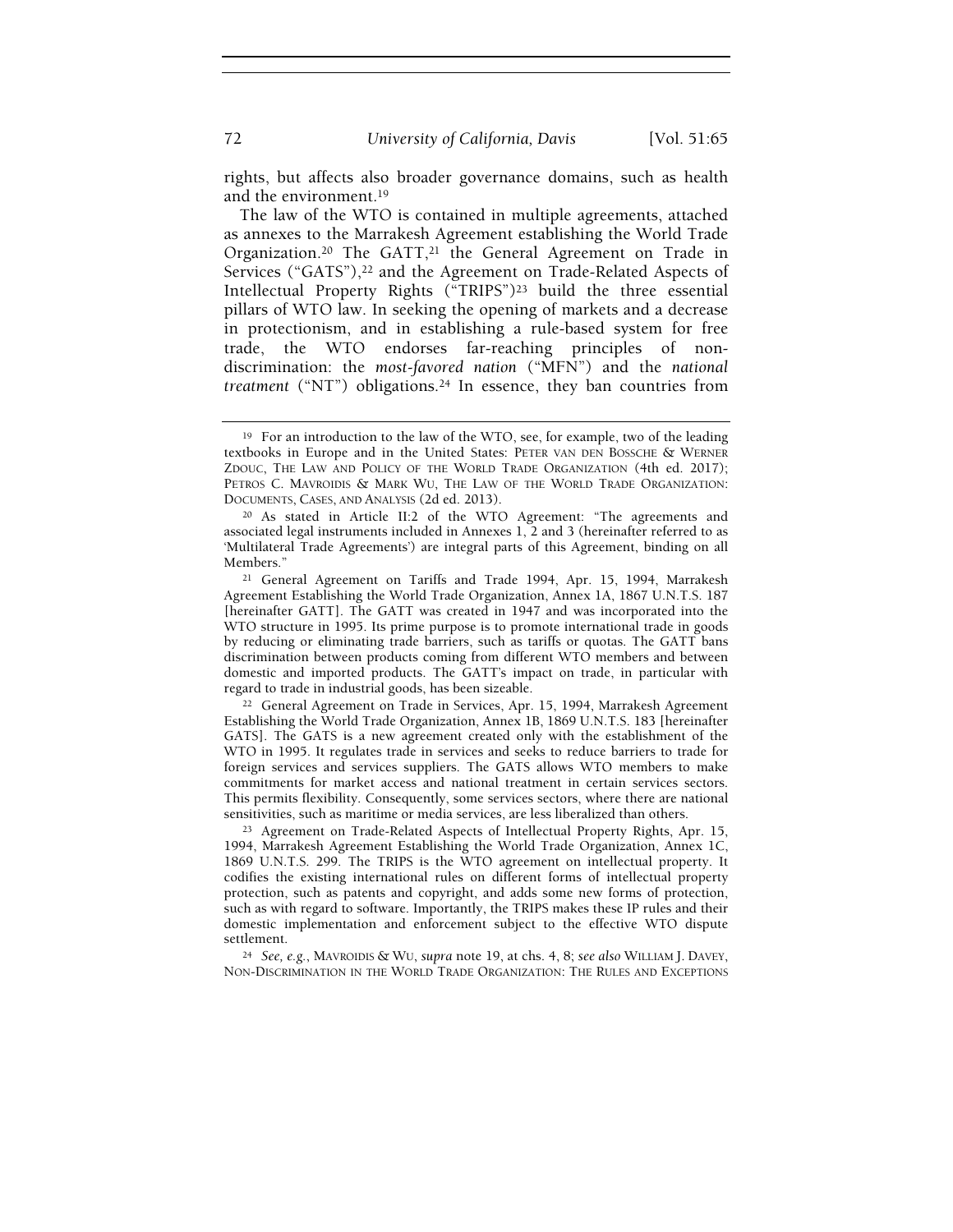discriminating between products and services coming from different WTO Members (MFN) and from discriminating between foreign and domestic products and services (NT). These principles apply to trade in both goods and services but with some qualifications. The critical test in finding de jure and de facto discrimination is establishing the "likeness" of the products, or services and service suppliers at issue.<sup>25</sup> This test is performed on a case-by-case basis.<sup>26</sup> It essentially links legal and economic analysis and seeks to mediate between the aims of progressive trade liberalization and the regulatory autonomy of the WTO Members.<sup>27</sup>

Even at this meta-level of thinking about the law of the WTO and even though it is rarely granted direct effect<sup>28</sup> domestically,<sup>29</sup> it is evident that its impact on national regimes can be truly powerful. It may substantially limit the possibilities that national policymakers have, as their hands may already be "tied" by WTO obligations.<sup>30</sup> The WTO is also, unlike any other international organization, equipped with an effective dispute settlement mechanism, which renders

<sup>27</sup> DIEBOLD, supra note 25, at 2-7.

<sup>28</sup> The legal term "direct effect" means that a private person may base a claim in the domestic courts against another private party or the state, based on the state's obligations existing under an international treaty. On the definition of "direct effect," see HELEN KELLER, REZEPTION DES VÖLKERRECHTS 13-16 (2003); see also John H. Jackson, Status of Treaties in Domestic Legal Systems: A Policy Analysis, 86 AM. J. INT'L L. 310, 310 n.1 (1992).

<sup>29</sup> WTO law neither obliges the Members to impose "direct effect" in their domestic legal system, nor elaborates upon this effect. It is for the domestic law to establish the concrete parameters of its relationship with WTO law. Most trading nations, including the European Union and the United States, have not given WTO rules direct effect. See 19 U.S.C. § 3512 (2012); Joined Cases 21–24/72, Int'l Fruit Co. NV v. Produktschap voor Groenten en Fruit, 1972 E.C.R. 1219; see also Thomas Cottier & Krista Nadakavukaren Schefer, The Relationship Between World Trade Organization Law, National and Regional Law, 1 J. INT'L ECON. L. 83, 102 (1998); Hélène Ruiz Fabri, Is There a Case – Legally and Politically – for Direct Effect of WTO Obligations?, 25 EUR. J. INT'L L. 151, 151 (2014).

<sup>30</sup> See, e.g., Joshua Meltzer, State Sovereignty and the Legitimacy of the WTO, 26 U. PA. J. INT'L L. 693 (2005); JOHN H. JACKSON, SOVEREIGNTY, THE WTO, AND CHANGING FUNDAMENTALS OF INTERNATIONAL LAW (2006) (discussing the WTO's impact on domestic structures and new conceptualizations of sovereignty).

chs. 3, 5 (2012).

<sup>25</sup> See, e.g., NICOLAS F. DIEBOLD, NON-DISCRIMINATION IN INTERNATIONAL TRADE IN SERVICES: "LIKENESS" IN WTO/GATS (2010).

<sup>26</sup> See, e.g., Appellate Body Report, Japan – Taxes on Alcoholic Beverages (Japan – Alcoholic Beverages II), WTO Doc. WT/DS8/AB/R, WT/DS10/AB/R, WT/DS11/AB/R (adopted Nov. 1, 1996), at 21 (being a seminal case in WTO law on the concept of likeness and the application of the national treatment obligation under Article III GATT).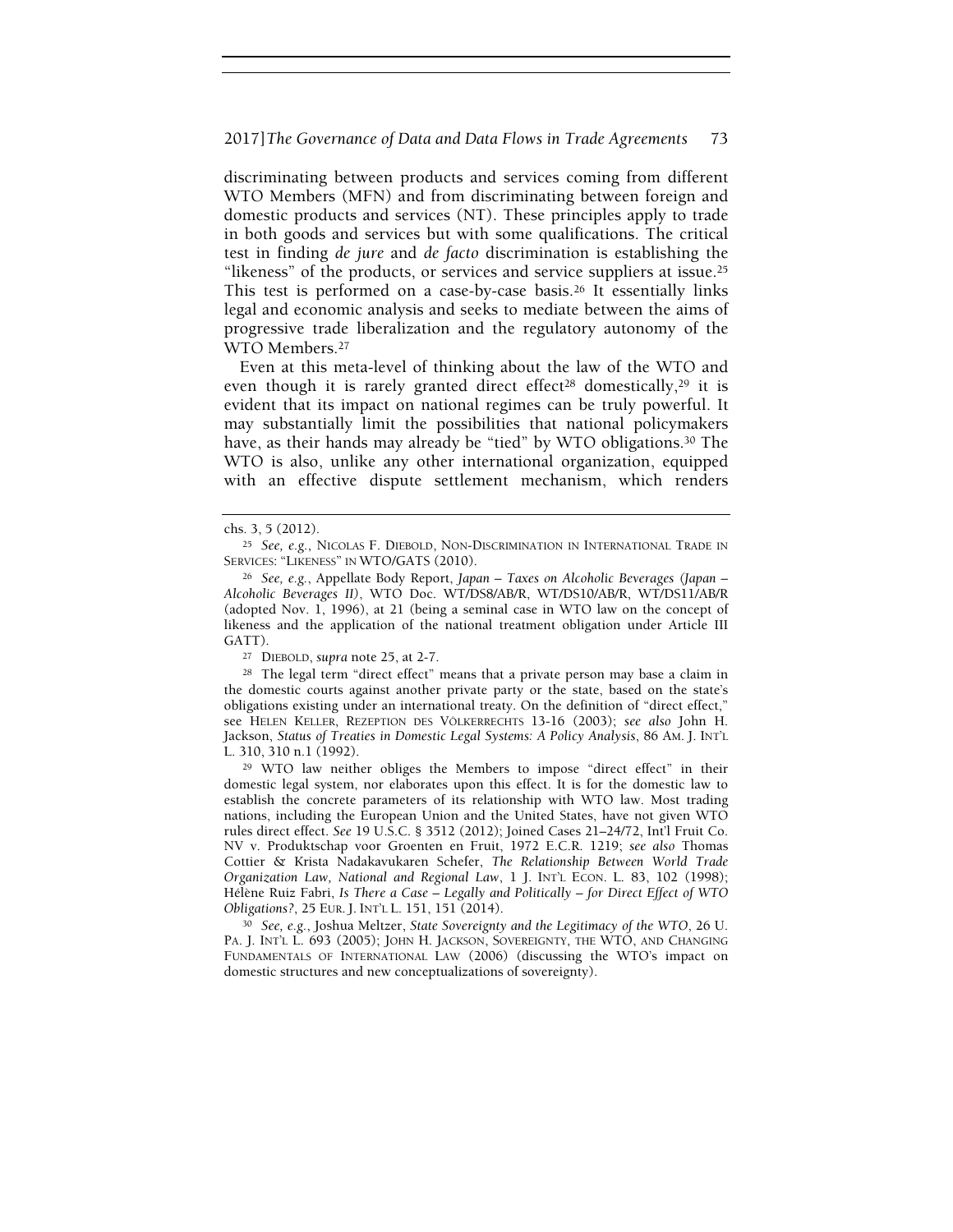breaches of the obligations undertaken by the now 164 WTO Members "punishable."31 The decisions taken by the WTO panels and the Appellate Body not only settle the particular conflict as a matter of WTO law and contribute to legal certainty and law's evolution, but can also be enforced.32 Although the ultimate remedy remains the withdrawal or amendment of the measure in breach of WTO law by the "wrongdoing" state, the Dispute Settlement Understanding ("DSU") provides for two temporary remedies — compensation and suspension of concessions or other obligations (commonly referred to as "retaliation"), which effectively ensure compliance within a reasonable period of time.<sup>33</sup>

The WTO law can in this sense be qualified as relatively "hard" — it does involve deep intervention in domestic regulatory regimes and can impose certain sanctions for breach of obligations.34 But the law of the WTO also has some in-built flexibilities.<sup>35</sup> One of those is of systemic importance and needs to be mentioned here. It relates to the so-called

<sup>32</sup> From a formal perspective, WTO law does not have independent enforcement effect. Nonetheless, the WTO panels authorize a winning party to withdraw equivalent concessions, the amount to be determined by the panel, in the event of noncompliance by the losing party. See Understanding on Rules and Procedures Governing the Settlement of Disputes art. 22, Apr. 15, 1994, Marrakesh Agreement Establishing the World Trade Organization, 1869 U.N.T.S. 415; infra Section I.D (discussing the possibilities of WTO law evolution, in particular with regard to digital trade).

<sup>&</sup>lt;sup>31</sup> See, e.g., THE WTO AT TEN: THE CONTRIBUTION OF THE DISPUTE SETTLEMENT SYSTEM (Giorgio Sacerdoti, Alan Yanovich & Jan Bohanes eds., 2006) [hereinafter THE WTO AT TEN] (arguing that the WTO's dispute settlement system is uniquely effective); Thomas Bernauer, Manfred Elsig & Joost Pauwelyn, Dispute Settlement Mechanism — Analysis and Problems, in THE OXFORD HANDBOOK ON THE WORLD TRADE ORGANIZATION 485-506 (Amrita Narlikar, Martin Daunton & Robert M. Stern eds., 2012) (discussing the relative advantages of the WTO's dispute settlement mechanism); William J. Davey, The WTO Dispute Settlement System: The First Ten Years, 8 J. INT'L ECON. L. 17 (2005).

<sup>33</sup> See, e.g., THE LAW, ECONOMICS AND POLITICS OF RETALIATION IN WTO DISPUTE SETTLEMENT (Chad P. Bown & Joost Pauwelyn eds., 2010) (discussing retaliation and the DSU); TRADE DISPUTES AND THE DISPUTE SETTLEMENT UNDERSTANDING OF THE WTO: AN INTERDISCIPLINARY ASSESSMENT (James C. Hartigan ed., 2009) (discussing the remedies provided by the DSU); Yuka Fukunaga, Securing Compliance Through the WTO Dispute Settlement System: Implementation of DSB Recommendations, 9 J. INT'L ECON. L. 383, 397, 411 (2006) (discussing how the DSU approved for compensation and suspension of concessions, which are available when recommendations are not implemented within a reasonable period of time).

<sup>34</sup> Gregory C. Shaffer & Mark A. Pollack, Hard vs. Soft Law: Alternatives, Complements, and Antagonists in International Governance, 94 MINN. L. REV. 706, 715, 760 (2010).

<sup>35</sup> See, e.g., KRISTA NADAKAVUKAREN SCHEFER, SOCIAL REGULATION IN THE WTO (2011).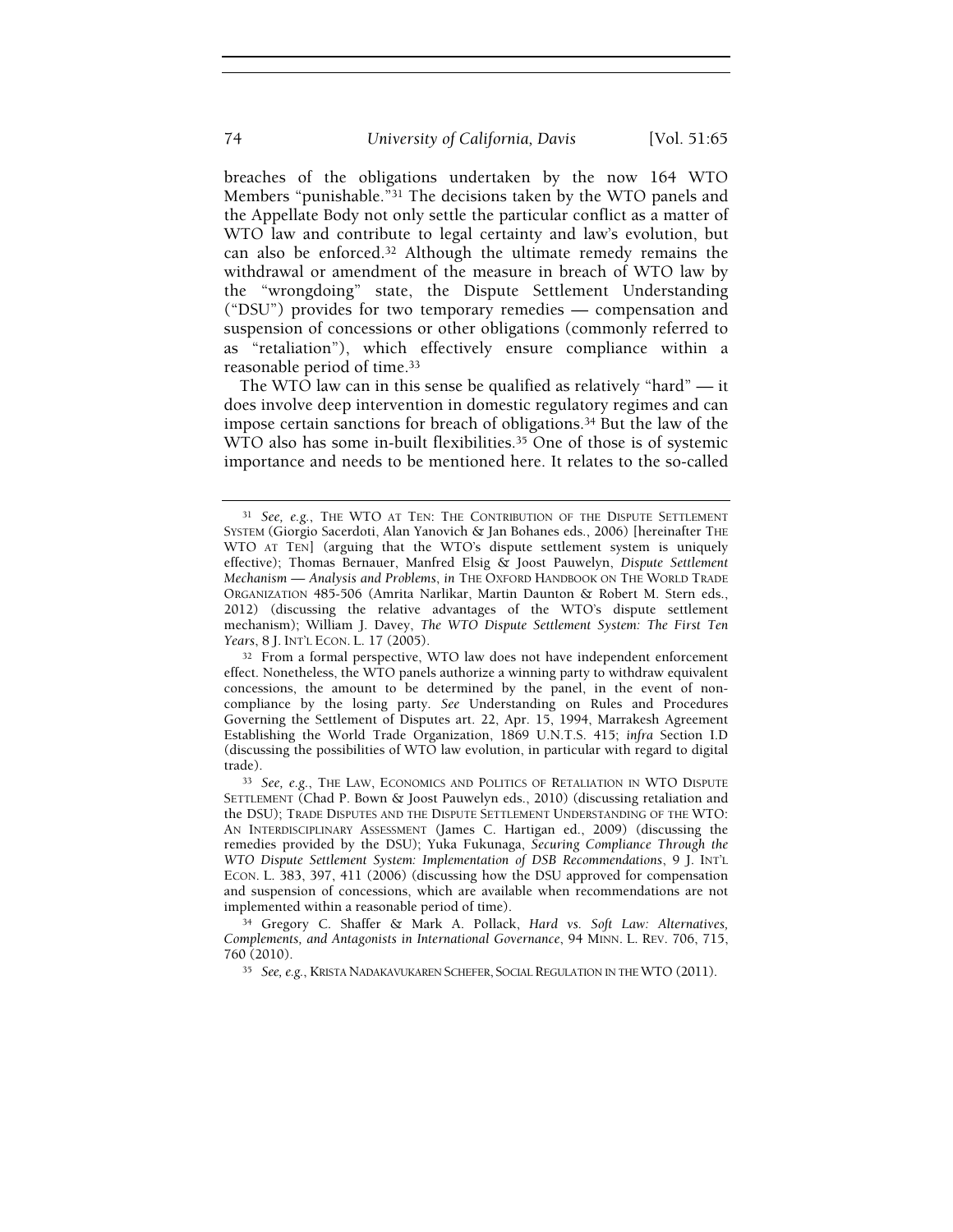"general exceptions" clauses as part of the GATT36 and the GATS<sup>37</sup> that seek to balance economic and non-economic interests. They do so through a listing of vital objectives, such as the protection of public morals or public order, that nation states seek to protect, as well as through a series of legal tests that try to prevent the use of protectionist means for the attainment of these objectives.<sup>38</sup>

Next to these general rules within the WTO architecture, it is important to add that the specific WTO Agreements that regulate trade in goods, trade in services, or the protection of intellectual property rights, as well as the provisions on subsidies, standards, government procurement, or trade facilitation, include rules that matter for the digital economy — either by endorsing and detailing the application of the non-discrimination principles or by specifically addressing certain issues (for instance, interconnection and abuse of dominant position in the telecommunication services sector).<sup>39</sup>

In the following sections, instead of providing a structured analysis of the different WTO Agreements and all their provisions, we reveal their relevance for data flows by three discrete examples. The first is from the domain of trade in goods and focuses on the Information Technology Agreement. The second stems from the field of services trade and exposes the immediate pertinence of the GATS for key digital economy sectors. The third example shows the systemic benefits of the multilateral forum in its attempt to balance economic and non-economic objectives by drawing a line between legitimate protection and protectionism. We show how this may matter with regard to the EU data protection norms today. This part concludes with a weighing on the importance of WTO law for digital trade.

# A. The WTO as Enabling Data Flows by Liberalizing Infrastructure

#### 1. The General Agreement on Tariffs and Trade

Despite the fact that the 1998 WTO Work Program on Electronic Commerce40 acknowledged early on that digital technologies affect all

<sup>36</sup> GATT art. XX (providing "General Exceptions" to the GATT).

<sup>37</sup> GATT art. XIV (providing "General Exceptions" to GATS).

<sup>38</sup> See infra Section I.C for a more detailed analysis of the general exception clauses and literature review.

<sup>39</sup> For a detailed analysis, see TRADE GOVERNANCE IN THE DIGITAL AGE (Mira Burri & Thomas Cottier eds., 2012); Mira Burri, The International Economic Law Framework for Digital Trade, 135 ZEITSCHRIFT FÜR SCHWEIZERISCHES RECHT 10, 34 (2015) [hereinafter Burri, International Digital Trade Framework].

<sup>40</sup> General Council, Work Programme on Electronic Commerce, WTO Doc.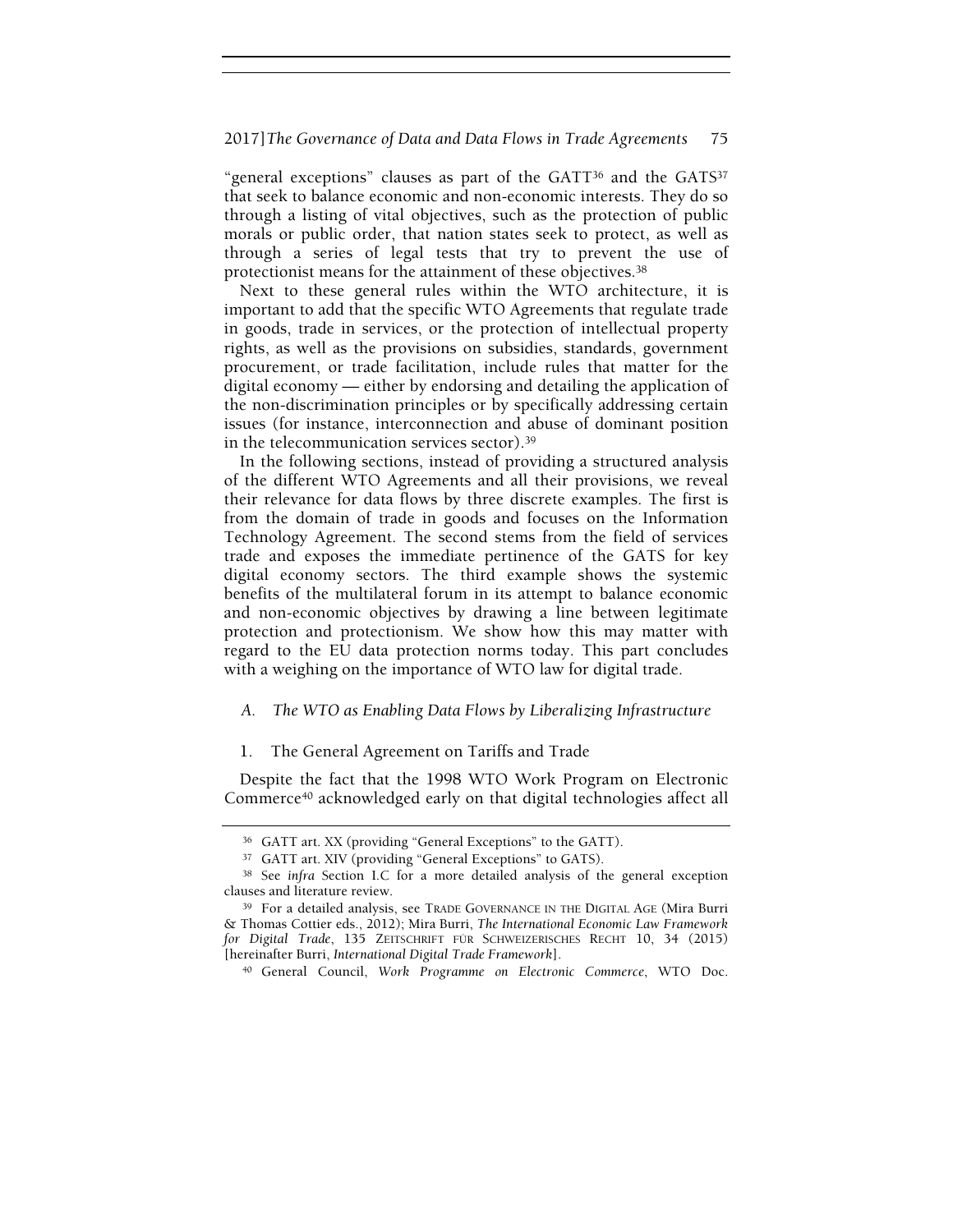domains of trade — be it in goods, services, or intellectual property rights — much of the debate within and outside the WTO, as well as the literature devoted to digital trade, have focused on trade in services and its regulation.<sup>41</sup> This is natural as digital trade is often associated with transactions that do not involve tangible products. Under the current trend of "servicification," whereby there is an increase in the use, production, and sale of services, $42$  this argument is only strengthened. In addition, it has been argued that many of the newer generation of information technology ("IT") products (such as smartphones, music players, or video games) inherently include some sort of support, continuous maintenance, or new content,<sup>43</sup> which transcend the purchase of the product and will more readily fall under the services category.<sup>44</sup> Despite the predisposition to ignore trade in goods, it should be underscored that the development of a global communications system with sufficient traffic capacity and connectivity, as well as the trade in IT hardware itself, have been and remain critical for sustaining the physical infrastructure layer of the Internet.<sup>45</sup> Its proper functioning is a precondition for accessing applications and information and for the full use of the affordances of the digital environment.

It should in this sense be underlined that, with regard to trade in IT products, the WTO secures one of the most accommodating conditions for free trade. This has to do with the nature of the GATT as an older and far-reaching trade treaty that laid the foundations of

<sup>43</sup> See, e.g., Henke et al., supra note 1.

<sup>44</sup> ROLF H. WEBER & MIRA BURRI, CLASSIFICATION OF SERVICES IN THE DIGITAL ECONOMY 51-124 (2012).

<sup>45</sup> David Luff, Convergence: A Buzzword to Remain?, in TRADE GOVERNANCE IN THE DIGITAL AGE 65, 68 (Mira Burri & Thomas Cottier eds., 2012).

WT/L/274 (adopted Sept. 30, 1998).

<sup>41</sup> See, e.g., Burri & Cottier, supra note 39, at Part III (including works discussing trade governance and regulation in the WTO).

<sup>42</sup> See, e.g., SWEDISH NATIONAL BOARD OF TRADE, EVERYBODY IS IN SERVICES: THE IMPACT OF SERVICIFCATION IN MANUFACTURING ON TRADE AND TRADE POLICY (2012) (discussing the rising trend of 'servicification'); Magnus Lodefalk, The Role of Services for Manufacturing Firm Exports, 150 REV. WORLD ECON. 59 (2014) (discussing changes in the industry with the growth of the services sector); Rainer Lanz & Andreas Maurer, Services and Global Value Chains – Some Evidence on Servicification of Manufacturing and Services Networks, (WTO, Working Paper ERSD-2015-03, 2015) (analyzing the role of 'servicification' through the lens of global supply chains). Also critically, some fifty percent of the world's traded services are already digitized. See JAMES MANYIKA ET AL., MCKINSEY GLOB. INST., DIGITAL GLOBALIZATION: THE NEW ERA OF GLOBAL FLOWS 7 (2016).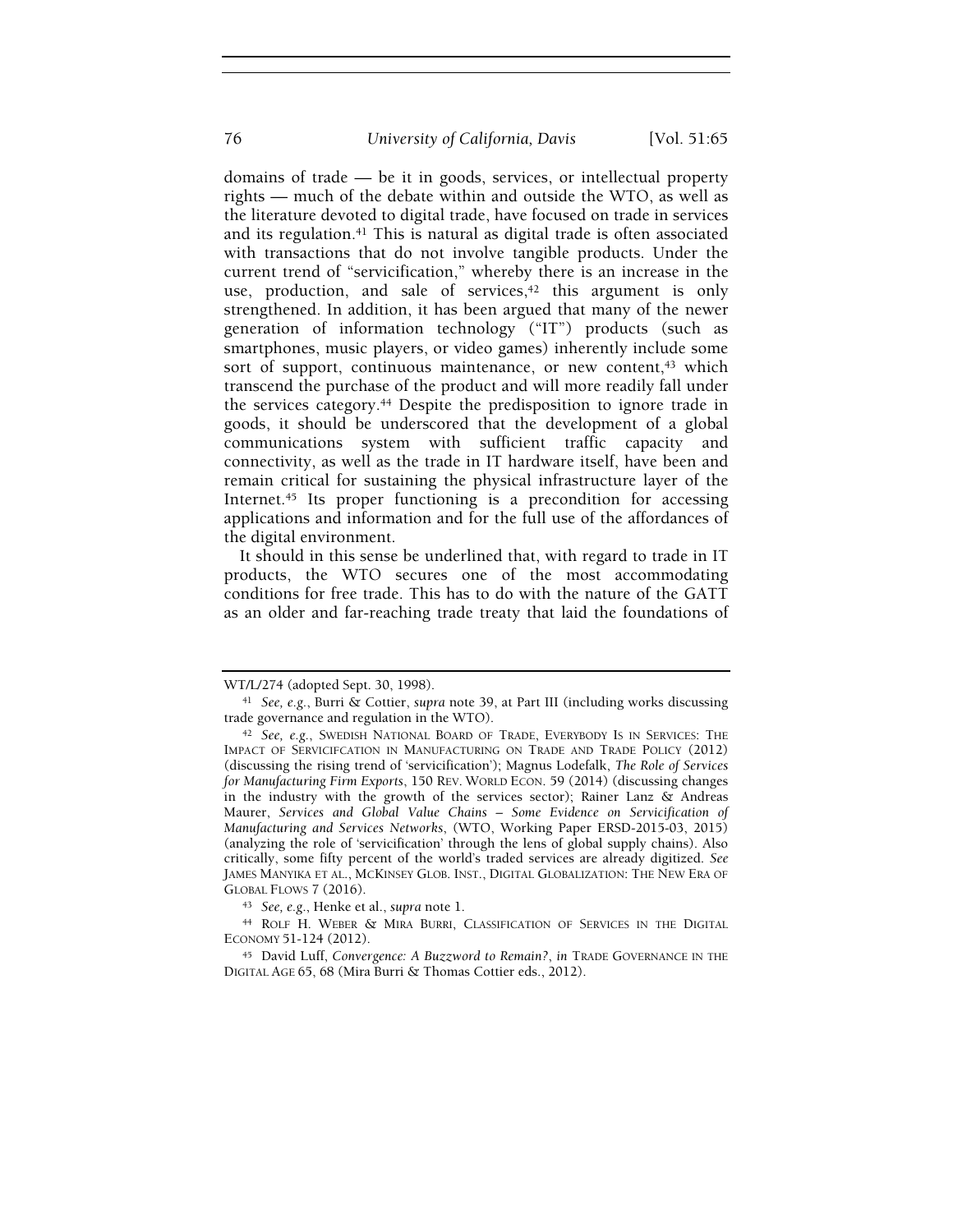international economic law.46 As part of the post-1995 institutional set-up, the WTO not only established low tariffs and freed substantial volumes of trade but also sought to address key aspects of non-tariff trade barriers — such as in the fields of standards and subsidies. $47 \text{ In}$ addition to this fairly solid legal framework for trade in goods, the Information Technology Agreement, which is reviewed in the next section, provided for a special regime for trade in IT products and ensured that trade in communication equipment is duty free.

# 2. The Information Technology Agreement

The Information Technology Agreement ("ITA") was adopted after the completion of the Uruguay Round at the Singapore Ministerial Conference in 1996,<sup>48</sup> largely as a result of the pressure put by the U.S. IT industry.49 The proclaimed objectives of the ITA are to "achieve maximum freedom of world trade in information technology products," to "encourage the continued technological development of the information technology industry on a world-wide basis," and to "enhance market access opportunities for information technology products."50 To this effect, the ITA signatories pledged to provide zero tariffs for selected IT products, such as computers, semi-conductors, semi-conductor manufacturing equipment, telecommunication apparatus, data-storage media, and software.51 The exact product coverage stipulated in the ITA is contained in its two annexes. Annex A lists the codes of the included products pursuant to the Harmonized System ("HS"), which is the standard and widely used international tariff nomenclature for all traded products.52 Annex B lists the

<sup>46</sup> The GATT sought to free trade amongst countries by prohibiting import and export quotas. GATT 1947 art. XI. GATT also sought to free trade by reducing and binding the trade tariffs that countries applied. GATT signatories were banned from imposing higher tariffs than the ones they have bound in their tariff schedules. Id. art. II. Irrespective of whether tariffs were bound or not, states had to apply the same tariffs to all countries alike in a non-discriminatory manner. Id. art. I.

<sup>47</sup> See, e.g., MAVROIDIS & WU, supra note 19, at chs. 15, 19.

<sup>48</sup> World Trade Organization, Ministerial Declaration on Trade in Information Technology Products, WTO Doc. WT/MIN(96)/16 (1996) [hereinafter Information Technology Agreement].

<sup>49</sup> See BARBARA FLIESS & PIERRE SAUVÉ, OF CHIPS, FLOPPY DISKS AND GREAT TIMING: ASSESSING THE INFORMATION TECHNOLOGY AGREEMENT 21, 31-32, 38, (1997) (discussing the negotiating history of the ITA).

<sup>50</sup> Information Technology Agreement, supra note 48, at pmbl., para. 1.

<sup>51</sup> See WTO, 15 YEARS OF THE INFORMATION TECHNOLOGY AGREEMENT: TRADE, INNOVATION AND GLOBAL PRODUCTION NETWORKS (2012).

<sup>52</sup> The Harmonized Commodity Description and Coding System, also known as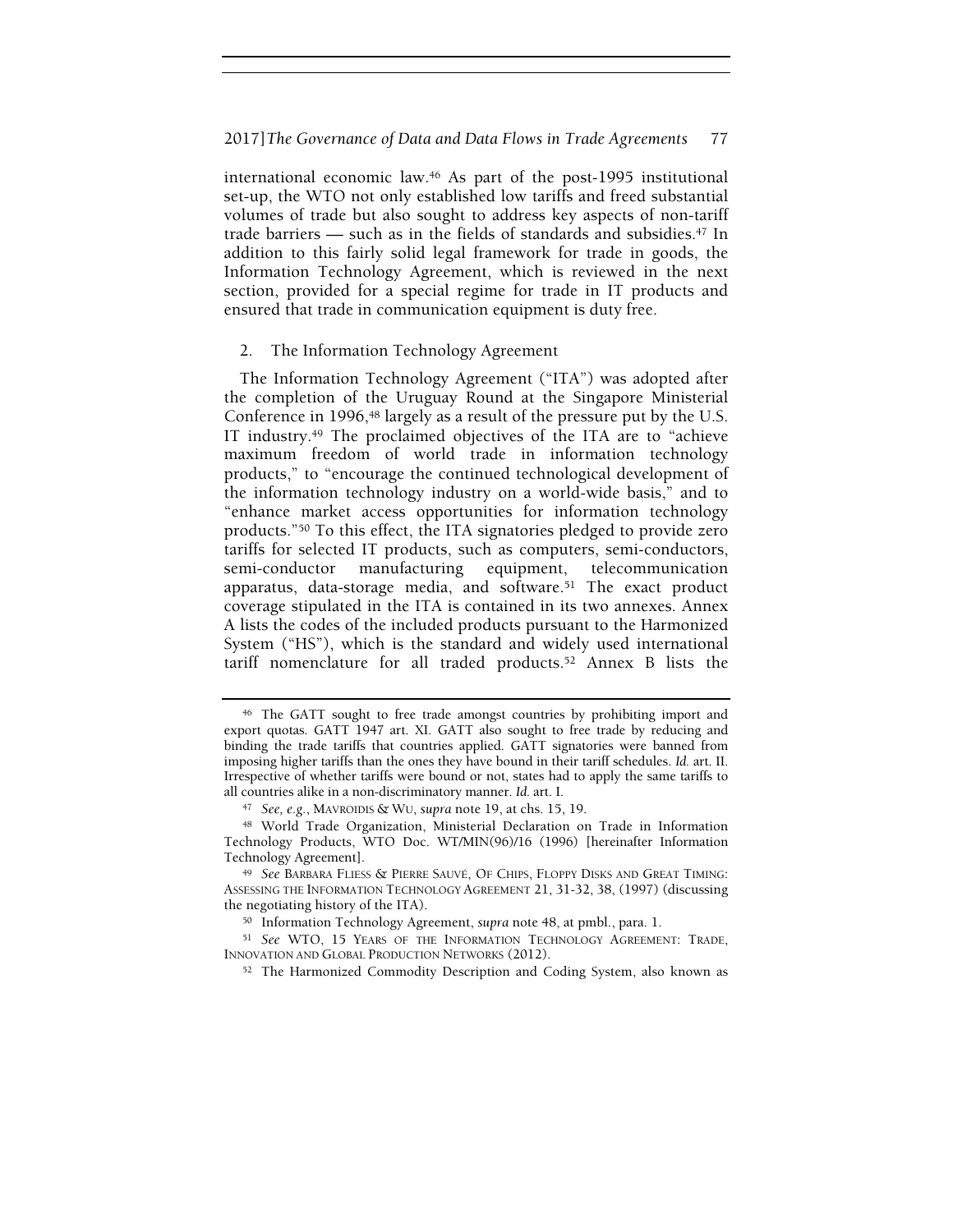products to be covered by the agreement, which each participant country is left to classify in an appropriate HS category.<sup>53</sup>

Despite being adopted under the auspices of the WTO, the ITA is not a multilateral but a plurilateral deal, which means that it only binds the parties that have signed it. However, unlike other plurilateral agreements, such as the WTO Government Procurement Agreement,<sup>54</sup> the ITA is uniquely constructed as an open agreement that functions on an MFN basis, so that its benefits accrue to all WTO Members, including those that are not signatories. Despite the inherent danger of free-riding, the ITA has been successful in creating a "critical mass" and attracting the major stakeholders in IT trade in both the developed and the developing world. Originally signed by twenty-eight countries, the ITA currently lists eighty-two WTO Members. Together, these Members account for more than ninety-five percent of global trade in IT products.<sup>55</sup> Some estimates maintain that the ITA is the most significant trade liberalization move that has taken place since the creation of the WTO, second only to the Uruguay Round itself in the scale of trade volumes liberated.<sup>56</sup>

Yet, the ITA is by no means optimal. First, it is solely a tariff cutting mechanism. It includes no binding commitments with regard to nontariff barriers of any kind, and the efforts under the Non-Tariff Measures Work Program adopted by the ITA Committee in 2003<sup>57</sup>

<sup>53</sup> Hosuk Lee-Makiyama, Future-Proofing World Trade in Technology: Turning the WTO IT Agreement (ITA) into the International Digital Economy Agreement (IDEA) 7 (European Ctr. Int'l Political Econ., Working Paper No. 04/2011).

<sup>54</sup> The WTO Government Procurement Agreement ("GPA") seeks openness of procurement market. It is a plurilateral agreement that binds and benefits only its signatories. Agreement on Government Procurement, Apr. 15, 1994, Marrakesh Agreement Establishing the World Trade Organization, Annex 4, 1915 U.N.T.S. 103. The revised GPA, which entered into force on 6 April 2014, is a further reaching effort that establishes standards of non-discrimination, transparency and procedural fairness in public procurement. For the text of the revised agreement, see Agreement on Government Procurement, WTO https://www.wto.org/english/tratop\_e/gproc\_e/ gp\_gpa\_e.htm (last visited July 8, 2017).

<sup>55</sup> WTO, supra note 51, at 3, 15, 38, 52.

<sup>56</sup> Lee-Makiyama, supra note 53, at 3.

<sup>57</sup> Committee of Participants on the Expansion of Trade in Information Technology Products, The Non-Tariff Measures Work Programme, WTO Doc. G/IT/SPEC/Q2/11/Rev.1 (Apr. 14, 2003).

the Harmonized System ("HS") of tariff nomenclature is an internationally standardized system of names and numbers to classify traded products. It came into effect in 1988 and has since been developed and maintained by the World Customs Organization ("WCO"). See Nomenclature and Classification of Goods Overview, WORLD CUSTOMS ORG., http://www.wcoomd.org/en/topics/nomenclature/overview.aspx (last visited July 8, 2017).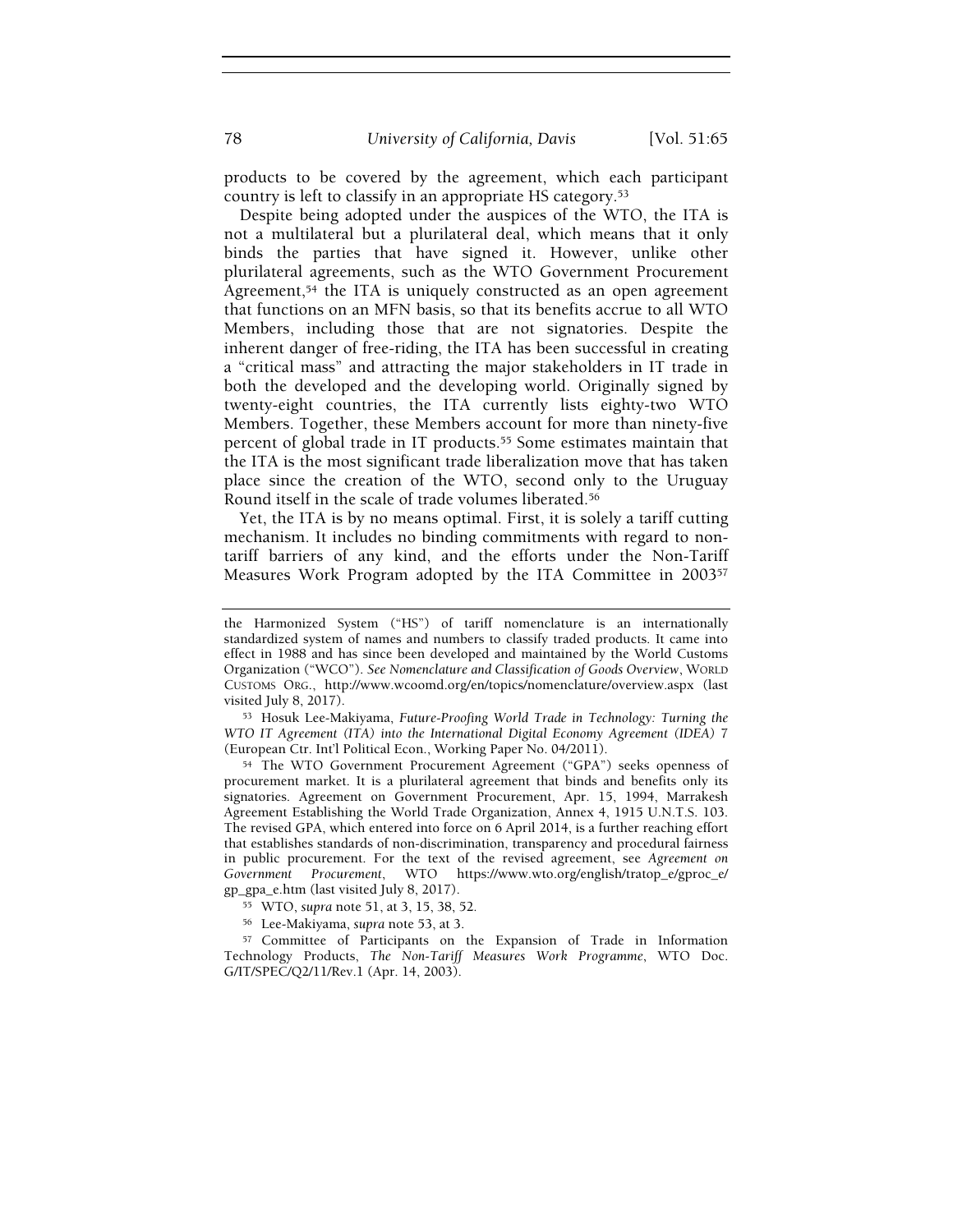have so far remained fruitless. Another weakness of the ITA stems from its technological bias.58 The ITA Members made commitments pursuant to a product classification list that originates from 1989 and is fairly rigid. The ITA is so rendered incapable of appropriately accommodating technological change — emerging integrated, multifunctional, or entirely new products cannot be included automatically if they are assigned to new product classifications.<sup>59</sup> Several disputes over classification of new products have exposed the limits of these fixed, technology-based tariff schedules.<sup>60</sup> The decisions of the Panel and the Appellate Body interpreted the schedules in accordance with the customary rules of treaty interpretation and sought to clarify the schedules' meaning by reference to the ordinary sense of the words, in their context and in light of their object and purpose.61 Nonetheless, they could not achieve legal certainty; nor did they open the door for evolutionary interpretation of the existing classification.62 Indeed in a 2010 case, the Panel confirmed a methodology based on the narrow language contained in the Member's schedule, which somewhat undermines efforts to foster harmonization of schedules on the basis of recognized multilateral rules and hinders legal adaptation.<sup>63</sup>

<sup>58</sup> See, e.g., Lee-Makiyama, supra note 53, at 7-8; Luff, supra note 45.

<sup>59</sup> Lee-Makiyama, supra note 53, at 8.

<sup>60</sup> As early as 1998, a WTO dispute arose concerning the way the European Communities ("EC") classified multimedia computers and certain local area network equipment. The Panel ruled against the EC and the higher tariffs it imposed due to different classification. On appeal, the Appellate Body reversed the Panel's ruling on the ground, amongst other things, that the Panel wrongly based its reasoning on the legitimate expectations of WTO Members during the negotiations. According to the Appellate Body, Members' tariff schedules must be interpreted according to the customary rules of interpretation of treaties. While the Appellate Body did not provide the correct classification of the products concerned, it noted that the Harmonized System ("HS") and the work carried out in the World Customs Organization ("WCO") are the relevant context in relation to tariff classification. See Appellate Body Report, European Communities – Customs Classification of Certain Computer Equipment, WTO Doc. WT/DS62/AB/R, WT/DS67/AB/R, WT/DS68/AB/R (adopted June 5, 1998); Panel Report, European Communities – Customs Classification of Certain Computer Equipment, WTO Doc. WT/DS62/R, WT/DS67/R, WT/DS68/R, (Feb. 5, 1998). For a brief commentary, see Luff, supra note 45, at 68-71.

<sup>61</sup> See Vienna Convention on the Law of Treaties art. 31, May 23, 1969, 1155 U.N.T.S. 331 (providing the framework for interpreting treaties).

<sup>62</sup> Shin-yi Peng, Renegotiate the WTO Schedule of Commitments: Technological Development and Treaty Interpretation, 45 CORNELL INT'L L.J. 403, 405-06 (2012).

<sup>63</sup> See Panel Report, European Communities and Its Member States – Tariff Treatment of Certain Information Technology Products, WTO Doc. WT/DS375/R, WT/DS376/R, WT/DS377/R (adopted Aug. 16, 2010) (in particular at paras 7.442-.444).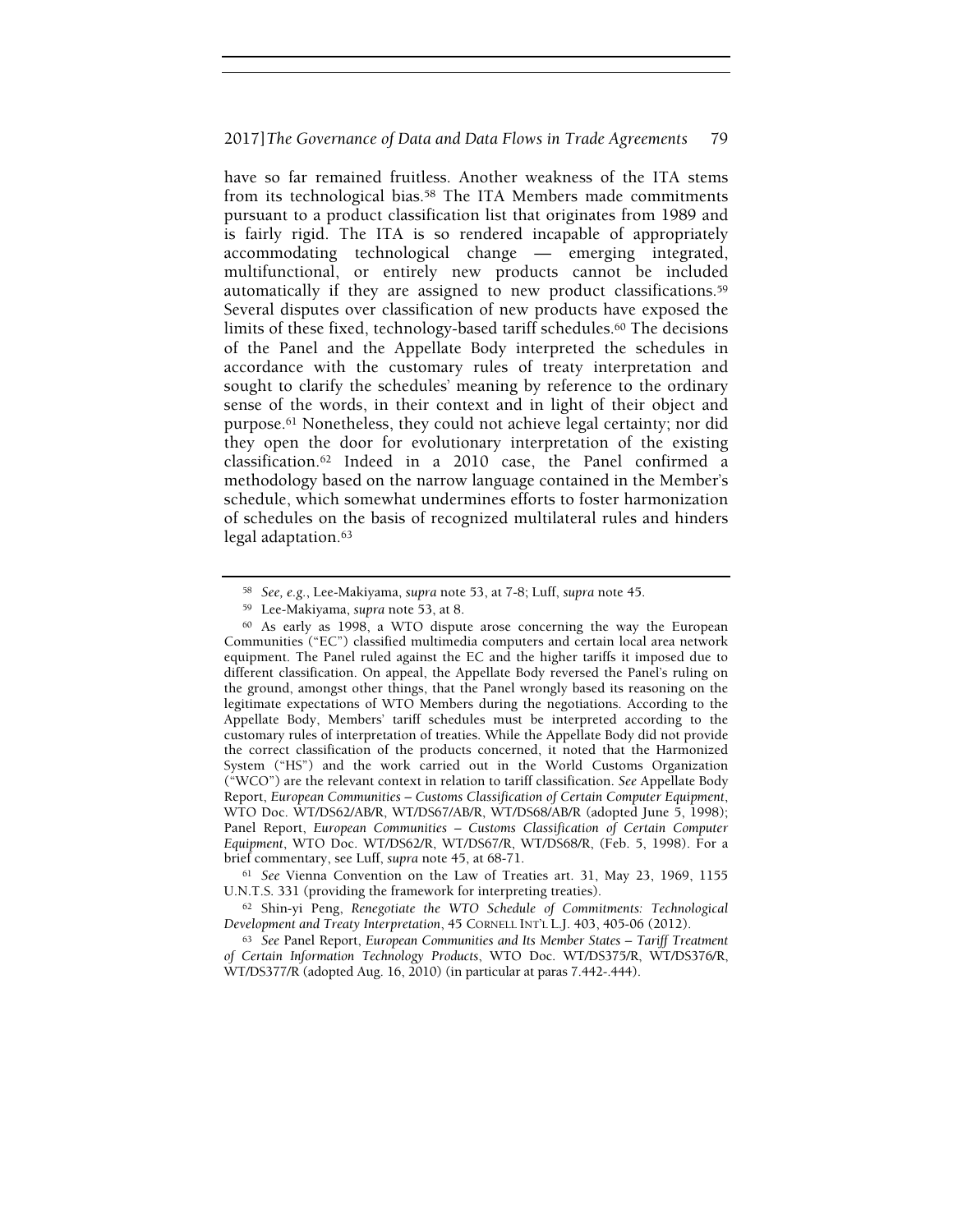# 80 *University of California, Davis* [Vol. 51:65

Short of a complete ITA reform, the interim solution was political and reached at the Nairobi Ministerial Conference in December 2015,64 when over fifty WTO Members agreed on the expansion of the ITA to cover additional 201 product lines that have been valued at over \$1.3 trillion per year.65 Overall, despite the mentioned flaws, the ITA can be deemed as highly successful and has made a real difference in trade practice. It ultimately provided for a very liberal regime for trade in IT-related hardware, which spurred competition and benefited consumers.66 Together with the far-reaching commitments in the telecommunication services sector, which this article for the sake of brevity does not address,<sup>67</sup> the ITA boosted the emergence of global value chains for IT trade and substantially facilitated the worldwide spread and adoption of technological advances and the emergence of the data economy.

### B. The WTO as Enabling Data Flows by Liberalizing Services

### 1. The General Agreement on Trade in Services

The General Agreement on Trade in Services, similarly to the GATT, aims at protecting the equality of competitive opportunities for companies, regardless of their origin and the origin of their services, and at facilitating the progressive liberalization of services markets. The approach and structure of the GATS, however, differ from those of the GATT, since the object of regulation — services — is essentially

<sup>64</sup> Information Technology Agreement, WORLD TRADE ORG., https://www.wto.org/ english/tratop\_e/inftec\_e/inftec\_e.htm (last visited Oct. 7, 2017).

 $65$  See id. (reporting by the WTO on the occasion of the expansion of the ITA).

<sup>66</sup> COPENHAGEN ECONOMICS, EXPANDING THE INFORMATION TECHNOLOGY AGREEMENT (ITA): ECONOMIC AND TRADE IMPACTS (Oct. 2010).

<sup>67</sup> See generally Marco C.E.J. Bronckers & Pierre Larouche, A Review of the WTO Regime for Telecommunications Services, in THE WORLD TRADE ORGANIZATION AND TRADE IN SERVICES 319 (Kern Alexander & Mads Andenas eds., 2008); Kelly Cameron, Telecommunications and Audio-Visual Services in the Context of the WTO: Today and Tomorrow, in THE WTO AND GLOBAL CONVERGENCE IN TELECOMMUNICATIONS AND AUDIO-VISUAL SERVICES 21, 22 (Damien Geradin & David Luff eds., 2004); Damien Geradin & Michel Kerf, Levelling the Playing Field: Is the WTO Adequately Equipped to Prevent Anti-Competitive Practices in Telecommunications?, in THE WTO AND GLOBAL CONVERGENCE IN TELECOMMUNICATIONS AND AUDIO-VISUAL SERVICES 130 (Damien Geradin & David Luff eds., 2004); BOBJOSEPH MATTHEW, THE WTO AGREEMENTS ON TELECOMMUNICATIONS 52 (2003); Marco C.E.J. Bronckers & Pierre Larouche, Telecommunications Services and the World Trade Organization, 31 J. WORLD TRADE 5 (1997), at 5-7; Mira Burri, The Law of the World Trade Organization and the Communications Law of the European Community: On a Path of Harmony or Discord?, 41 J. WORLD TRADE 833, 840 (2007) [hereinafter Burri, WTO & European Community Law].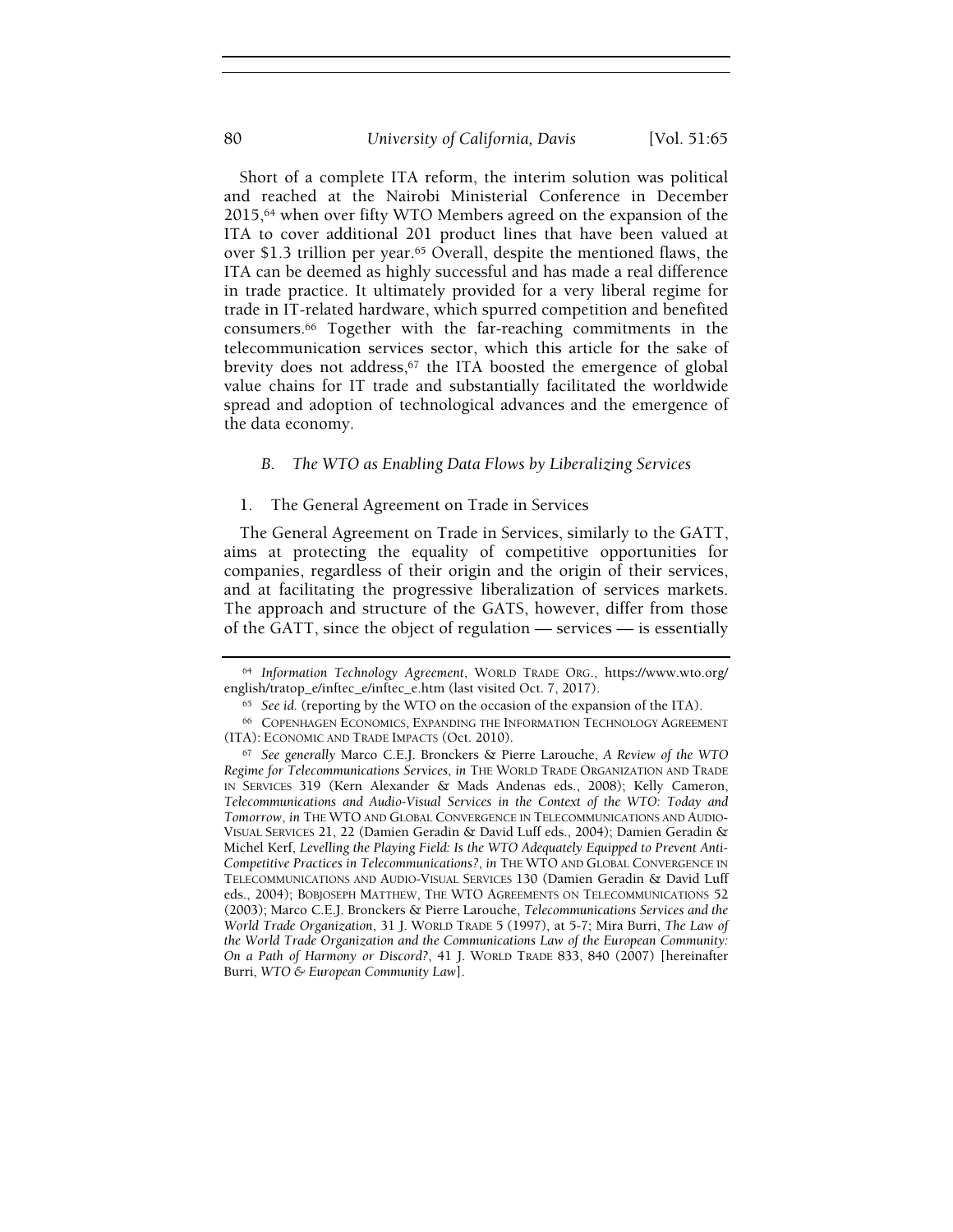different from goods.68 Indeed, services were for a long time thought non-tradable, as it is the very nature of many services that their provision coincides with the consumption and requires the physical proximity and interaction of the producer and the consumer (hairdressing is one of the textbook examples in this regard). Unlike goods, services cannot be stopped at the border, so what matters is not the tariff imposed but domestic regulation.<sup>69</sup> The legal design of the GATS reflects this specificity and includes more flexibilities than the GATT.<sup>70</sup>

The GATS is a comprehensive agreement, which covers all services sectors,71 except for those services "supplied in the exercise of

<sup>68</sup> See generally A HANDBOOK OF INTERNATIONAL TRADE IN SERVICES (Aaditya Mattoo, Robert M. Stern & Gianni Zanini eds., 2007) (discussing the difference between trade and services); GATS AND THE REGULATION OF INTERNATIONAL TRADE IN SERVICES (Marion Panizzon, Nicole Pohl & Pierre Sauvé eds., 2008) (evaluating the regulation of international services trade in the context of GATS).

<sup>69</sup> See more extensively, Pierre Sauvé & Anirudh Shingal, Reflections on the Nature of Preferences in Services, in THE PREFERENTIAL LIBERALIZATION OF TRADE IN SERVICES 401-12 (Pierre Sauvé & Anirudh Shingal eds., 2014).

<sup>70</sup> See, e.g., Rudolf Adlung, Trade Liberalisation Under the GATS: An Odyssey?, in GATS AND THE REGULATION OF INTERNATIONAL TRADE IN SERVICES 209 (Marion Panizzon, Nicole Pohl & Pierre Sauvé eds., 2008) (discussing how governments have a "wider scope for regulatory intervention" under GATS); Juan A. Marchetti & Martin Roy, Services Liberalization in the WTO and in PTAs, in OPENING MARKETS FOR TRADE IN SERVICES: COUNTRIES AND SECTORS IN BILATERAL AND WTO NEGOTIATIONS 61, 63 (Juan A. Marchetti & Martin Roy eds., 2009) (discussing how services liberalization has proceeded under the WTO and whether and how things are different in free trade agreements); Gary Hufbauer & Sherry Stephenson, Services Trade: Past Liberalization and Future Challenges, 10 J. INT'L ECON. L. 605, 611-14 (2007) (exploring the specificities of liberalizing services markets and the regulatory challenges associated with it).

<sup>71</sup> See GATS art. I. The services sectors under the GATS were classified according to the services sectoral classification list (the so-called 'W/120') that was compiled in 1991 with the purpose of facilitating the Uruguay Round negotiations and ensuring cross-country comparability and consistency of the undertaken commitments. The 160 sub-sectors in the W/120 are defined as aggregate of the more detailed categories contained in the United Nations Central Product Classification ("CPC"), which covers products that are an output of economic activities, including transportable goods, non-transportable goods, and services. The W/120 is based on the CPC in its version of 1991. U.N. DEP'T OF INT'L ECON. & SOC. AFFAIRS, PROVISIONAL CENTRAL PRODUCT CLASSIFICATION, at 26-157, U.N. Doc. ST/ESA/STAT/SER.M/77, U.N. Sales No. E.91.XVII.7 (1991); see also GATT Secretariat, Services Sectoral Classification List, GATT Doc. MTN.GNS/W/120 (July 10, 1991) [hereinafter Services Sectoral Classification List]. In Appellate Body Report, United States – Measures Affecting the Cross-Border Supply of Gambling and Betting Services, ¶¶ 197, 203-04, WTO Doc. WT/DS285/AB/R (Apr. 7, 2005) [hereinafter U.S. – Gambling], the Appellate Body determined that both the W/120 and the 1993 Scheduling Guidelines constitute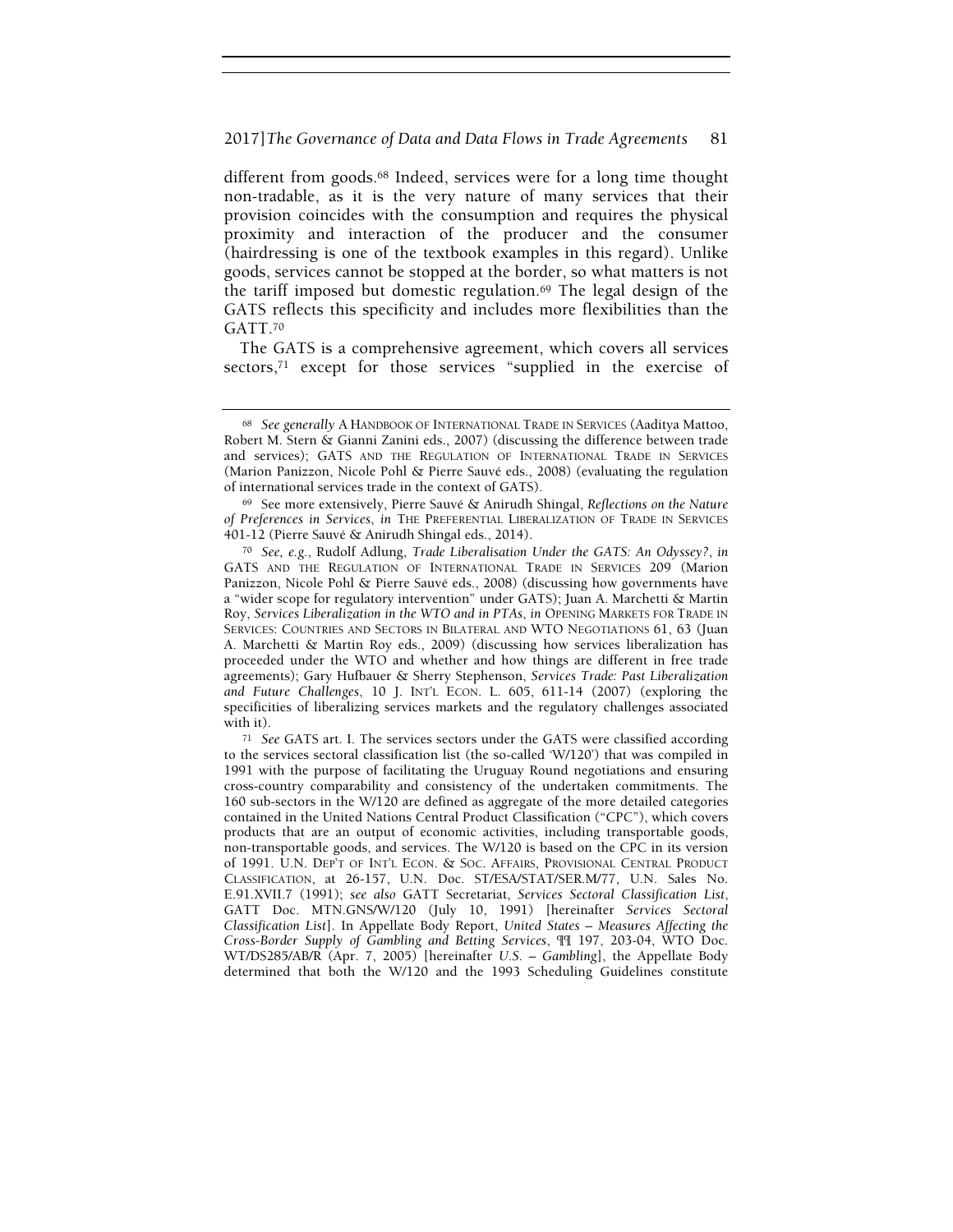governmental authority."72 The MFN is the core general obligation under the GATS and pursuant to Article II:1 GATS, each WTO Member is obliged to "accord immediately and unconditionally to services and service suppliers of any other Member treatment no less favourable than that it accords to like services and service suppliers of any other country."73 In contrast to the GATT, however, where the MFN principle admits no individual exemptions, the GATS allows for some flexibility. Members may specify that the MFN would not be applicable to certain measures, provided that those measures are listed in and meet the conditions of the Annex on Article II Exemptions (the so-called "opt-out" approach).<sup>74</sup>

The general MFN obligation is supplemented by specific commitments accepted by individual Members and listed in the socalled "Schedules of Specific Commitments," which are appended to the GATS. These schedules show the positive commitments ("optingin") of a Member with regard to national treatment and market access, and the conditions, terms, and limitations of these commitments.<sup>75</sup> "Market access" is articulated in Article XVI GATS and addresses

supplementary means of interpretation within the meaning of Article 32 of the Vienna Convention. They can be referred to in order to confirm the meaning of specific commitments resulting from the application of Article 31, or to determine the meaning of such commitments when the interpretation according to Article 31 leaves the meaning ambiguous or obscure.

<sup>72</sup> GATS art. I, ¶ 3(b). Paragraph (c) clarifies that "'a service supplied in the exercise of governmental authority' means any service which is supplied neither on a commercial basis, nor in competition with one or more service suppliers." Id. art. I, ¶ 3(c). For interpretation, see Markus Krajewski, Public Services and Trade Liberalization: Mapping the Legal Framework, 6 J. INT'L ECON. L. 341, 350-54 (2003); Eric H. Leroux, What Is a "Service Supplied in the Exercise of Governmental Authority" Under Article I:3(b) and (c) of the General Agreement on Trade in Services?, 40 J. WORLD TRADE 345, 346-60 (2006).

<sup>73</sup> GATS art. II, ¶ 1.

<sup>74</sup> See GATS art. II, ¶ 2. The exemption is framed as a one-off opportunity to be used only until the date of entry into force of the WTO Agreement — that is Jan. 1, 1995, or for new Members, at the time of their accession to the WTO. At least in principle, the exemptions should not exceed a total duration of ten years, pursuant to Annex on Article II Exemptions, at para. 6, and should have thus expired by January 2005. This did not happen and it is the politically accepted status quo that exemptions can last indefinitely. Id. Annex on Art. II Exemptions.

<sup>75</sup> Pursuant to GATS Article XX: "Each Member shall set out in a schedule the specific commitments it undertakes under Part III of this Agreement. With respect to sectors where such commitments are undertaken, each Schedule shall specify: (a) terms, limitations and conditions on market access; (b) conditions and qualifications on national treatment; (c) undertakings relating to additional commitments; (d) where appropriate the time-frame for implementation of such commitments; and (e) the date of entry into force of such commitments." Id. art. XX, ¶ 1.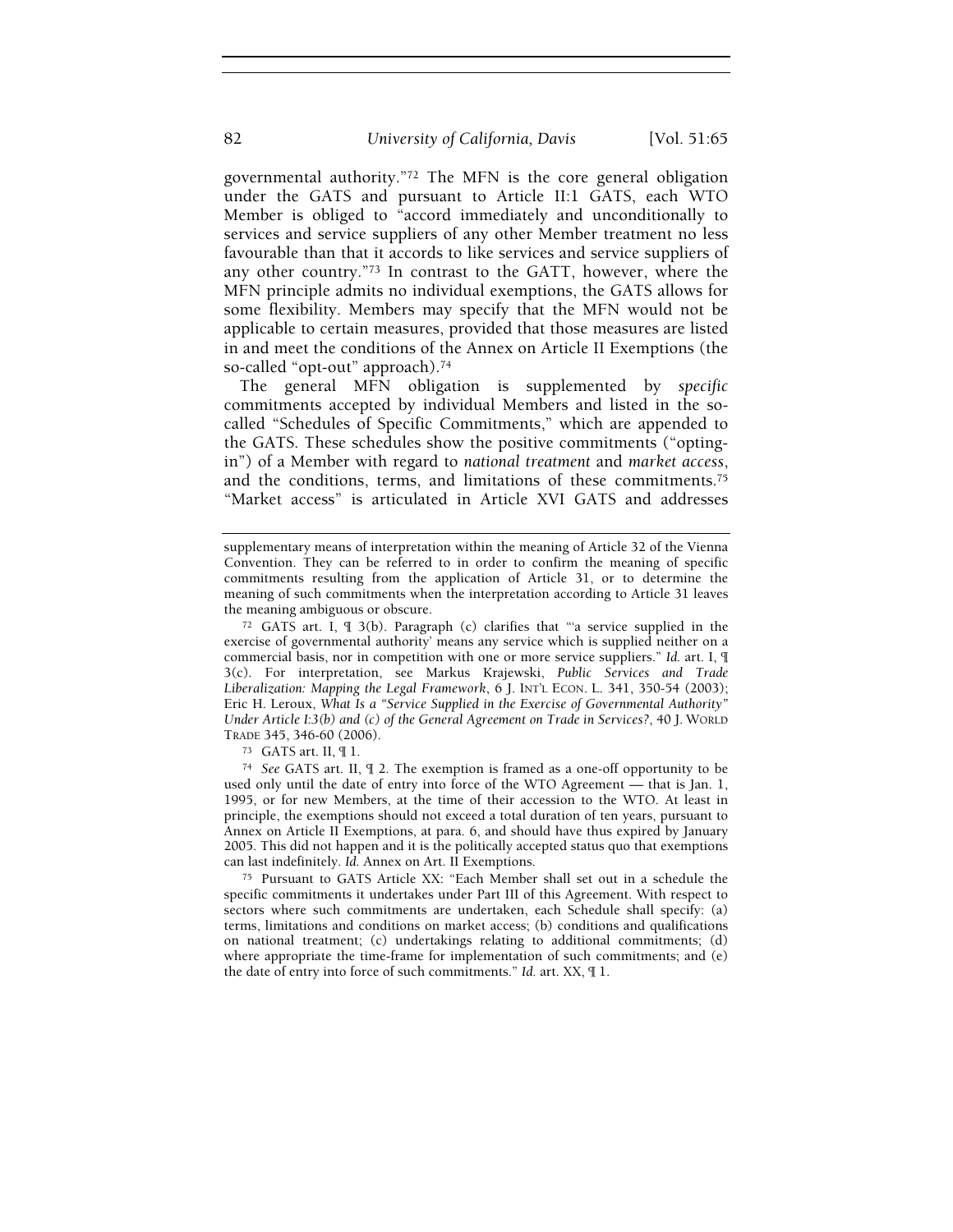quantitative restrictions to services trade.76 The "national treatment" obligation, specified in Article XVII GATS, is of a broader, qualitative nature and bans discrimination between domestic and foreign services and service suppliers. Although only a specific commitment under GATS, the meaning of national treatment remains the same as under GATT.<sup>77</sup>

In practice, the Members' schedules represent a codification of the conditions in a specific national market upon which a foreign service provider can rely. These schedules provide, thus, also for legal certainty, because a Member can modify or withdraw a commitment only after a three-year period from the date it entered into force and has to bear the consequences of the modifications undertaken, possibly by making concessions in other areas.78 This fairly flexible regime of the GATS allows for opening of services markets but also for keeping them completely or partially protected.

In terms of services sectors that are pertinent for the digital economy, one commonly reviews the telecommunications, the computer and related services, the audiovisual, as well as the financial services sectors.79 In this article, we use a "shortcut" to exemplify the

<sup>76</sup> In those sectors where a Member has committed itself, it must refrain from adopting or maintaining six particular types of measures, unless otherwise specified in the schedules. These are defined exhaustively in paragraphs (a) through (f) of Article XVI:2 and encompass: (a) limitations on the number of service suppliers; (b) limitations on the total value of service transactions or assets; (c) limitations on the total number of service operations or on the total quantity of service output; (d) limitations on the total number of natural persons that may be employed; (e) measures which restrict or require specific types of legal entity or joint venture; and (f) limitations on foreign capital participation. Id. art. XVI, ¶ 2.

<sup>77</sup> Appellate Body Report, European Communities – Regime for the Importation, Sale and Distribution of Bananas, ¶ 221, WTO Doc. WT/DS27/AB/R (adopted Sept. 9, 1997). On the relationship between NT and market access, see Panel Report, China – Certain Measures Affecting Electronic Payment Services, WTO Doc. WT/DS413/R (adopted July 16, 2012) [hereinafter China – Certain Measures]; see also Rachel Block, Market Access and National Treatment in China — Electronic Payment Services: An Illustration of the Structural and Interpretive Problems in GATS, 14 CHI. J. INT'L L. 652, 660-67 (2014).

<sup>78</sup> GATS art. XII. The GATS provides also for the negotiation of additional commitments with respect to measures affecting trade in services not subject to scheduling under Article XVI GATS (market access) or Article XVII GATS (national treatment) — regarding, for instance, qualifications, standards, or licensing matters. Id. art. XVIII.

<sup>79</sup> See ERIK VAN DER MAREL, DISENTANGLING THE FLOWS OF DATA: INSIDE OR OUTSIDE THE MULTINATIONAL COMPANY? 2 (July 2015), http://ecipe.org//app/uploads/2015/07/ECIPE-Data-Flows-final.pdf. The paper reveals that data reliance is a complex issue. It shows that not only sectors such as telecommunications and data processing use data intensively, but that data is also heavily used as an input within multinational companies with regards to management decisions and with the aim of administering, overseeing, and operating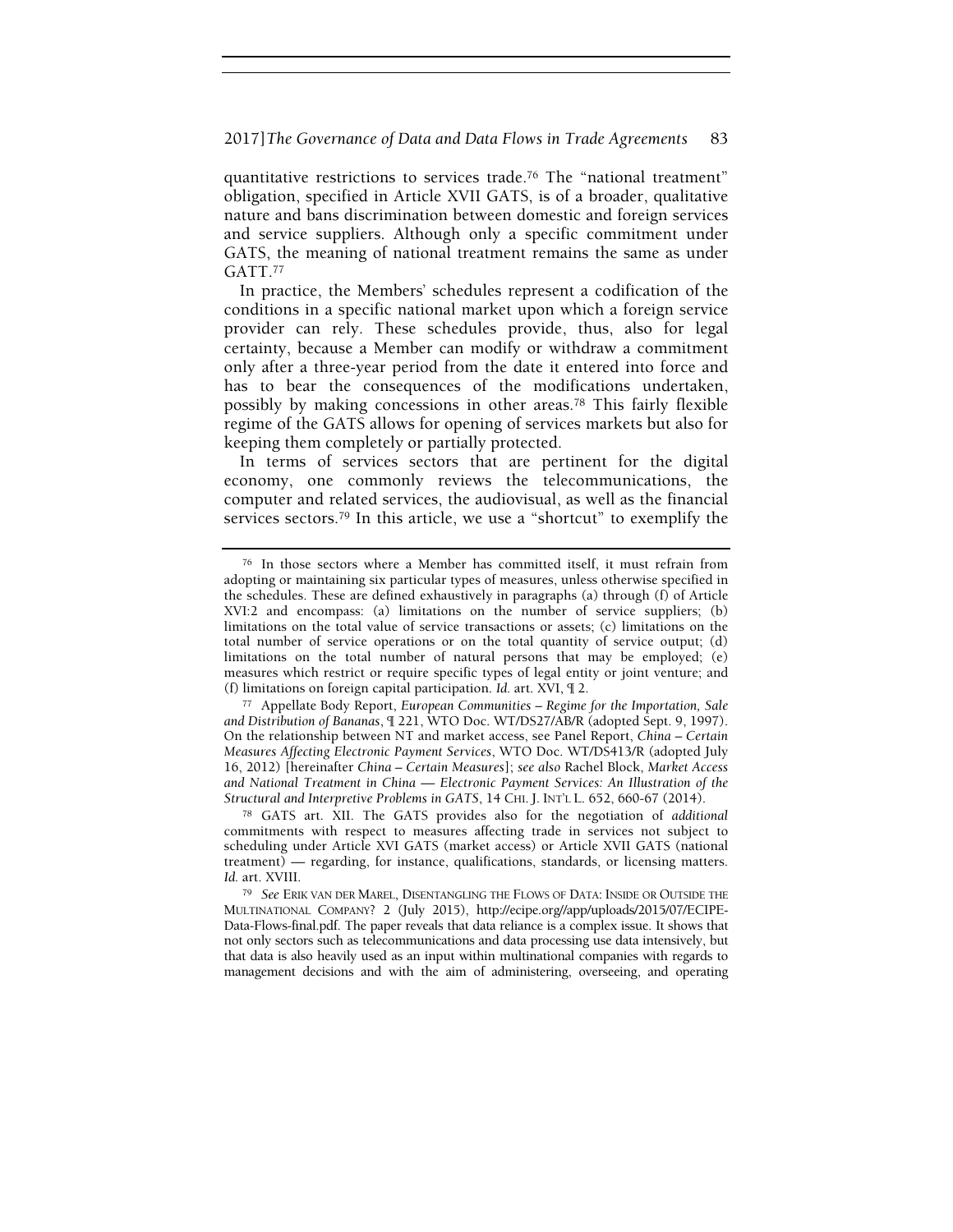relevance of the WTO for data and data flows by looking briefly at the computer and related services sector.

#### 2. Computer and Related Services

A deep intervention, which may substantially limit the regulatory space available, domestically comes from the GATS rules on computer and related services. Here, similarly to the telecom sector, industrial policy considerations have prevailed over national sensitivities and the sector was deeply liberalized during the Uruguay Round. This was not as politically contentious as with telecom, because computer and related services were a fairly new sector at the time and thus largely devoid of domestic regulation and trade barriers.<sup>80</sup> As a consequence, a great number of WTO Members have made far-reaching commitments for both market access and national treatment under the GATS.81 The EU has, for instance, committed to all the listed sub-sectors: (a) consultancy services related to the installation of computer hardware; (b) software implementation services; (c) data processing services; (d) database services, maintenance, and repair; and (e) other computer services.82 The EU has listed no limitations for the first three modes of supply (cross-border, consumption abroad, and commercial presence) and remains unbound only for the presence of natural persons (mode 4).83 The latter constraint is typical in the field of services and relates to labor market and immigration considerations<sup>84</sup> - it does not directly impinge on data flows.

The implications of these commitments are real and the wiggleroom available for domestic regulators is severely constrained. If we imagine, for instance, a situation, where the EU would like to install

establishments across countries.

<sup>80</sup> SACHA WUNSCH-VINCENT, THE WTO, THE INTERNET AND TRADE IN DIGITAL PRODUCTS: EC-US PERSPECTIVES 90-91 (2006); see also WTO Secretariat, Computer and Related Services, WTO Doc. S/C/W/45 (July 14, 1998).

<sup>81</sup> See, e.g., Renee Berry & Matthew Reisman, Policy Challenges of Cross-Border Cloud Computing, 4(2) U.S. INT'L TRADE COMM'N 1, 20 (2012), https://www.usitc.gov/ journals/policy\_challenges\_of\_cross-border\_cloud\_computing.pdf. The authors state that sixty countries have commitments on "on-line information and/or data processing" and seventy-six have made commitments for "data processing." Id. at 22.

<sup>82</sup> European Communities and their Member States, Schedule of Specific Commitments, WTO Doc. GATS/SC/31 (Apr. 15, 1994).

<sup>83</sup> Id. This restriction has been somewhat relaxed during the Doha round of negotiations and selected EU Member States have inserted more liberal conditions for migrant workers in the sector, especially high-skilled workers.

<sup>84</sup> See, e.g., Marion Panizzon, Migration and Trade: Prospects for Bilateralism in the Face of Skill-Selective Mobility Laws, 12 MELBOURNE J. INT'L L. 1, 15-17 (2011).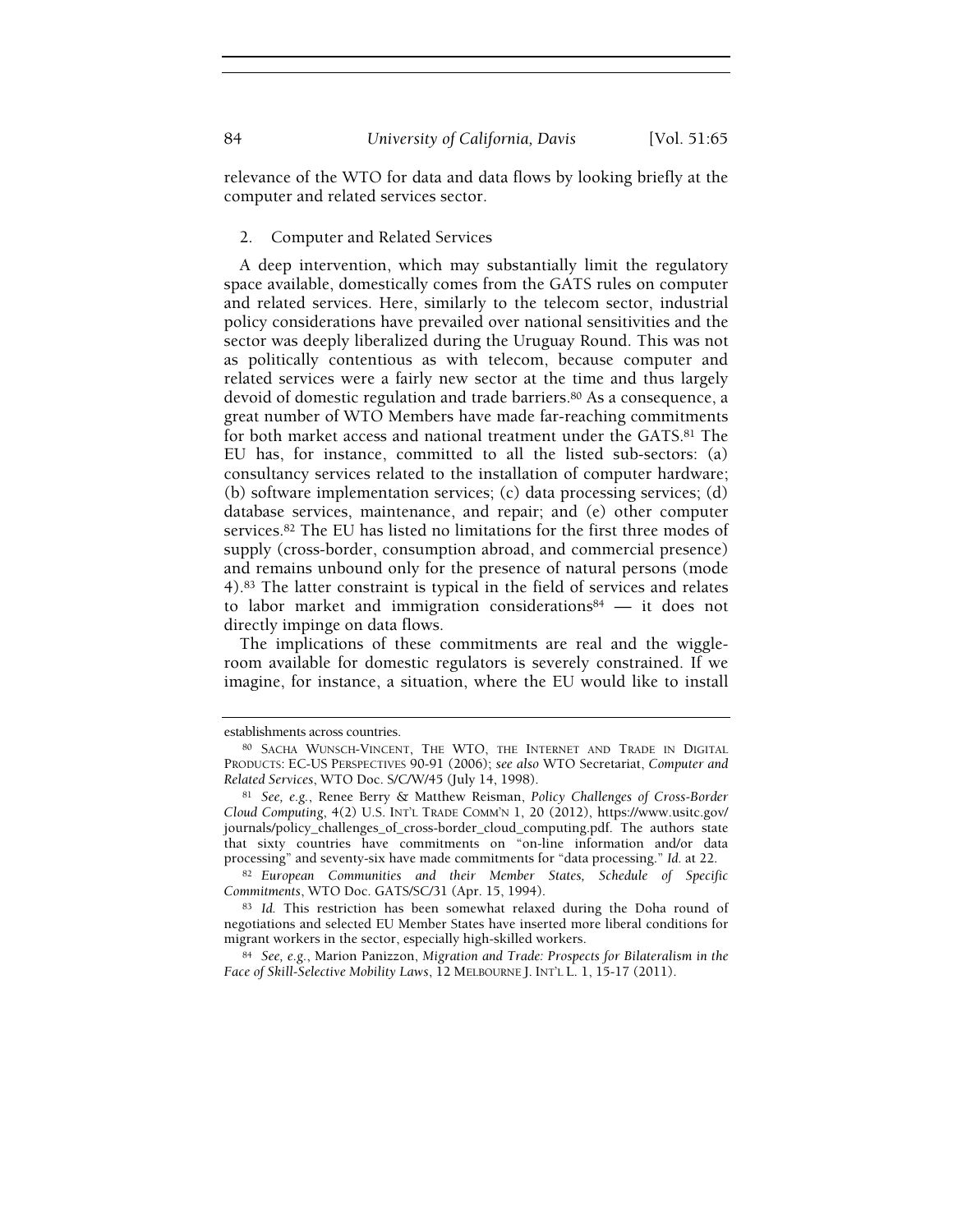new measures with regard to search engines that somehow limit the market access or discriminate against foreign companies and the services they offer, this may implicate a violation of WTO law – because search engines can be subsumed under "data processing services"85 and because the EU is fully committed for this category of services. Localization requirements with regard to computer and related services, and to all sectors where specific commitments have been made, would be also GATS-inconsistent.<sup>86</sup>

Unfortunately, at least so far, such situations have not been tested before a WTO panel. The EU and other WTO Members have often looked for an escape and a justification of their policies in this context by relying on one argument that has to do with the technical issue of services classification but is also linked to a charged political debate. Whenever they want to preserve policy space, WTO Members would argue that such digital services should be classified as "audiovisual services"<sup>87</sup> because of their inherent function as content platforms.<sup>88</sup> There is arguably room for interpretation and Members make use of the lack of clear distinctions in the existing classification schemes, which is extremely exacerbated by their pre-Internet origin.<sup>89</sup> In the

<sup>85</sup> See Henry Gao, Googling for the Trade − Human Rights Nexus in China: Can the WTO Help?, in TRADE GOVERNANCE IN THE DIGITAL AGE 247, 253-57 (Mira Burri & Thomas Cottier eds., 2012); see also WEBER & BURRI, supra note 44, at 58-59.

<sup>86</sup> See, e.g., CATHLEEN CIMINO, GARY CLYDE HUFBAUER & JEFFREY J. SCHOTT, PETERSON INST. INT'L ECON., A PROPOSED CODE TO DISCIPLINE LOCAL CONTENT REQUIREMENTS 1, 4 (2014), https://piie.com/publications/pb/pb14-6.pdf; Holger P. Hestermeyer & Laura Nielsen, The Legality of Local Content Measures Under WTO Law, 48 J. WORLD TRADE 553, 588-89 (2014).

<sup>87</sup> "Audiovisual services" include: motion picture and videotape production and distribution services; motion picture projection services; radio and television services; radio and television transmission services; and sound recording. See Services Sectoral Classification List, supra note 71, at 4.

<sup>88</sup> See, e.g., Submission from the European Communities, Work Programme on Electronic Commerce, ¶ 7, WTO Doc. WT/GC/W/497 (May 9, 2003).

<sup>89</sup> See, e.g., Luff, supra note 45 (arguing that it is irrelevant today to distinguish between telecommunications services and audiovisual services); WEBER & BURRI, supra note 44, at 59 (listing and categorizing different computer services and exposing the regulatory challenges of classifications); THE WTO AND GLOBAL CONVERGENCE IN TELECOMMUNICATIONS AND AUDIO-VISUAL SERVICES 14-15 (Damien Geradin & David Luff eds., 2004); Rostam J. Neuwirth, Global Market Integration and the Creative Economy: The Paradox of Industry Convergence and Regulatory Divergence, 18 J. INT'L ECON. L. 21, 26-50 (2015) (discussing technological and industrial convergence and the categorizing problems that such convergence creates for the WTO). For a discussion of the application of technology neutrality to services classification, see Shin-yi Peng, GATS and the Over-the-Top Services: A Legal Outlook, 50 J. WORLD TRADE 21, 25-30 (2016).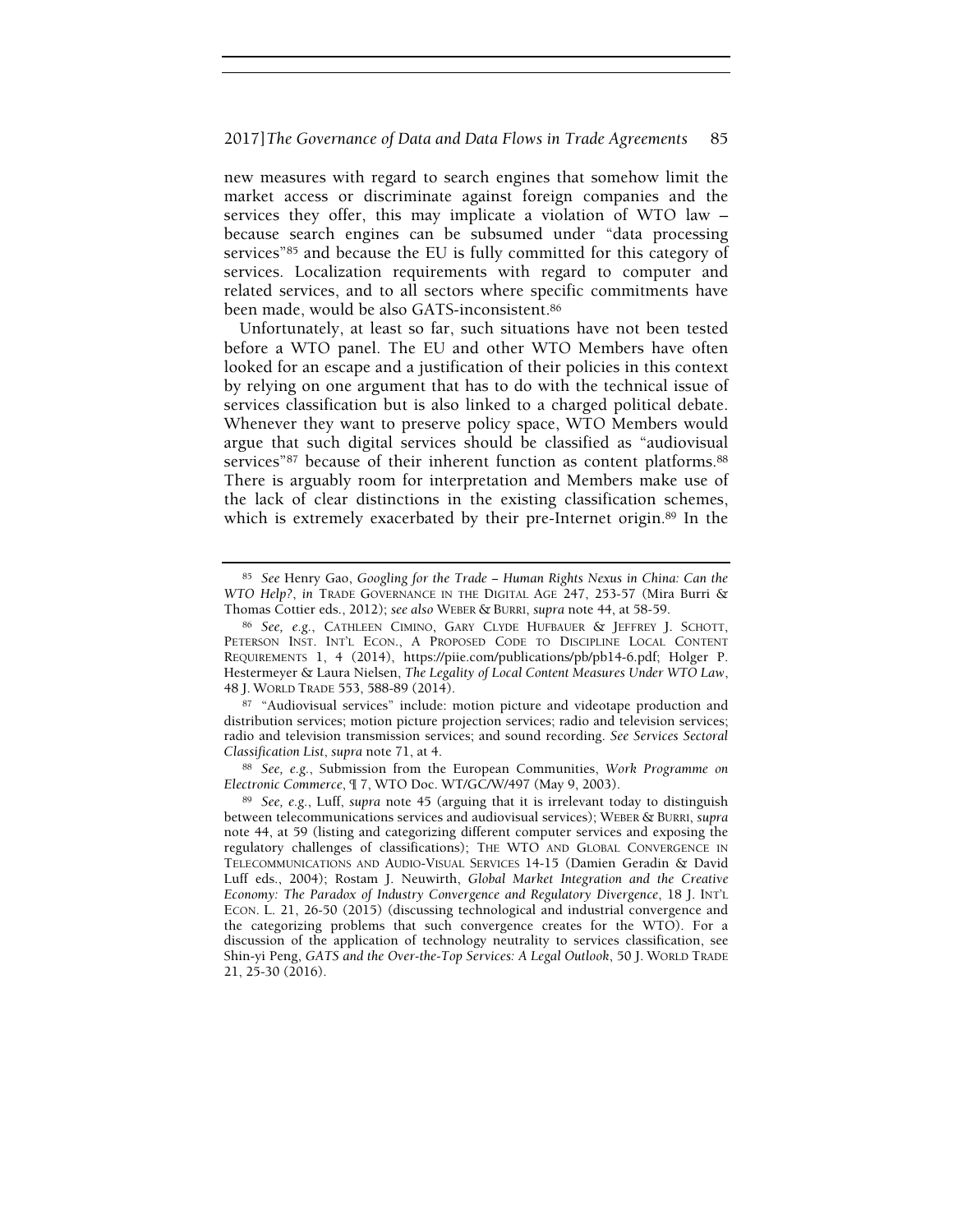sector of audiovisual services, almost no WTO Members have made any commitments and thus remain relatively free to sustain discriminatory measures and adopt new ones.90 This is the result of a pronounced and politically charged contention between trade and cultural interests that unfolded during the Uruguay Round of negotiations.91 It was associated with a rupture between the key negotiating parties — the EU and the United States — on the question of how to regulate cultural matters and whether to make them subject to the rules of the WTO — the so-called "exception culturelle" debate.<sup>92</sup>

The current round of trade negotiations — the Doha Development Agenda, launched in 2001 and originally to be completed by 200593 holds no promise of changes in the status quo for audiovisual services.<sup>94</sup> Although the Doha round is not stalled because of audiovisual media services,95 and the intensity of the trade versus culture clash within the WTO seems to have somewhat subsided since

<sup>90</sup> Council for Trade in Services, Audiovisual Services, WTO Doc. S/C/W/310 (Jan. 12, 2010); Martin Roy, Audiovisual Services in the Doha Round: "Dialogue de Sourds, The Sequel?," 6 J. WORLD INV. & TRADE 923, 941 (2005); J. P. Singh, Culture or Commerce? A Comparative Assessment of International Interactions and Developing Countries at UNESCO, WTO, and Beyond, 8 INT'L STUD. PERSP. 36, 42 (2007).

<sup>&</sup>lt;sup>91</sup> The debate has to do with the dual nature of cultural products and services, which while being an object of trade can also be carriers of values and identities. The European Union, and especially France, have pushed for the exclusion of culturerelated goods and services from the economically centered rules of the WTO and for their special treatment. The United States on the other hand has favored a tradeoriented approach that does not allow for any particular special treatment of cultural goods and services and subsumes them under the basic WTO rules. See, e.g., Mira Burri, The European Union, the World Trade Organization and Cultural Diversity, in CULTURAL GOVERNANCE AND THE EUROPEAN UNION: PROTECTING AND PROMOTING CULTURAL DIVERSITY IN EUROPE 195, 199-200 (Evangelia Psychogiopoulou ed., 2015) [hereinafter Burri, Cultural Diversity] (discussing the position of the EU in matters of cultural policy, in particular the concept of cultural diversity); Mira Burri, Trade Versus Culture in the Digital Environment: An Old Conflict in Need of a New Definition, 12 J. INT'L ECON. L. 17, 20, 48 (2008) [hereinafter Burri, Trade Versus Culture] (criticizing the trade and culture discourse and its path dependencies and how they may hinder solutions).

<sup>92</sup> Burri, Cultural Diversity, supra note 91.

<sup>93</sup> World Trade Organization, Ministerial Declaration of 14 November 2001, WTO Doc. WT/MIN(01)/DEC/1 (2001).

<sup>94</sup> See, e.g., Lee Tuthill & Martin Roy, GATS Classification Issues for Information and Communication Technology Services, in TRADE GOVERNANCE IN THE DIGITAL AGE 157, 158, 167-78 (Mira Burri & Thomas Cottier eds., 2012).

<sup>95</sup> See, e.g., Robert Wolfe, First Diagnose, Then Treat: What Ails the Doha Round?, 14 WORLD TRADE REV. 7, 13 (2015).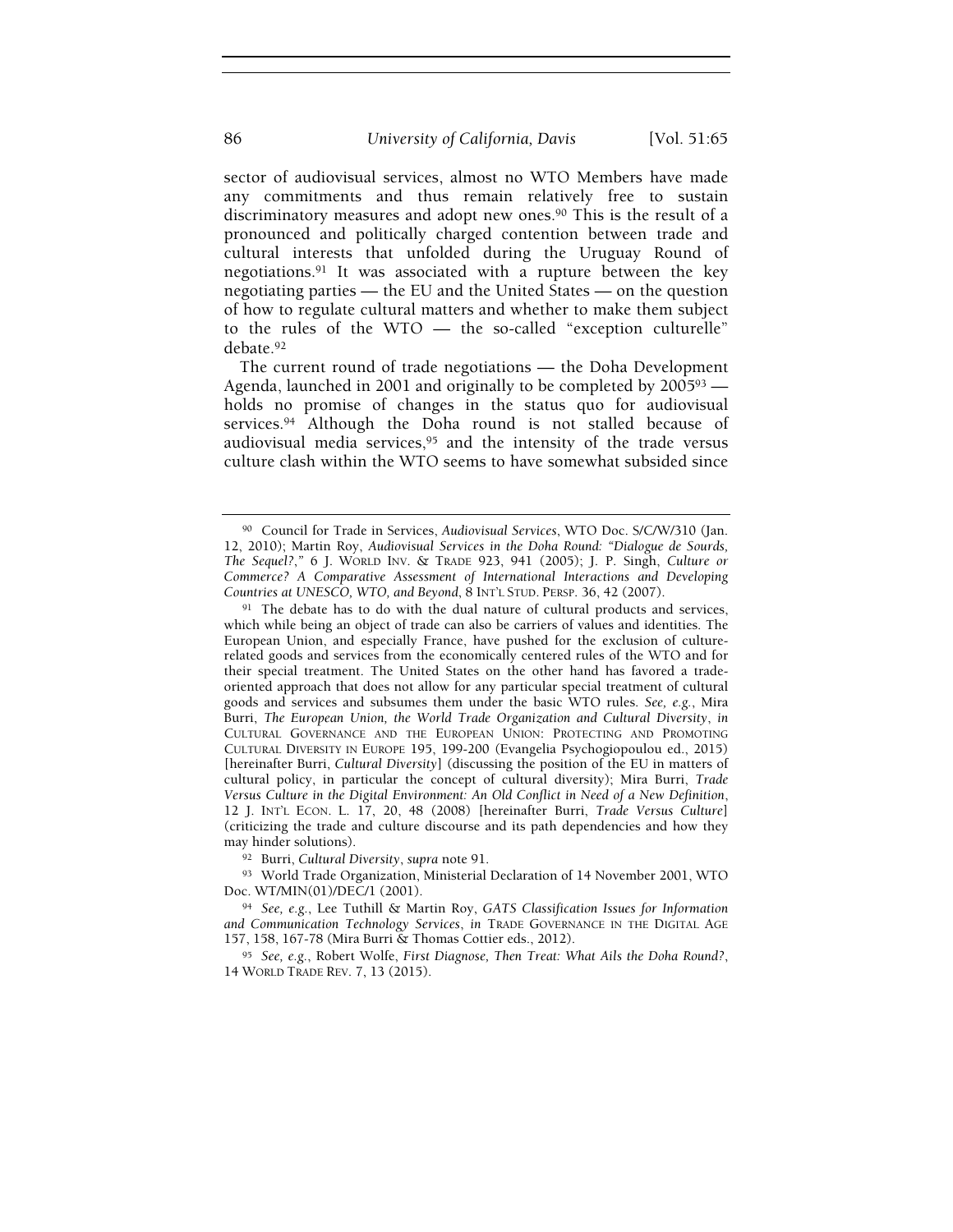the Uruguay Round, the present state of requests and offers<sup>96</sup> for the sector reveals precious few new commitments and no future-oriented rule design. Despite the recognition, widely shared by key WTO Members, that the audiovisual sector has changed dramatically,<sup>97</sup> in particular in the face of the sweeping transformations caused by the Internet, there is little agreement on the best way forward.98 This is a major setback for trading data as content; it undermines the very liberal regime that the WTO has established with regard to infrastructure and some other services sectors like telecom, computer, and related services. It may also be valuable to keep in mind this specific case of trade versus culture, its negative spillover effects,<sup>99</sup> and how the distributional conflict between the United States and the EU has played out.<sup>100</sup> This situation may very well be replicated in the area of privacy protection, where too the positions of the two key stakeholders diverge, as explained in the next section.

# C. The WTO as Enabling Balance Between Economic and Non-Economic Interests

As noted above, although the WTO law represents a "hard" form of international law, it does include certain mechanisms meant to

<sup>96</sup> Request-and-offer is a form of advancing services negotiations typical of the WTO. They may refer to: (i) the addition of new sectors; (ii) the removal of existing limitations or the introduction of bindings in modes that have so far been unbound; (iii) the undertaking of additional commitments under Article XVIII; and (iv) the termination of MFN exemptions. See WTO Secretariat, Technical Aspects of Requests and Offers, WTO 1, 2 (Feb. 20, 2002), https://www.wto.org/english/tratop\_e/serv\_e/ requests\_offers\_approach\_e.doc.

<sup>97</sup> Council for Trade in Services, Communication from the European Union and the United States: Contribution to the Work Programme on Electronic Commerce, WTO Doc. S/C/W/338 (July 13, 2011); see also Christoph Beat Graber, Audio-Visual Policy: The Stumbling Block of Trade Liberalisation, in THE WTO AND GLOBAL CONVERGENCE IN TELECOMMUNICATIONS AND AUDIOVISUAL SERVICES 165, 166-70 (Damien Geradin & David Luff eds., 2004); Roy, supra note 90, at 931-36.

<sup>98</sup> See, e.g., Council for Trade in Services, Background Note by the Secretariat: Audiovisual Services, WTO Doc. S/C/W/310 (Jan. 12, 2010); Council for Trade in Services, Communication from the European Communities and its Member States: Draft consolidated GATS Schedule, WTO Doc. S/C/W/273 (Oct. 9, 2006).

<sup>&</sup>lt;sup>99</sup> See Mira Burri, Christoph Graber  $\&$  Thomas Steiner, The Protection and Promotion of Cultural Diversity in a Digital Networked Environment: Mapping Possible Advances to Coherence, in THE PROSPECTS OF INTERNATIONAL TRADE REGULATION 359 (Thomas Cottier & Panagiotis Delimatsis eds., 2011); Burri, Trade Versus Culture: Digital, supra note 91.

<sup>100</sup> See, e.g., MARK A. POLLACK & GREGORY C. SHAFFER, WHEN COOPERATION FAILS: THE INTERNATIONAL LAW AND POLITICS OF GENETICALLY MODIFIED FOODS (2009); Shaffer & Pollack, supra note 34.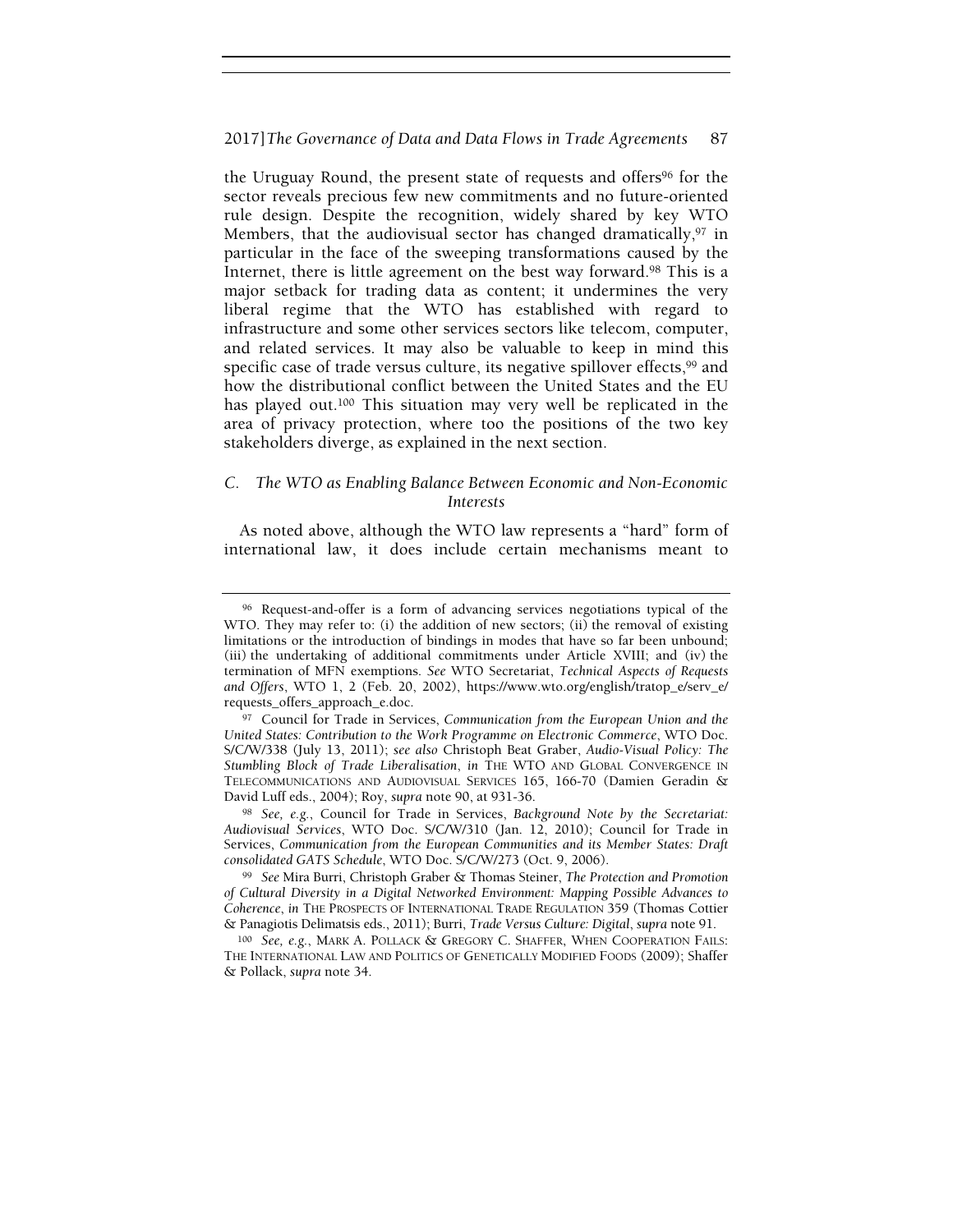reconcile economic and non-economic interests, international commitments, and domestic values and sensitivities. Key amongst these mechanisms are the "general exceptions" formulated under the GATT Article XX and the GATS Article XIV.101 They permit WTO Members to adopt measures, which would otherwise violate their obligations and commitments, under the condition that these measures are not disguised restrictions on trade.102 Particularly interesting for this article's discussion on data flows are the possibilities that Article XIV GATS opens for maintaining existing and adopting new data restrictions. While Article XIV enumerates different grounds as possible justifications, such as the protection of human, animal, or plant life or health,103 especially pertinent for us are two categories: (i) those relating to public order or public morals104 and (ii) those that are necessary to secure compliance with laws or regulations.105 In the latter context, the GATS norm spells out that this may be the case in particular when necessary to secure compliance with laws or regulations relating to "the protection of the privacy of individuals in relation to the processing and dissemination of personal data and the protection of confidentiality of individual records and accounts."106 The focus here is on this provision and for the sake of revealing how it is relevant for data flows, it is assumed that the rules of the EU General Data Protection Regulation ("GDPR")107 are tested

<sup>101</sup> Although there are textual differences between Article XX GATT and Article XIV GATS, their structure, function, and language are similar, and for most purposes they can be considered together. See U.S. – Gambling, supra note 71, at  $\P$  $\P$  291-92.

<sup>102</sup> See, e.g., Glyn Ayres & Andrew Mitchell, General and Security Exceptions under the GATT and GATS, in INTERNATIONAL TRADE LAW AND WTO ch. 9 (Indira Carr, Jahid Bhuiyan & Shawkat Alam eds., 2012); MAVROIDIS & WU, supra note 19, at ch. 12; Lorand Bartels, The Chapeau of the General Exceptions in the WTO GATT and GATS Agreements: A Reconstruction, 109 AM. J. INT'L L. 95 (2015).

<sup>103</sup> GATS art. XIV(b).

<sup>104</sup> Id. art. XIV(a). For an analysis, see Panagiotis Delimatsis, The Puzzling Interaction of Trade and Public Morals in the Digital Era, in TRADE GOVERNANCE IN THE DIGITAL AGE 276-96 (Mira Burri & Thomas Cottier eds., 2010); Jeremy C. Marwell, Note, Trade and Morality: The WTO Public Morals Exception after Gambling, 81 N.Y.U. L. REV. 802, 807-24 (2006); Mark Wu, Note, Free Trade and the Protection of Public Morals: An Analysis of the Newly Emerging Public Morals Clause Doctrine, 33 YALE J. INT'L L. 215, 217-36 (2008).

<sup>105</sup> GATS art. XIV(c). For a commentary of GATS Article XIV, see Thomas Cottier, Panagiotis Delimatsis & Nicolas Diebold, Article XIV GATS: General Exceptions, in 6 MAX PLANCK COMMENTARIES ON WORLD TRADE LAW TRADE IN SERVICES, 287-328 (Rüdiger Wolfrum, Peter-Tobias Stoll & Clemens Feinäugle eds., 2008).

<sup>106</sup> GATS art. XIV(c)(ii).

<sup>107</sup> Council Regulation 2016/679, of the European Parliament and of the Council of 27 April 2016 on the Protection of Natural Persons with Regard to the Processing of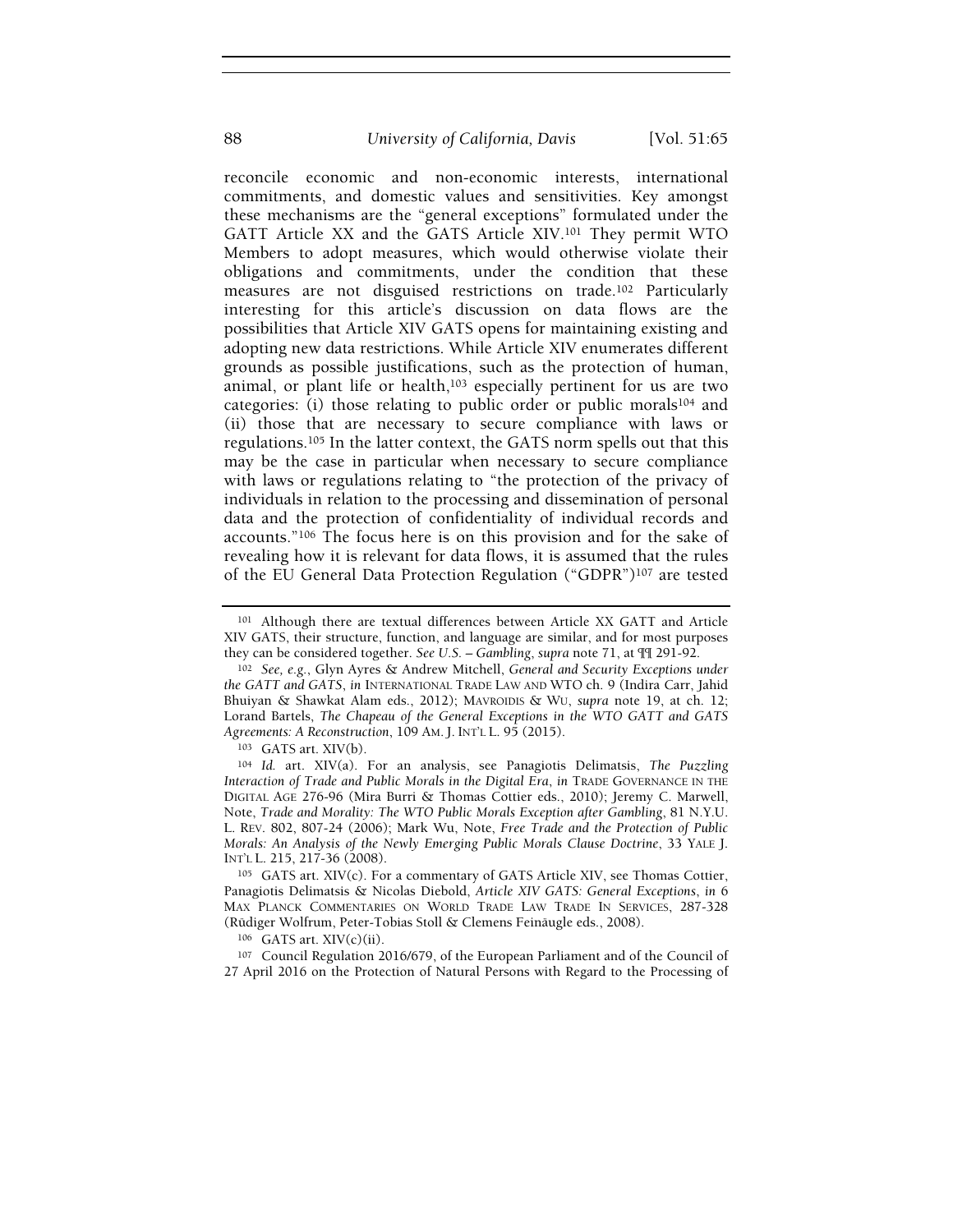under it — because they were found to either violate the market access or the national treatment obligations of the EU under the GATS.<sup>108</sup>

As it has been well documented,109 the GDPR is a piece of EU legislation that is meant to provide for very high standards of protection of personal data as an expression of the fundamental rights of EU citizens to privacy and family life, as embedded in the Charter of Fundamental Rights of the EU.110 The GDPR formulates to this effect a set of heavy obligations for those controlling and processing personal information<sup>111</sup> and seeks to endorse this not only within the borders of the Union but also for cross-border data transfers containing personal data.<sup>112</sup>

Article XIV GATS, similarly to Article XX GATT, involves a number of legal tests that, applied to each individual case, seek to draw a line between measures that may be found permitted under WTO law despite their prima facie violation of certain WTO legal obligations. These legal tests were established by and have evolved through the WTO jurisprudence. It is outside of this Article's scope to explore this evolution of the legal practice and all the nuances implied and the uncertainties left by the panels and the Appellate Body in the application of the general exception clauses under the GATT and the GATS. We highlight here only the core legal questions asked and their sequencing before the quasi-judicial bodies of the WTO reach a decision: (i) the panels and the Appellate Body consider whether the measure falls within the scope of one of the listed objectives in the exception; (ii) the measure must address the relevant public interest at issue, with a sufficient nexus between the measure and the objective

<sup>110</sup> Charter of Fundamental Rights of the European Union, arts. 7–8, Mar. 30, 2010, 2010 O.J. (C 83) 393.

Personal Data and on the Free Movement of Such Data and Repealing Council Directive 95/46/EC, 2016 O.J. (L 119) 1 [hereinafter GDPR].

<sup>108</sup> For a fully-fledged analysis of how this may occur, see KRISTINA IRION, SVETLANA YAKOVLEVA & MARIYA BARTL, TRADE AND PRIVACY: COMPLICATED BEDFELLOWS? 27-33 (2016); Rolf H. Weber, Regulatory Autonomy and Privacy Standards Under the GATS, 7 ASIAN J. WTO & INT'L HEALTH L. & POL'Y 25, 32-34 (2012).

<sup>109</sup> See, e.g., Mira Burri & Rahel Schär, The Reform of the EU Data Protection Framework: Outlining Key Changes and Assessing Their Fitness for a Data-Driven Economy, 6 J. INFO. POL'Y 479 (2016); Jacob M. Victor, The EU General Data Protection Regulation: Toward a Property Regime for Protecting Data Privacy, 123 YALE L.J. 513 (2013); Gregory W. Voss, After Google Spain and Charlie Hebdo: The Continuing Evolution of European Union Data Privacy Law in a Time of Change, 71 BUS. LAW. 281 (2016).

<sup>111</sup> See GDPR, supra note 107, at arts. 24–43.

<sup>112</sup> See id. at art. 3.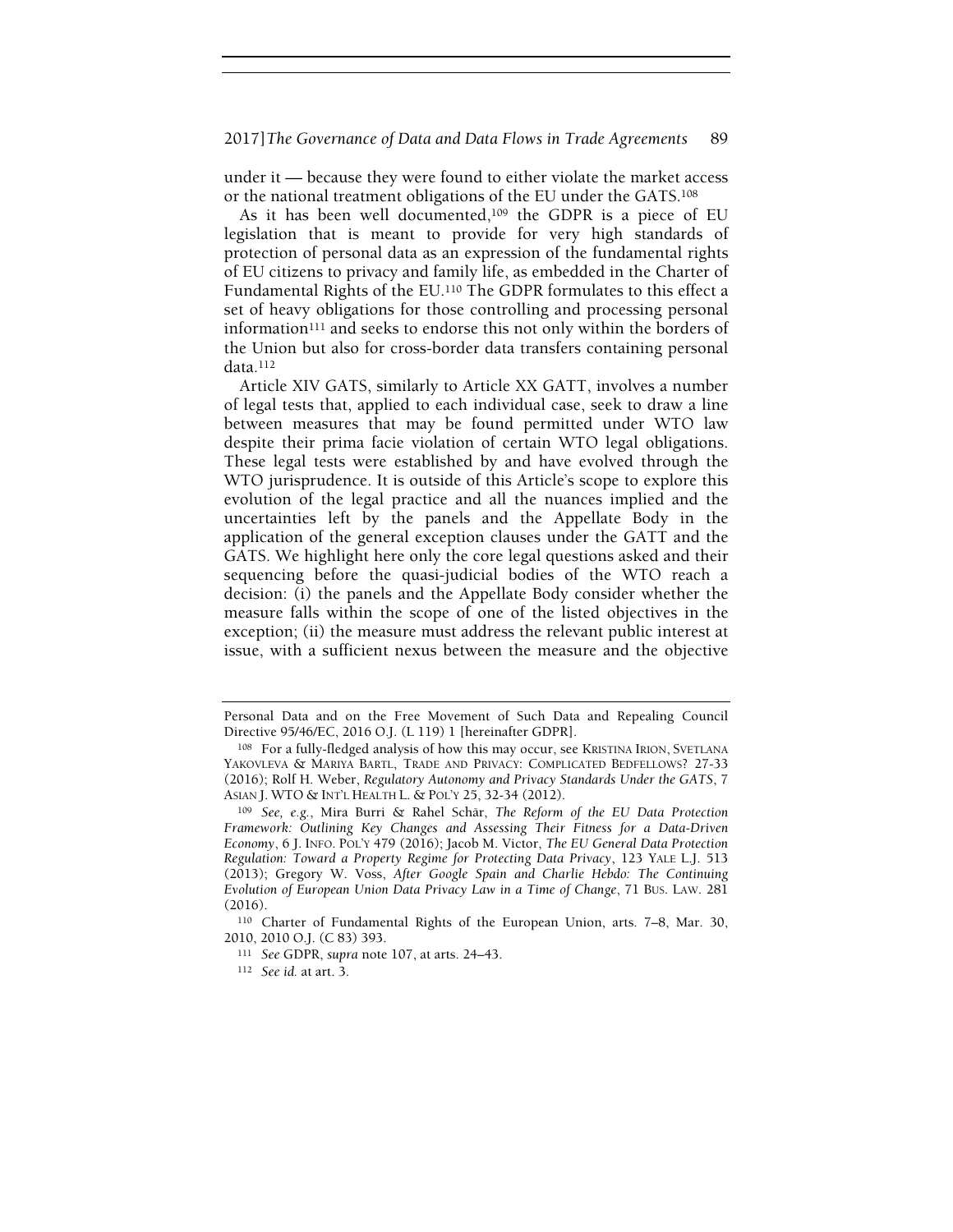pursued;113 and (iii) the measure is examined under the chapeau (the introductory paragraph) of Article XIV GATS. With regard to the first step, there has been a wide margin of appreciation given to WTO Members in their choice of objectives that they seek to protect. The second step is much more complex and triggers the so-called "necessity" test. The Appellate Body has noted that there are different degrees of necessity. At one end of this continuum lies "necessary" understood as "indispensable," while at the opposite side, "necessary" is taken to mean "making a contribution to." The Appellate Body noted that a "necessary" measure is located significantly closer to the pole of "indispensable" than to simply "making a contribution."114 The more important the interest that the measure is designed to protect and the greater the contribution to the objective, the easier it is to accept the measure as "necessary."115 However, the Appellate Body has also stated that the requirement for measures "relating to" a goal (as is the case with the GATS privacy exception), is "more flexible textually" than a strict "necessity" requirement and may simply require a "substantial" or "reasonable" relationship of the measure to the objective pursued.<sup>116</sup>

Ultimately, it has also been clarified that this "weighing and balancing"117 of factors should include a comparison of the challenged measure and its possible alternatives.<sup>118</sup> In order to show that the

<sup>116</sup> Korea – Beef, supra note 114, at ¶ 161 n.104 (first citing Appellate Body Report, United States – Standards for Reformulated and Conventional Gasoline, at 19, WTO Doc. WT/DS2/AB/R (adopted Apr. 29, 1996); then citing Appellate Body Report, United States – Import Prohibition of Certain Shrimp and Shrimp Products, ¶ 141, WTO Doc. WT/DS58/AB/R (adopted Oct. 12, 1998)).

<sup>117</sup> See U.S. – Gambling, supra note 71, at ¶ 78; Panel Report, China – Measures Affecting Trading Rights and Distribution Services for Certain Publications and Audiovisual Entertainment Products, ¶ 4.439, WTO Doc. WT/DS363/R, (adopted Aug. 12, 2009) [hereinafter China – Audiovisual Products].

<sup>118</sup> U.S. – Gambling, supra note 71, at ¶ 306; Argentina – Goods, supra note 115, at ¶ 7.684. There is a particular sequencing to this analysis: [T]he process begins with an assessment of the relative importance of the interests or values furthered by the challenged measure. A panel should then turn to the other factors that are to be weighed and balanced, which will in most cases include: (i) the contribution of the

<sup>113</sup> U.S. – Gambling, supra note 71, at ¶ 292; see also Appellate Body Report, Brazil – Measures Affecting Imports of Retreaded Tyres, ¶¶ 119-24, WTO Doc. WT/DS332/AB/R (adopted Dec. 3, 2007).

<sup>114</sup> Appellate Body Report, Korea – Measures Affecting Imports of Fresh, Chilled and Frozen Beef, ¶ 161, WTO Doc. WT/DS161/AB/R, WT/DS169/AB/R (adopted Dec. 11, 2000) [hereinafter Korea – Beef].

<sup>115</sup> Panel Report, Argentina – Measures Relating to Trade in Goods and Services, ¶¶ 7.655, 7.685, 7.727, WTO Doc. WT/DS453/R (adopted Sept. 30, 2015) [hereinafter Argentina – Goods] (referring to Korea – Beef, supra note 114, at ¶¶ 162-63).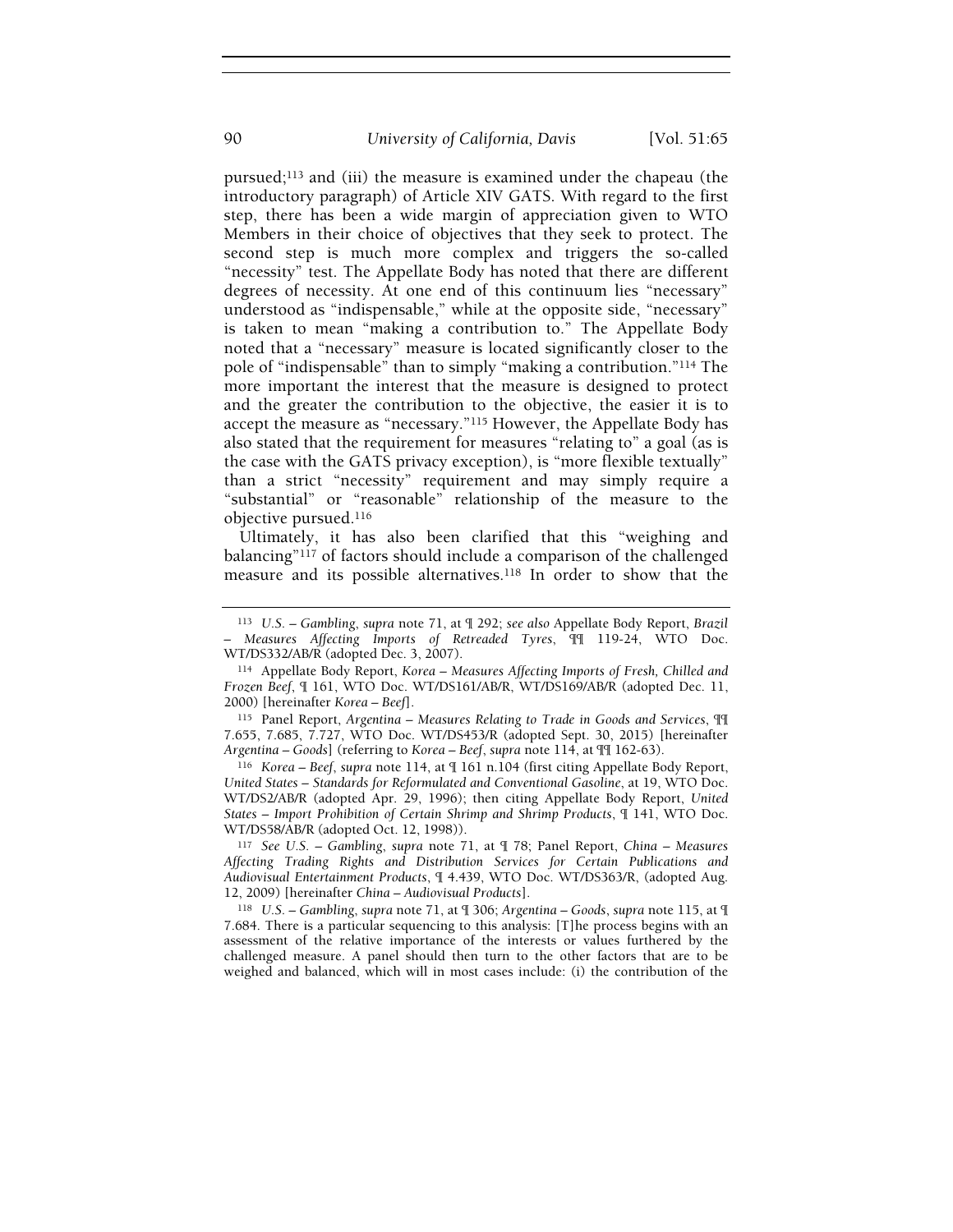measure does not meet the necessity test, a claimant can demonstrate that a less trade-restrictive alternative to the measure has been "reasonably available."119 The alternative measure cannot pose prohibitive costs or substantial technical difficulties to implement.120 A measure that has been provisionally justified under the above material requirements of Article  $XIV(c)(ii)$  GATS must also meet the chapeau test, which says that a measure should not be applied in a manner that would constitute a means of arbitrary or unjustifiable discrimination between countries where like conditions prevail, or is a disguised restriction on trade in services. Summing up existing practice,<sup>121</sup> it appears that the panels and the Appellate Body have interpreted the chapeau as directed at preventing abuses or misuses of the right to invoke the exception<sup>122</sup> and by evaluating the "consistency" of enforcement of the challenged measure.<sup>123</sup>

Admittedly, these tests set a high hurdle for WTO Members, and the "success rate" for passing through them has been rather low.<sup>124</sup> Scholars have argued that if the EU would be challenged before a WTO panel, its General Data Protection Regulation ("GDPR") may fail the test — on several particular grounds. Irion, Yakovleva, and Bartl have argued that the EU may face a problem with finding appropriate evidence on the performance of its data protection law.125 For

<sup>120</sup> Argentina – Goods, supra note 115, at  $\P$  7.729 (referring to U.S. – Gambling, supra note 71, at ¶ 308).

<sup>121</sup> For a fully-fledged analysis, see Bartels, supra note 102, at 102.

<sup>122</sup> See Argentina – Goods, supra note 115, at ¶ 7.743.

<sup>123</sup> See U.S. – Gambling, supra note 71, at ¶ 351. In U.S. – Gambling, the Appellate Body confirmed that the U.S. ban on online gambling did not meet the requirement of the chapeau of Article XIV GATS due to ambiguity in relation to the scope of one U.S. statute, which appeared to permit domestic suppliers to have remote betting services for horse racing. Id.

<sup>124</sup> Only one case has so far passed all the tests. See Appellate Body Report, U.S. – Import Prohibitions of Certain Shrimp and Shrimp Products: Recourse to Article 21.5 DSU by Malaysia, WTO Doc. WT/DS58/AB/RW (adopted Oct. 22, 2001). See generally Robert Howse, The Appellate Body Rulings in the Shrimp/Turtle Case: A New Legal Baseline for the Trade and Environment Debate, 27 COLUM. J. ENVTL. L. 491 (2002).

<sup>125</sup> See IRION ET AL., supra note 108, at 36-39; see also Diane A. MacDonald &

measure to the realization of the ends pursued by it; and (ii) the restrictive effect of the measure on international commerce. Additional factors may be relevant in specific cases. See China – Audiovisual Products, supra note 117, at ¶ 4.439.

<sup>&</sup>lt;sup>119</sup> Korea – Beef, supra note 114, at  $\P$  165 (quoting Report by the Panel, United States – Section 337 of the Tariff Act of 1930, ¶ 5.26, L/6439 – 36S/345 (Nov. 2, 1989) GATT ("[I]n cases where a measure consistent with other GATT provisions is not reasonably available, a contracting party is bound to use, among the measures reasonably available to it, that which entails the least degree of inconsistency with other GATT provisions.").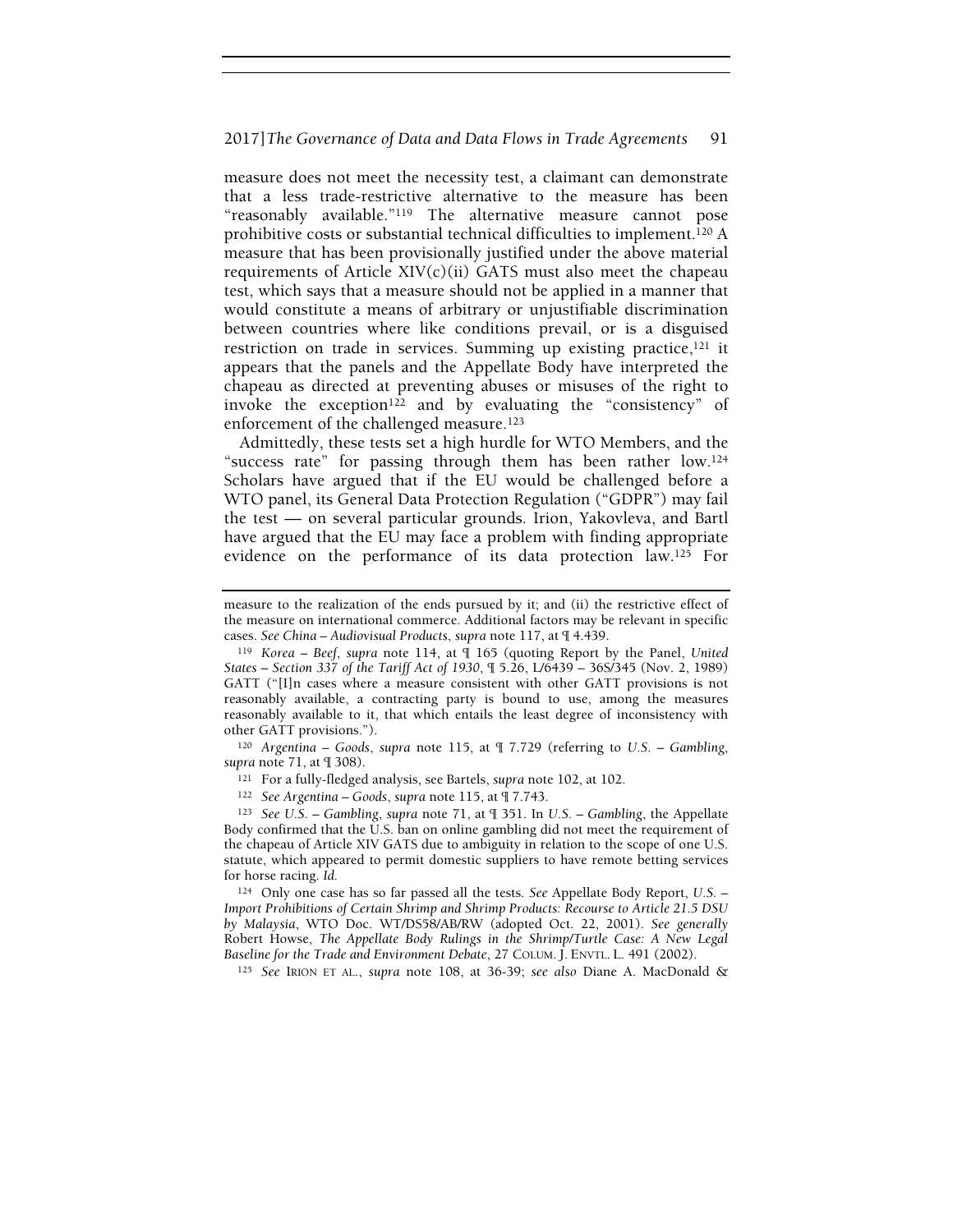instance, the invalidated EU-U.S. Safe Harbor agreement<sup>126</sup> was in fact not particularly stringent, as it gave a lot of space for voluntary measures, did not bind U.S. governmental authorities, and provided for neither supervision nor remedies.127 These faults give a good basis for one to argue that the contribution of the challenged measure to securing compliance with EU data protection law is seriously undermined. Second and this is a critical argument, the potential claimant can maintain that there are less trade restrictive measures that are reasonably available for the attainment of EU's desired level of data protection. The GDPR is, in many senses, excessively burdensome and with sizeable extraterritorial effects.<sup>128</sup> Especially if compared with other data protection rules around the world, it may be difficult to prove that privacy cannot be otherwise protected.<sup>129</sup> Even if the WTO panel and the Appellate Body would deem the provisions on the transfer of personal data to third countries necessary in order to secure compliance with the GDPR, there is an argument to be made that these provisions have not been consistently implemented by the EU and would ultimately fail the chapeau test. If the EU has denied a third country's application for adequacy assessment or a request to negotiate a sectoral scheme similar to that of the EU-U.S. Safe Harbor, or its newer version of the Privacy Shield,130 it seems that the chapeau

<sup>127</sup> Case C-362/14, Schrems v. Data Prot. Comm'r, ECLI:EU:C:2015:650 ¶¶ 93-98 (Oct. 6, 2015), http://eur-lex.europa.eu/legal-content/EN/TXT/PDF/?uri=CELEX:62014CJ0362& from=EN.

Christine M. Streatfeild, Personal Data Privacy and the WTO, 36 HOUS. J. INT'L L. 625, 640-50 (2014).

<sup>126</sup> Commission Decision 2000/520/EC of July 26, 2000, Pursuant to Directive 95/46/EC of the European Parliament and of the Council on the Adequacy of the Protection Provided by the Safe Harbour Privacy Principles and Related Frequently Asked Questions Issued by the U.S. Department of Commerce, 2000 O.J. (L 215) 7.

<sup>128</sup> See, e.g., Burri & Schär, supra note 109; Stephen J. Kobrin, Safe Harbours Are Hard to Find: The Trans-Atlantic Data Privacy Dispute, Territorial Jurisdiction and Global Governance, 30 REV. INT'L STUD. 111 (2004); Christopher Kuner, Reality and Illusion in EU Data Transfer Regulation Post Schrems, 18 GERMAN L.J. 881 (2017); Future of Privacy Forum, Overextended: Jurisdiction and Applicable Law Under the EU General Data Protection Regulation (Jan. 2013), https://fpf.org/wp-content/uploads/ FINAL-Future-of-Privacy-Forum-White-Paper-on-Jurisdiction-and-Applicable-Law-January-20134.pdf.

<sup>129</sup> See, e.g., LEE BYGRAVE, DATA PRIVACY LAW: AN INTERNATIONAL PERSPECTIVE (2014).

<sup>130</sup> Commission Communication on Transatlantic Data Flows: Restoring Trust Through Strong Safeguards, COM (2016) 117 final (Feb. 29, 2016); Commission Implementing Decision of XXX pursuant to Directive 95/46/EC of the European Parliament and of the Council on the Adequacy of Protection Provided by the EU-U.S. Privacy Shield, Draft, http://www.politico.eu/wp-content/uploads/2016/06/Privacy-shield-text-for-opinion-and-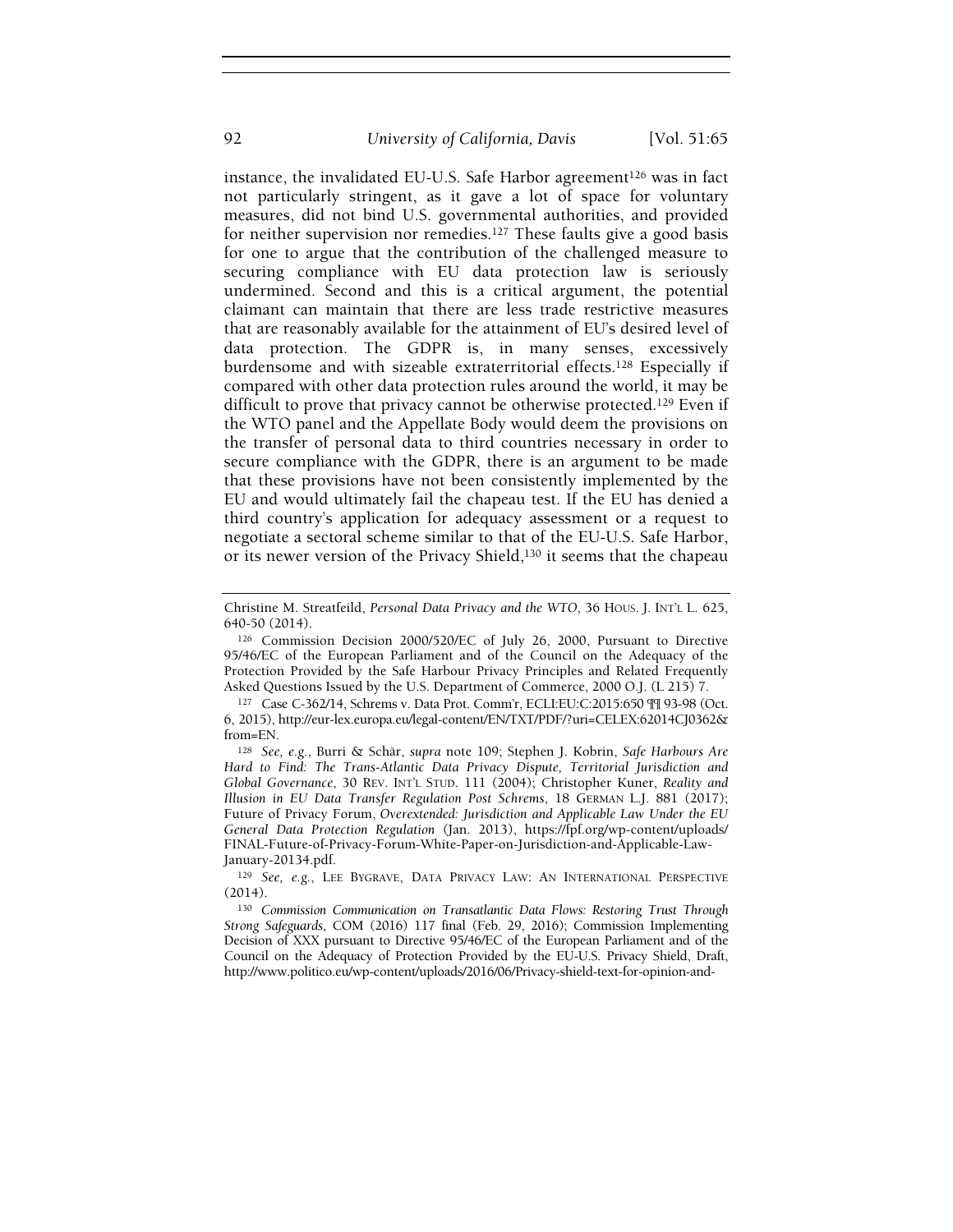test requirements are hard to meet. The EU may be effectively discriminating between different countries in finding adequate levels of protection there and in engaging in cooperation with them, so that these standards can be secured in terms of substance and procedure.<sup>131</sup>

Overall, the general exception clause under Article XIV GATS is a good example of both the flexibility of WTO law, as well as of its potential to intervene in domestic matters in an attempt to discipline WTO Members, drawing a line between licit and illicit protection. Whether this suffices to make a claim that the WTO is potent and adaptable, is the question asked by the following sections.

# D. The WTO as Failed Legal Adaptation

The state of WTO law as analyzed above is the one currently valid and enforced. Despite a few updates — such as the Information Technology Agreement — the WTO rules have so far not reacted in a forward-looking manner to the various changes triggered by the Internet. In this sense, data and data flows have not been addressed deliberately. One could argue that laws need not change with each and every new technological invention.132 Indeed, the law of the WTO may lend credence to such an argument because it is intrinsically flexible but also stable in the substantive and procedural rules. The WTO is based on powerful principles of non-discrimination, which could potentially address technological developments better than new madeto-measure regulatory acts that may often be adopted as a reaction to strong vested interests.133 WTO law also often tackles issues in a technologically neutral way — for instance, with regard to the application of the basic principles, with regard to standards,<sup>134</sup> trade

annexes.pdf. For an overview, see European Commission Memorandum MEMO/16/434, EU-U.S. Privacy Shield: Frequently Asked Questions (Feb. 29, 2016); European Commission Press Release IP/16/433, Restoring Trust in Transatlantic Data Flows Through Strong Safeguards: European Commission Presents EU-U.S. Privacy Shield, (Feb. 29, 2016).

<sup>131</sup> IRION ET AL., supra note 108, at 36-39.

<sup>132</sup> See Frank H. Easterbrook, Cyberspace and the Law of the Horse, 1996 U. CHI. LEGAL F. 207, 208.

<sup>133</sup> Especially in the domain of intellectual property rights protection. See, e.g., WILLIAM PATRY, MORAL PANICS AND THE COPYRIGHT WARS (2009); SUSAN SELL, PRIVATE POWER, PUBLIC LAW: THE GLOBALIZATION OF INTELLECTUAL PROPERTY RIGHTS (2003).

<sup>134</sup> The WTO does not have a standard-setting capacity itself, but its Agreement on Technical Barriers to Trade ("TBT Agreement") assesses the compatibility of domestic regulations and standards with WTO law. Overall, the TBT Agreement limits the regulatory space available to states to implement standards as barriers to trade. Next to encouraged subscription to international standards, it includes far-reaching non-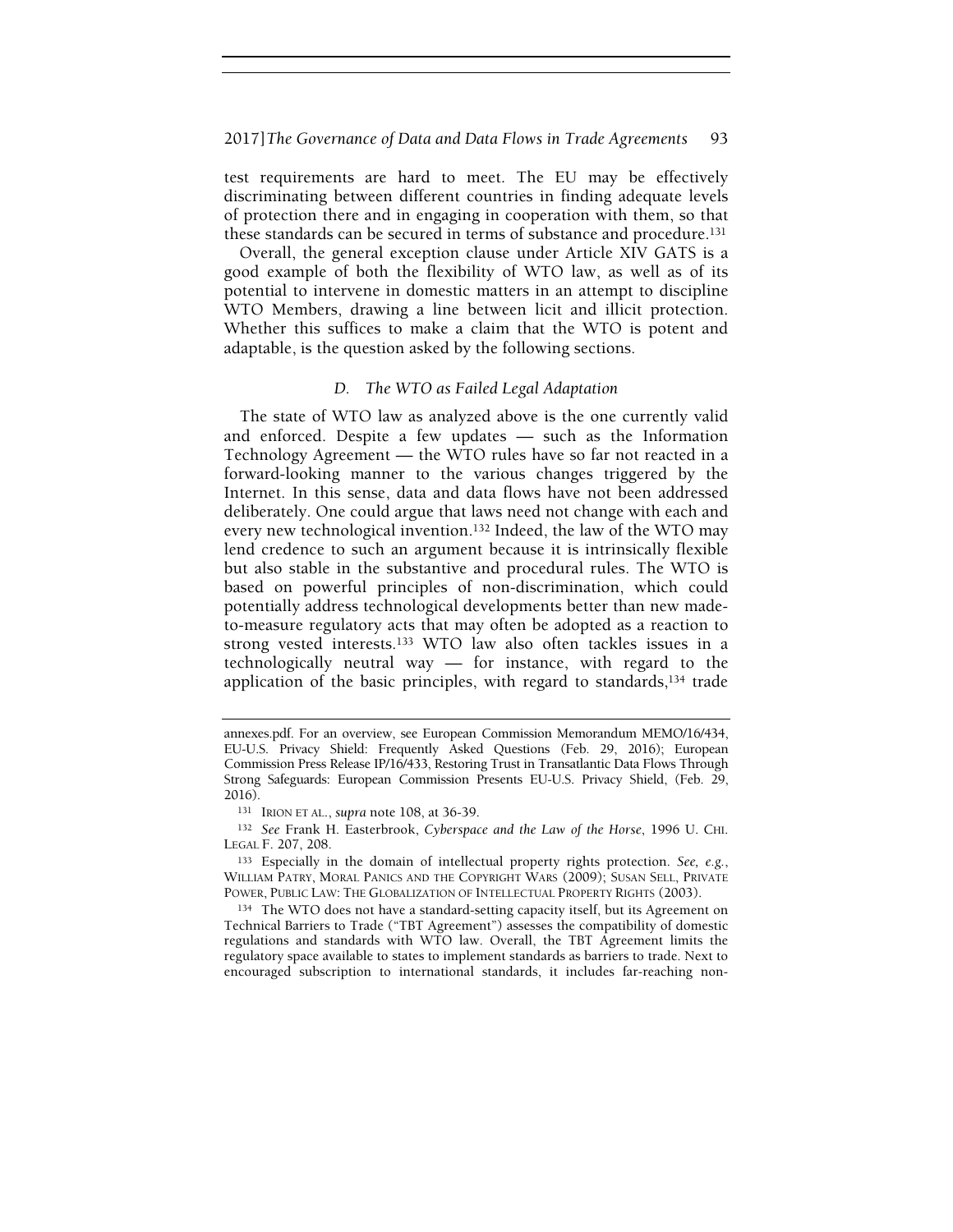facilitation,<sup>135</sup> subsidies,<sup>136</sup> and government procurement.<sup>137</sup> There are additionally, horizontally applicable provisions, such as those regarding transparency (Article III GATS)138 and domestic regulation (Article VI GATS)139 that may have, if properly implemented and

135 The WTO Agreement on Trade Facilitation, which was agreed upon in the 2013 Bali Ministerial Conference is an important customs reform that reduces the burden of administrative and customs controls at the border and makes procedures and officials more transparent, efficient, and accountable. It requires, for example, WTO Members to publish information on all laws, regulations, and procedures affecting trade, including transit procedures, duty rates, and import fees. Most of this information must be made available on the Internet. The agreement would also speed up procedures by providing, for instance, for a one-stop-shop for documentation and for expedited release of goods through air cargo facilities. The Trade Facilitation Agreement entered into force on February 22, 2017. See WTO General Council, Protocol Amending the Marrakesh Agreement Establishing the World Trade Organization, WTO Doc. WT/L/940 (Nov. 27, 2014). On trade facilitation under the WTO, see Trade Facilitation, WTO, http://www.wto.org/english/tratop\_e/tradfa\_e/tradfa\_e.htm (last visited July 8, 2017).

<sup>136</sup> The WTO Agreement on Subsidies and Countervailing Measures disciplines the use of subsidies and regulates the actions countries can take to counter the effects of subsidies. Under the agreement, a country can use the WTO's dispute-settlement procedure to seek the withdrawal of the subsidy or the removal of its adverse effects. Alternatively, the country can launch its own investigation and ultimately charge extra duty ("countervailing duty") on subsidized imports that are found to be hurting domestic producers. There is no comparable agreement for trade in services; just a duty to negotiate under the GATS "built-in agenda." GATS art. XV.

137 See Agreement on Government Procurement, supra note 54.

<sup>138</sup> GATS art. III, ¶ 1. GATS requires governments to promptly publish all laws, regulations, and other measures that apply and that pertain to, or affect the operation of, the GATS (except in emergency situations) by the time of their entry into force (except in emergency situations). Where publication is not practicable, Members are required to find another way to ensure that Members and the public at large can access them.

<sup>139</sup> Id. art. VI, ¶ 1. GATS provides that, in services sectors where a government has made specific pledges, "each Member shall ensure that all measures of general application affecting trade in services are administered in a reasonable, objective and impartial manner." Id. art. VI,  $\parallel$  2(a). GATS requires that all WTO Members "maintain or institute as soon as practicable judicial, arbitral or administrative tribunals or procedures which provide, at the request of an affected service supplier, for the prompt review of, and where justified, appropriate remedies for, administrative decisions affecting trade in services. Where such procedures are not independent of the agency entrusted with the administrative decision concerned, the Member shall ensure that the procedures in fact provide for an objective and impartial review." Id. For more detailed analysis, see PANAGIOTIS DELIMATSIS, INTERNATIONAL TRADE IN SERVICES AND DOMESTIC REGULATIONS: NECESSITY, TRANSPARENCY, AND REGULATORY DIVERSITY (2008).

discrimination and transparency norms, as well as procedural safeguards. See, e.g., Agreement on Technical Barriers to Trade arts. 2.1, 2.2, 2.9, 2.10, 2.11, 2.12, 4.1, 10, Apr. 15, 1994, https://www.wto.org/english/docs\_e/legal\_e/17-tbt.pdf.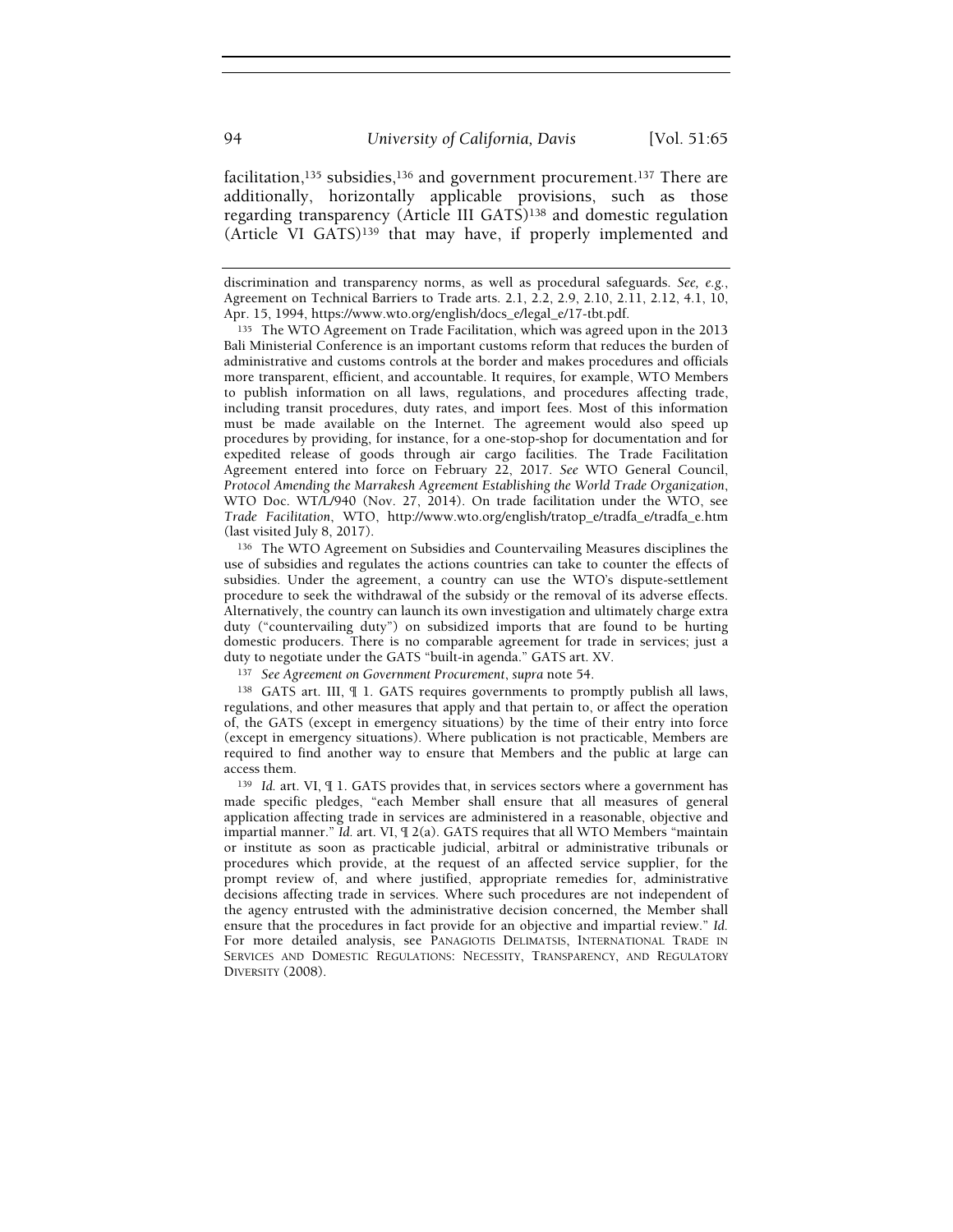further developed, the potential to deal with many digital trade concerns.

Moreover, the WTO arguably possesses the unrivalled advantage of an effective dispute settlement that fosters legal evolution.140 There is strong evidence in the WTO jurisprudence for both the capacity of the dispute settlement system and for the relevance of the Internet in trade conflicts.<sup>141</sup>

The path of solution finding through the judicial arm of the WTO has worked fairly well in the digital trade domain, in clarifying the WTO law and advancing it further, settling some of these difficult issues upon which the 100 plus WTO Members could not reach a compromise. The U.S. – Gambling<sup>142</sup> and the China – Audiovisual Products<sup>143</sup> cases stand out in this context. The U.S. – Gambling case was the first GATS-only dispute and looked at the consistency of the U.S. online gambling ban with its commitments under the GATS. The Panel and the Appellate Body applied with no hesitation the rules of the GATS to electronic cross-border delivery of services, therewith already casting aside some existing uncertainties of WTO law's applicability to situations online. After clarifying that the U.S. had indeed made commitments for the sub-sector of gambling services, the Panel found that the U.S. regulations violated its market access commitments under Article XVI:1(a) and (c) GATS, as these "[constitute] a zero quota for, respectively, one, several or all of those means of delivery."144 The Panel and the Appellate Body, without an express statement, applied the cross-border supply of services (mode 1), and subscribed to a very strict non-discrimination standard that showed less deference to the U.S. regulatory autonomy.<sup>145</sup> Such a deep

<sup>140</sup> See, e.g., THE WTO AT TEN, supra note 31; Bernauer, Elsig & Pauwelyn, supra note 31; Davey, supra note 31, at 17.

<sup>141</sup> In fact, all major GATS cases have had a substantial Internet-related element. See China – Certain Measures, supra note 77; Appellate Body Report, China – Measures Affecting Trading Rights and Distribution Services for Certain Publications and Audiovisual Entertainment, WTO Doc. WT/DS363/AB/R, (adopted Dec. 21, 2009); China – Audiovisual Products, supra note 117; Panel Report, United States – Measures Affecting the Cross-Border Supply of Gambling and Betting Services, WTO Doc. WT/DS285/R, (adopted Nov. 10, 2004) [hereinafter Panel Report, U.S. – Gambling]; U.S. – Gambling, supra note 71; Panel Report, Mexico – Measures Affecting Telecommunications Services, WTO Doc. WT/DS204/R (adopted Apr. 2, 2004).

<sup>142</sup> Panel Report, U.S. – Gambling, supra note 141; U.S. – Gambling, supra note 71.

<sup>143</sup> China – Audiovisual Products, supra note 117.

<sup>144</sup> Panel Report, U.S. – Gambling, supra note 141, at ¶¶ 6.363, 6.367, 6.370; U.S. – Gambling, supra note 71, at ¶ 265.

<sup>145</sup> Joost Pauwelyn, Rien ne Va Plus? Distinguishing Domestic Regulation from Market Access in GATT and GATS, 4 WORLD TRADE REV. 131, 132, 163 (2005).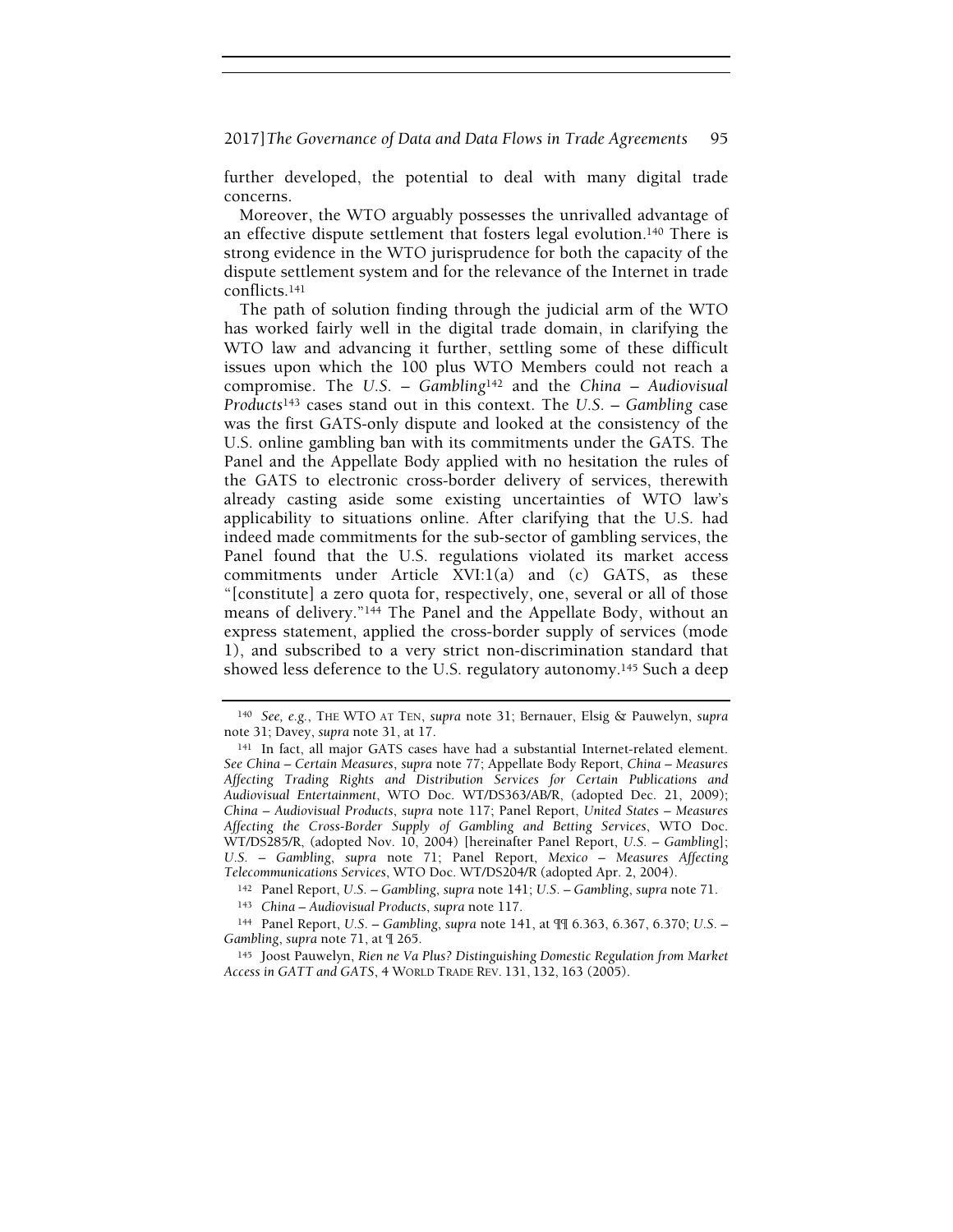form of intervention can arguably be of importance to newer situations where states adopt, for instance, (prohibitively) high standards of data and privacy protection that hinder trade146 — as discussed above. U.S. – Gambling made it also clear that the general exceptions under Article XIV GATS are applicable and that WTO Members can — despite full specific commitments under the GATS — rely on this provision to exempt them from their GATS obligations, when seeking to attain vital public policy objectives. When considering the ban on online gambling under the public morals/public order exception, the Appellate Body did not apply an exceedingly restrictive "necessity test."147 The U.S. measure failed only to satisfy the chapeau of Article XIV GATS, that is the trade protectionism test referring to the manner in which the measure is applied.<sup>148</sup>

The China – Audiovisual Products case was another GATS case,  $149$ which, in addition to significant clarifications of systemic importance to the general WTO law, $150$  made a few critical advances with regard to digital flows rules. In particular, China – Audiovisual Products attempted for the first time to draw a line between the GATS and the GATT, and the underlying definition of what constitutes a good and

<sup>146</sup> Weber, supra note 108; see also MacDonald & Streatfeild, supra note 125.

<sup>147</sup> The Panel and the Appellate Body clarified also the criteria to be applied in the Article XIV necessity test, making a reference to the GATT practice, as developed in Appellate Body Report, Korea – Various Measures on Beef, WTO Doc. WT/DS161/AB/R, WT/DS169/AB/R (adopted Dec. 11, 2000). They referred to the importance of interests or values that the challenged measure is intended to protect; the extent to which the challenged measure contributes to the realization of the end pursued by that measure; and the trade impact of the challenged measure.

<sup>148</sup> For a detailed analysis, see generally Panagiotis Delimatsis, Don't Gamble with GATS – The Interaction between Articles VI, XVI, XVII and XVIII GATS in the Light of the U.S. – Gambling Case, 40 J. WORLD TRADE 1059 (2006); Markus Krajewski, Playing by the Rules of the Game? Specific Commitments after U.S. – Gambling and Betting and the Current GATS Negotiations, 32 LEGAL ISSUES ECON. INTEGRATION 417 (2005); Sacha Wunsch-Vincent, The Internet, Cross-Border Trade in Services, and the GATS: Lessons from U.S. – Gambling, 5 WORLD TRADE REV. 319 (2006); see also Rolf H. Weber, Digital Trade in WTO-Law – Taking Stock and Looking Ahead, 5 ASIAN J. WTO & INT'L HEALTH L. & POL'Y 1, 15-16 (2010).

<sup>149</sup> The measures at issue in the case restricted the capacity of foreign companies to import and distribute publications and audiovisual products and introduced more burdensome content review requirements on foreign products. The products included books, newspapers, periodicals, electronic publications, DVDs, sound recordings, and films for theatrical release. China attempted the use of the public morals exception. The United States could prove that there is a less trade restrictive measure. See China -Audiovisual Products, supra note 117, at ¶¶ 26-28, 129-31.

<sup>150</sup> See Joost Pauwelyn, Case Note, Squaring Free Trade in Culture with Chinese Censorship: The WTO Appellate Body Report on China – Audiovisuals, 11 MELBOURNE J. INT'L L. 1, 1-2 (2008).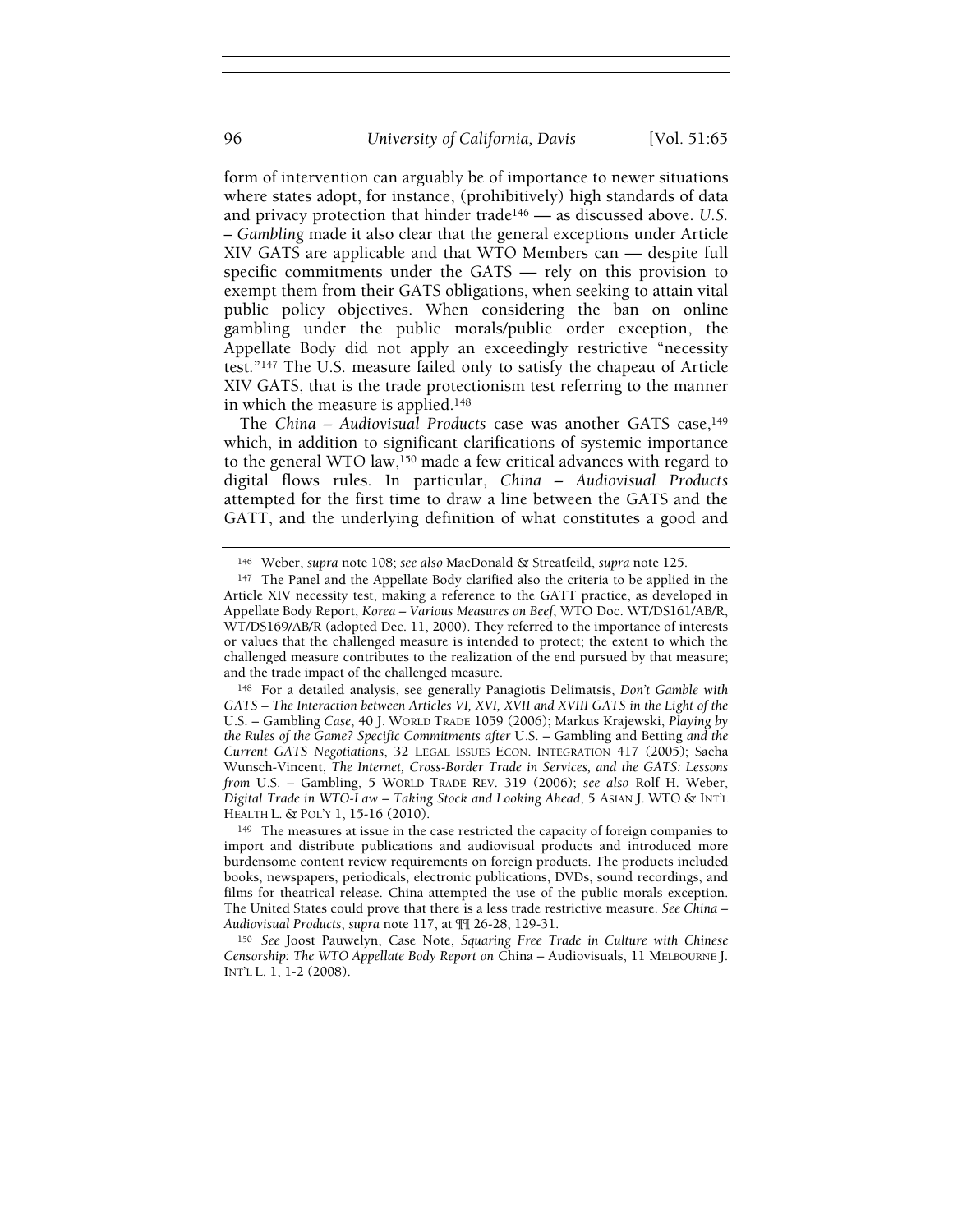what constitutes a service. While the analysis may not be complete, the Appellate Body did define "goods" (as opposed to "services") using the criterion of "physical tangibility."151 More crucially, the China – Audiovisual Products case addressed the controversial question of likeness that would trigger violation of non-discriminatory treatment of offline and online services. In U.S. – Gambling, the Panel had confirmed only elements of technological neutrality with regard to the different modes of supply in finding that a "prohibition on one, several or all of the means of delivery included in mode 1 . . . constitutes a limitation on the total number of service operations . . . within the meaning of Article XVI:2(c)."<sup>152</sup> In China – Audiovisual Products, the Appellate Body made it clear that distribution can cover both physical delivery as well as online delivery (unless otherwise specified) and ultimately strengthened the technological neutrality stance under the GATS.<sup>153</sup>

In this sense, the evolution through the quasi-judicial practice of the WTO has been important and with palpable effects on the legal conditions of digital trade; perhaps even entering into an area of "judicial activism."<sup>154</sup> But is this adaptation<sup>155</sup> sufficient? The answer is a clear "no," at least for two reasons. First, because it is patchy and fails to contribute to a sufficient level of legal certainty. The aforementioned classification dilemma, which is particularly critical for the legal categorization of data flows,156 exposes vividly the

<sup>151</sup> Id. at 5-14.

<sup>152</sup> Panel Report, U.S. – Gambling, supra note 141, at ¶¶ 6.355, 7.2(b).

<sup>153</sup> China – Audiovisual Products, supra note 117, at ¶ 412. The most recent case, China – Electronic Payment Services, also provided for a broad definition of the services at issue. See Rolf H. Weber, Electronic Payment Services – New Clarifications in GATS Classification Issues, 10 SIC! 601, 602-04 (2012).

<sup>154</sup> Shin-yi Peng, Regulating New Services through Litigation? Electronic Commerce as a Case Study on the Evaluation of "Judicial Activism" in the WTO, 48 J. WORLD TRADE 1189 (2014).

<sup>155</sup> See, e.g., Rosie Cooney & Andrew T.F. Lang, Taking Uncertainty Seriously: Adaptive Governance and International Trade, 18 EUR. J. INT'L L. 523 (2007) (describing the processes unfolding in the different bodies that shape the discourse and ultimately lead to legal adaptation).

<sup>156</sup> Online games, for instance, as a new type of content platform, could fit into the discrete categories of computer and related services, value-added telecommunications services, entertainment, or audiovisual services — each of which implies a completely different set of duties and/or flexibilities. See WEBER & BURRI, supra note 44, at ch. 3. We are further unsure when there is an electronic data flow intrinsic to the service, whether to classify this flow separately, or as part of the traditional services. See Peng, supra note 89.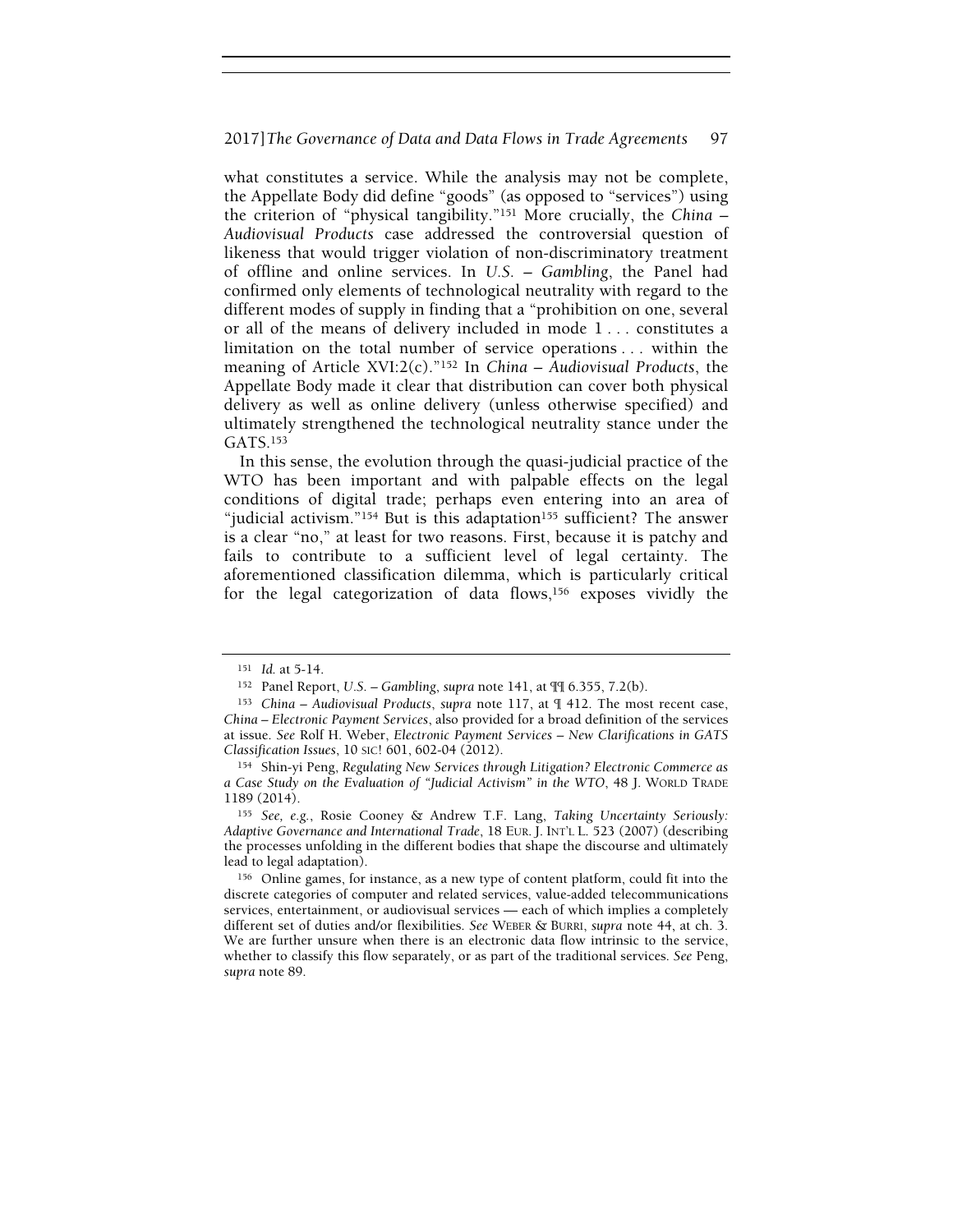disconnectedness of trade rules from trade practices.157 It is however not the only illustration of the state of paralysis in the WTO. Many other issues discussed in the framework of the 1998 WTO Work Program on Electronic Commerce have been left without a solution or even clarification.158 For instance, there is still no agreement on a permanent duty-free moratorium on electronic transmissions and their content. The moratorium has only been temporarily extended several times; the last time for a period of two years following a decision taken during the Nairobi Ministerial Conference in 2015.<sup>159</sup>

Second, the WTO has not kept an adequate pace with digital trade developments, because the way its adaptation occurs is unfitting. It is incapable of addressing many of the contentious issues, which block digital trade negotiations, because they stem from more fundamental policy and cultural divergences. They translate into different "trade and . . ." pairs — such as trade and culture, trade and privacy, and trade and human rights,160 which render solution-finding processes hard and protracted, especially when the views of dominant actors the United States and the European Union — diverge.161 Critically, incremental legal adaptation that seeks to address the issues raised by the Work Program on E-Commerce may simply be insufficient or even futile by now. Since the Program was launched in 1998, the picture has changed in many critical respects. The significance of digital trade and the centrality of data for economic processes, both as a contribution to the economic growth of many countries and as

<sup>157</sup> See, e.g., Mira Burri & Thomas Cottier, Introduction: Digital Technologies and International Trade Regulation, in TRADE GOVERNANCE IN THE DIGITAL AGE 1 (Mira Burri & Thomas Cottier eds., 2012). This is one of the first studies that examines the effects of the Internet in different fields of international trade regulation.

<sup>158</sup> Sacha Wunsch-Vincent & Arno Hold, Towards Coherent Rules for Digital Trade: Building on Efforts in Multilateral Versus Preferential Trade Negotiations, in TRADE GOVERNANCE IN THE DIGITAL AGE 179, 181 (Mira Burri & Thomas Cottier eds., 2012); Andrew D. Mitchell, Towards Compatibility: The Future of Electronic Commerce Within the Global Trading System, 4 J. INT'L ECON. L. 683, 690-721 (2001).

<sup>159</sup> The ministerial decision was adopted at the Tenth WTO Ministerial Conference in Nairobi. Work Programme on Electronic Commerce: Ministerial Decision of 19 December 2015: WT/MIN(15)/42 — WT/L/977, WTO, https://www.wto.org/english/ thewto\_e/minist\_e/mc10\_e/l977\_e.htm.

<sup>160</sup> See, e.g., Andrew T.F. Lang, Reflecting on "Linkage": Cognitive and Institutional Change in the International Trading System, 70 MOD. L. REV. 523 (2007) (discussing the connections between trade and other topics, such as the protection of the environment and labor, and how these shape debates and institutions).

<sup>&</sup>lt;sup>161</sup> The trade and culture debate is illustrative in this context. See Burri et al., supra note 99.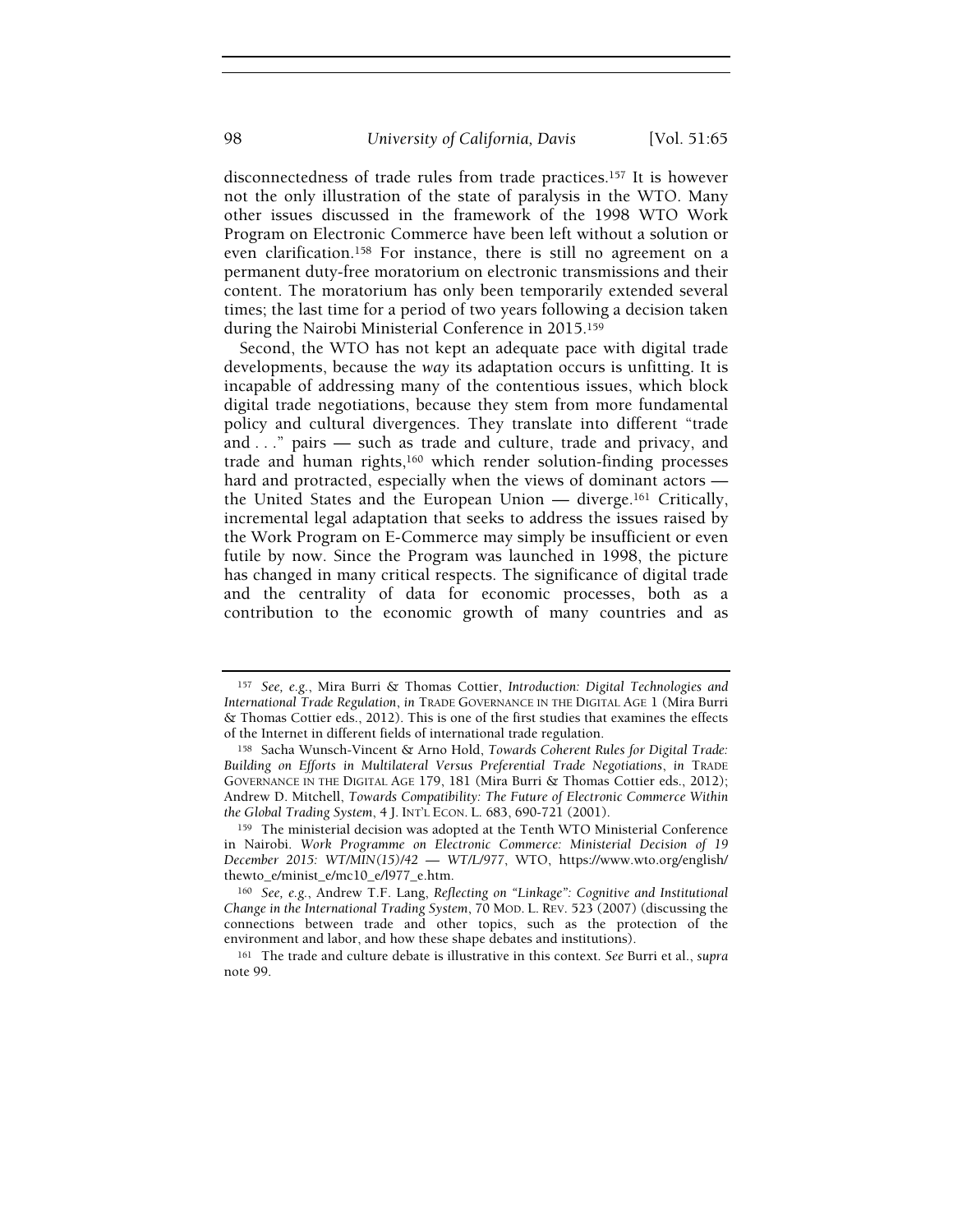preoccupation of governments with digital trade-related policies, has grown exponentially, as highlighted in the beginning of this article.<sup>162</sup>

To sum up, while it can be maintained that the WTO Agreements have fairly comprehensive rules and that digital trade can be subsumed under the law of the GATT and the GATS, it is also evident that legal adaptation under the auspices of the WTO has not progressed. Despite the utility of the WTO's dispute settlement, judicial transplants cannot replace political consensus on the substance, particularly in a complex and highly technical domain, such as digital trade. As the Doha negotiations continue to make little progress, the multilateral venue of legal rule-making has been seriously undermined and this has triggered forum-shopping — bilaterally, regionally, or through plurilateral initiatives.

The next sections address the solutions found in free trade agreements which, on the one hand, compensate for the failed adaptation of the WTO and, on the other hand, provide some deliberate responses to the regulation of data flows. We seek to understand the origins of some discrete digital trade rules as well as their evolution.

# II. EXPERIENCE GATHERED IN U.S. FREE TRADE AGREEMENTS

The regulatory environment for digital trade has been substantially influenced by FTAs and in particular by those led by the United States. The United States has sought implementation of its so-called "Digital Agenda,"163 with which it formulated for the first time concrete and expansive objectives in the domain of digital trade, through the FTA channel. The agreements reached by the United States since 2002 with Australia,164 Bahrain,165 Chile,166 Morocco,167 Oman,168 Peru,<sup>169</sup>

<sup>162</sup> See MANYIKA ET AL., supra note 1; HENKE ET AL., supra note 1.

<sup>163</sup> Bipartisan Trade Promotion Authority Act of 2002 (section 2102(b)(2) on services, 2102(b)(4) on intellectual property rights, 2102(b)(7)(B) and 2103(d) on IT products, 2102(b)(8) on regulatory practices, and 2102(b)(9) on e-commerce). See Bilateral, Regional and Multilateral Liberalization, 58 AUSSENWIRTSCHAFT 7 (2003).

also Sacha Wunsch-Vincent, *The Digital Trade Agenda of the U.S.: Parallel Tracks of Bilateral*, *Regional and Multilateral Liberalization*, 58 Aussenwirk Schaff Bilateral, *Regional and Multilateral Liberalization*, 58 Au <sup>164</sup> United States–Australia Free Trade Agreement, with Annexes and Related Exchange of Letters, Austl.-U.S., May 18, 2004, 43 I.L.M. 1248 [hereinafter

<sup>165</sup> United States–Bahrain Free Trade Agreement, Bahr.-U.S., Sep. 14, 2004, 44 I.L.M. 544. Australia–U.S. FTA].<br><sup>165</sup> United States–Bahrain Free Trade Ag<br>I.L.M. 544.<br><sup>166</sup> United States–Chile Free Trade Agre<br>108-77 (2003) [hereinafter U.S.–Chil*e* FTA].

<sup>166</sup> United States−Chile Free Trade Agreement Implementation Act, Pub. L. No.

<sup>167</sup> United States–Morocco Free Trade Agreement, Morocco-U.S., June 15, 2004, 44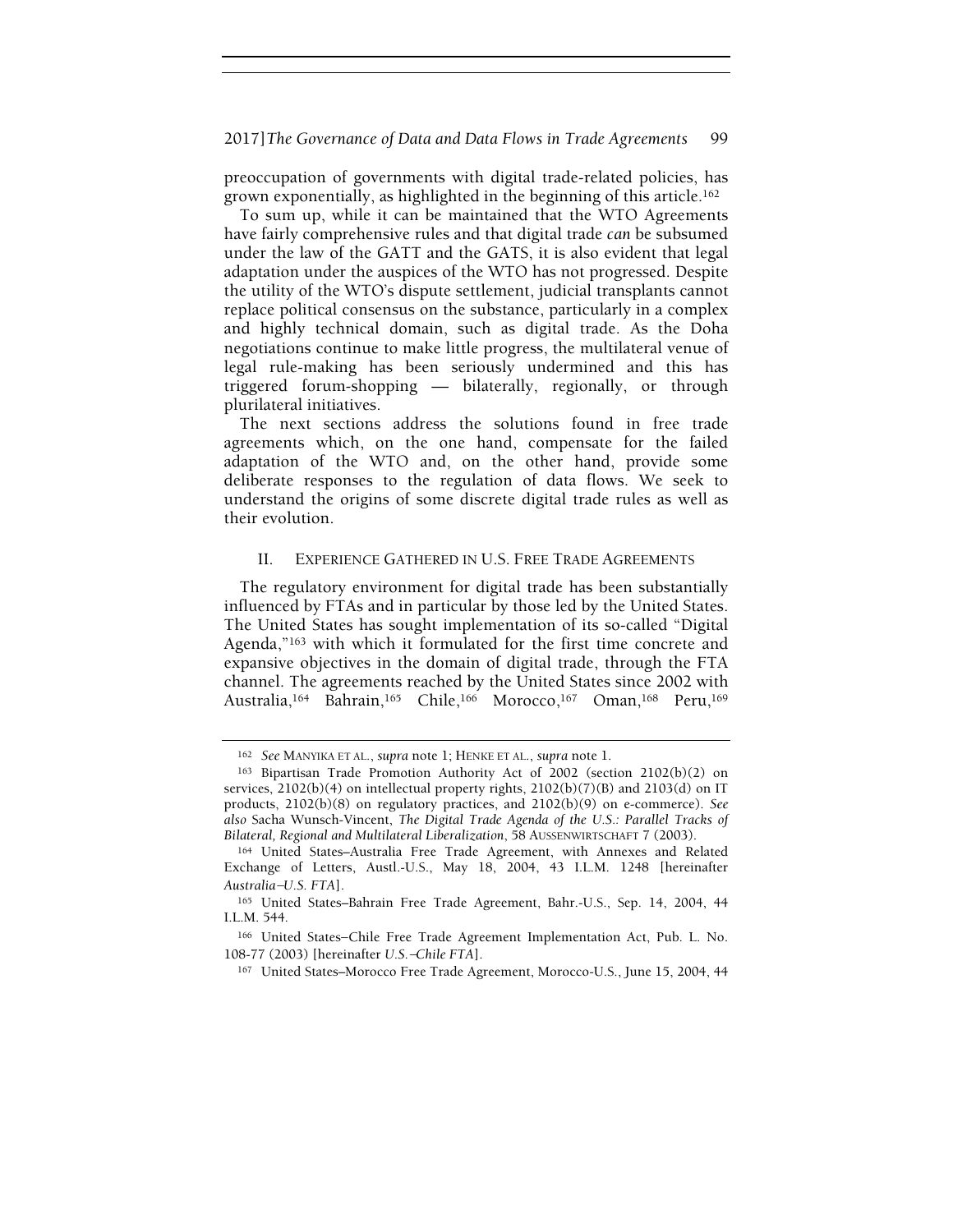Singapore,<sup>170</sup> the Central American countries,<sup>171</sup> and more recently with Panama,<sup>172</sup> Colombia,<sup>173</sup> and South Korea,<sup>174</sup> all contain critical WTO-plus provisions in the broader field of digital trade.<sup>175</sup> Importantly, the U.S. template has also diffused and can be found in other FTAs as well, such as Singapore–Australia, Thailand– Australia,176 New Zealand–Singapore, India–Singapore, Japan– Singapore, and South Korea–Singapore.<sup>177</sup> The implemented U.S. template regulates key aspects of digital trade in dedicated ecommerce chapters. The chapters on cross-border supply of services and on intellectual property are equally important, as they shape the overall regulatory environment for data flows and often too create specific rules in this regard.

<sup>170</sup> United States–Singapore Free Trade Agreement, Sing.-U.S., Sept. 3, 2003, 117

<sup>171</sup> See Dominican Republic-Central America-United States Free Trade Agreement, May 28, 2004, 43 I.L.M. 514, https://ustr.gov/trade-agreements/free-trade-agreements/ cafta-dr-dominican-republic-central-america-fta. Referred to as DR-CAFTA, the agreement includes the U.S., the Dominican Republic, Costa Rica, El Salvador, Guatemala, Honduras, and Nicaragua. Id. at pmbl.

<sup>172</sup> See United States–Panama Trade Promotion Agreement, Oct. 31, 2012, https://ustr.gov/trade-agreements/free-trade-agreements/panama-tpa/final-text (last visited Aug. 30, 2017).

<sup>173</sup> See United States–Colombia Trade Promotion Agreement, May 15, 2012, https://ustr.gov/trade-agreements/free-trade-agreements/colombia-fta/final-text (last visited Aug. 30, 2017).

<sup>174</sup> United States–Korea Free Trade Agreement, S. Kor.-U.S., Apr. 1, 2007, 46 I.L.M. 642 [hereinafter KORUS FTA].

<sup>175</sup> See Wunsch-Vincent & Hold, supra note 158, at 193-98.

<sup>176</sup> For all Australian FTAs, see Free Trade Agreements, AUSTL. GOV'T: DEP'T FOREIGN AFF. & TRADE, http://dfat.gov.au/trade/agreements/Pages/trade-agreements.aspx (last visited July 8, 2017).

177 For all FTAs of Singapore, see Singapore Free Trade Agreements, INT'L ENTER. SING., https://www.iesingapore.gov.sg/Trade-From-Singapore/International-Agreements/free-

trade-agreements/Singapore-FTA (last visited Aug. 30, 2017); see also Wunsch-Vincent & Hold, supra note 158, at 193-97.

I.L.M. 544.

<sup>168</sup> United States–Oman Free Trade Agreement, Oman-U.S., Jan. 1, 2006, https://ustr.gov/trade-agreements/free-trade-agreements/oman-fta/final-text (last visited July 8, 2017).

<sup>169</sup> United States–Peru Trade Promotion Agreement, Peru-U.S., Apr. 12, 2006, https://ustr.gov/trade-agreements/free-trade-agreements/peru-tpa/final-text (last visited July 8, 2017). <sup>169</sup> United States–Peru Trade Promotio<br>https://ustr.gov/trade-agreements/free-trade-<br>July 8, 2017).<br><sup>170</sup> United States–Singapore Free Trade<br>Stat. 948 [hereinafter U.S.–Singapore FTA].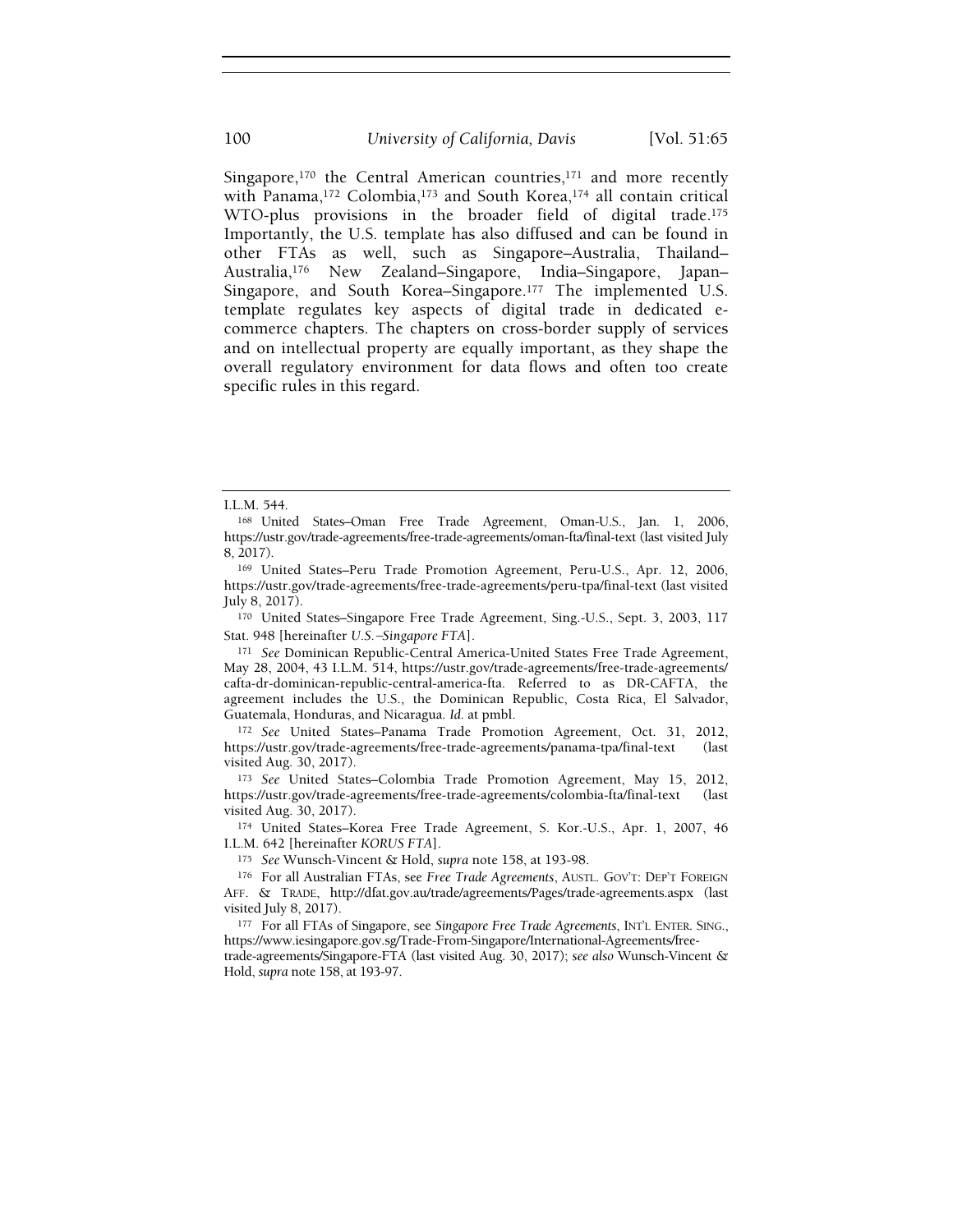# A. E-Commerce Chapters

The electronic commerce chapters represent first a distinct attempt to compensate for the lack of progress in the WTO and remedy the ensuing uncertainties. They directly or indirectly address many of the questions of the WTO E-Commerce Program that have been discussed but still remain open.178 This includes a clear definition of "digital products," which treats digital products delivered offline equally as those delivered online, so that there is a measure of technological neutrality secured. The chapters also recognize the applicability of WTO rules to electronic commerce,<sup>179</sup> and establish an express and permanent duty-free moratorium on the import or export of digital products by electronic transmission.180 The e-commerce chapters further ensure both MFN and NT for digital products trade; discrimination is banned on the basis that digital products are "created, produced, published, stored, transmitted, contracted for, commissioned, or first made available on commercial terms, outside [the country's] territory" or whose "author, performer, producer, developer, or distributor . . . is a person of another Party or a non-Party."181

The e-commerce chapters do also include rules that go beyond the WTO. These cover different issues in the broader IT policy field, such as telecommunications policy, IT standards and interoperability, cyber-security, electronic signatures and payments, paperless trading, self-regulation, and e-government projects. Importantly for data flows, they seek to achieve some common ground rules for the digital marketplace, where increasingly inadequate and incompatible national regulations are seen as a significant digital trade barrier.182 There is no

<sup>178</sup> SACHA WUNSCH-VINCENT, THE WTO, THE INTERNET AND TRADE IN DIGITAL PRODUCTS: E.C.-U.S. PERSPECTIVES 35-100 (2006). 178 SACHA WUNSCH-VINCENT, THE WTO, THE INTERNET AND TRADE IN DIGITAL<br>179 SACHA WUNSCH-VINCENT, THE WTO, THE INTERNET AND TRADE IN DIGITAL<br>179 See, e.g., U.S.–Singapore FTA, supra note 170, at art. 14.1; Australia–U.S. FTA,

supra note  $164$ , at art.  $16.1$ . 178 SACHA WUNSCH-VINCENT, THE WTO, THE INTERNET AND TRADE IN DIGITAL<br>ODUCTS: E.C.-U.S. PERSPECTIVES 35-100 (2006).<br><sup>179</sup> See, e.g., U.S.–Singapore FTA, supra note 170, at art. 14.1; Australia–U.S. FTA,<br>pra note 164, at art

supra note 166, at art. 15.3. It is also clear that the zero duty obligation applies to the content of the digital transmission, namely digital products. It appears however that the moratorium does not apply to digitallycontent of the digital transmission, namely digital products. It appears however that the moratorium does not apply to digitally-delivered services. See Wunsch-Vincent & Hold, supra note 158, at 200.

FTA, supra note 170, at art. 14.3, ¶ 3. In many FTAs digital products must not be fully produced and exported through one of the contracting parties of the bilateral FTAs to benefit from the non-discrimination obligations. This is an interesting way to avoid complex rules of origin. See Wunsch-Vincent & Hold, supra note 158, at 201.

<sup>182</sup> See Wunsch-Vincent & Hold, supra note 158, 204-11. For comparative data, see USITC (2013), supra note 14.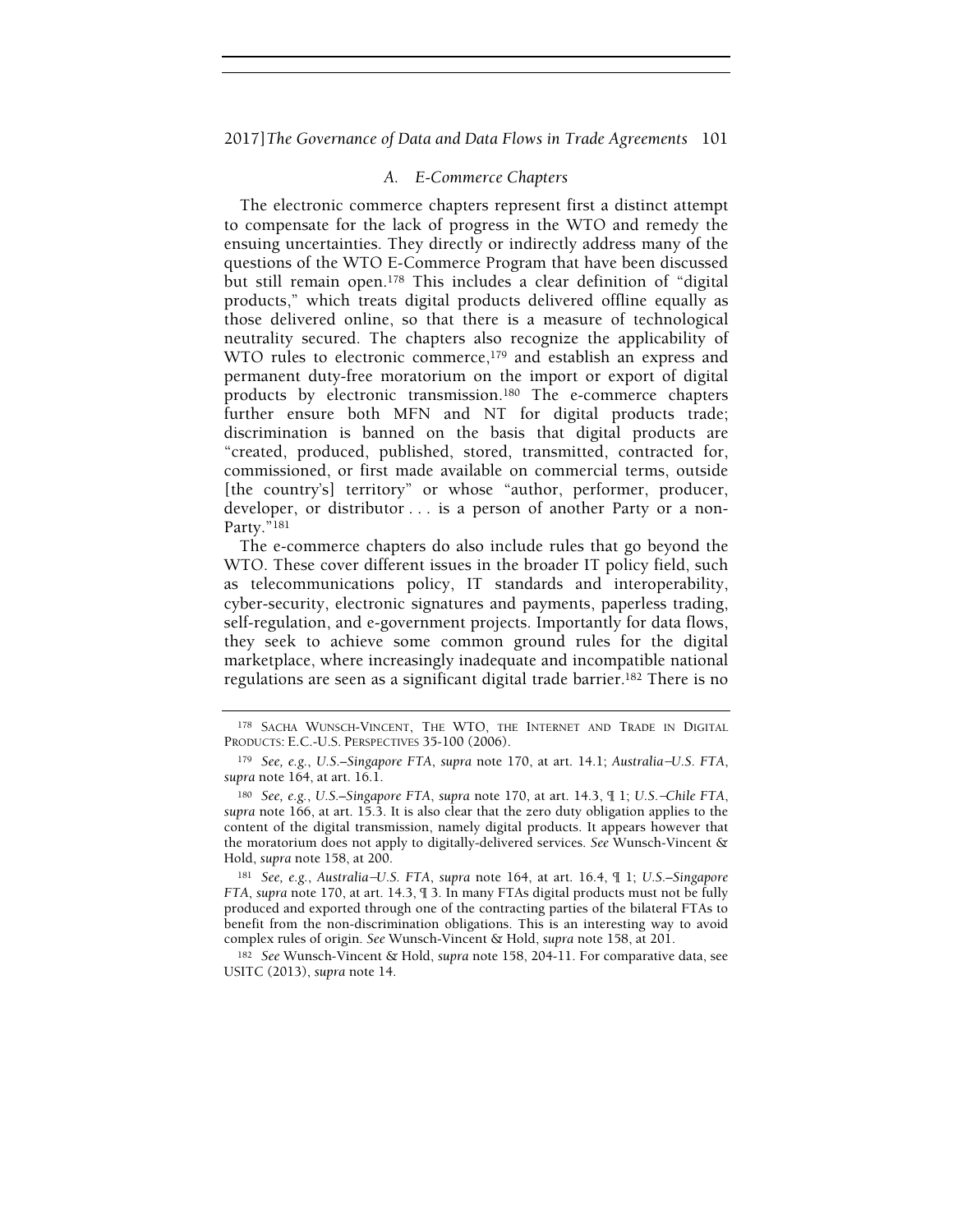uniform format for attaining this objective. Some of the agreed digital trade principles are general, while others are fairly detailed and farreaching. The provisions on mutual recognition and international standards, as well as on consumer protection,<sup>183</sup> can be truly powerful and demand changes in domestic law and policies.

The U.S.–South Korea FTA is perhaps the most advanced in this regard. It includes "Principles on Access to and Use of the Internet for Electronic Commerce," which detail rights for the consumers to: (a) access and use services and digital products of their choice; (b) run applications and services of their choice; (c) connect their choice of devices to the Internet; and (d) have the benefit of competition among network providers, application and service providers, and content providers.184 Next to these fairly solid safeguards against censorship and other types of constrained access and use, the U.S.–South Korea FTA provides for free cross-border information flows and obliges the parties, although in a non-binding manner, "to refrain from imposing or maintaining unnecessary barriers to electronic information flows across borders."<sup>185</sup>

These seemingly far-reaching provisions of the e-commerce chapters need to be qualified. They appear legally inferior to the rest of the agreement, since they are subject to any other relevant provisions, exceptions, or non-conforming measures set forth in other Chapters or Annexes of this Agreement.186 In case of a conflict, the provisions of the e-commerce chapters will thus be overridden.

# B. Chapters on Cross-Border Supply of Services

The depth of the commitments made in the e-commerce chapters is contingent on the commitments in the services chapters. In most U.S.-

<sup>183</sup> The U.S.–Australia FTA includes, for instance, detailed additional obligations on cross-border consumer protection, also referring to the 2003 OECD Guidelines for Protecting Consumers from Fraudulent and Deceptive Commercial Practices across <sup>183</sup> The U.S.–Australia FTA includes, for instance, detailed additional obligations<br>on cross-border consumer protection, also referring to the 2003 OECD Guidelines for<br>Protecting Consumers from Fraudulent and Deceptive Co U.S.–South Korea agreement, which, next to Article 15.5 on online consumer protection, includes detailed rules in its chapter on competition. See KORUS FTA, supra note 174, at art. 16.6.

<sup>184</sup> See KORUS FTA, supra note 174, at art. 15.7.

<sup>185</sup> Id. at art. 15.8 ("Recognizing the importance of the free flow of information in facilitating trade, and acknowledging the importance of protecting personal information, the Parties shall endeavor to refrain from imposing or maintaining unnecessary barriers to electronic information flows across borders.")

<sup>186</sup> See, e.g., U.S.−Chile FTA, supra note 166, at art. 15.2; U.S.–Singapore FTA, supra note 170, at art. 14.2.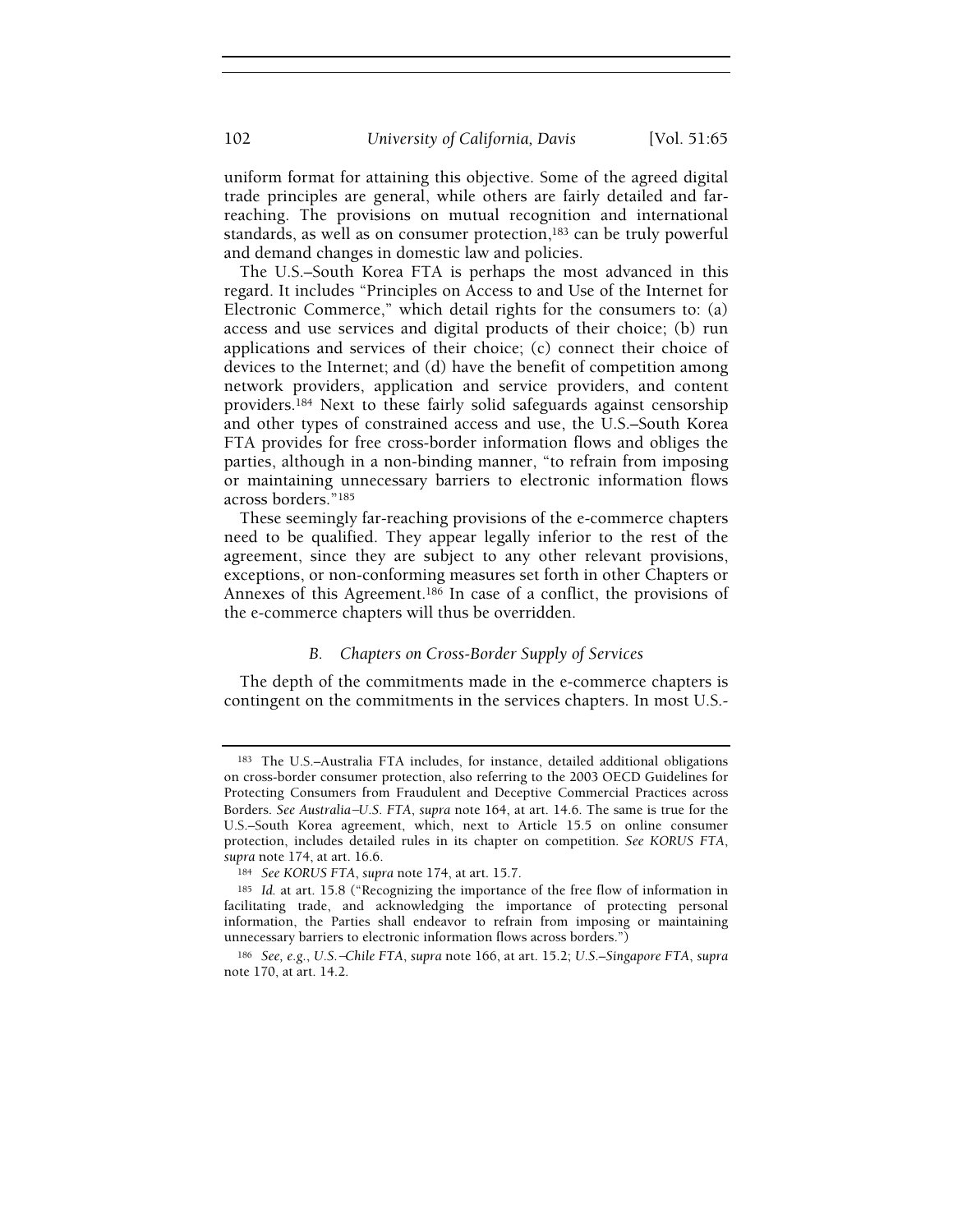led FTAs, the chapters on cross-border trade supply of services provide for high levels of liberalization.187 Amongst other things, and pertinently for our discussion, they use a negative-list approach for the undertaking of commitments. This means that no measures inconsistent with national treatment are maintained, except where specifically provided for. While the negative approach does not in itself influence the content or the quality of the obligations undertaken,188 it does indirectly tackle the problem of outdated (and politically contentious) classification issues, and ensures therewith coverage for future digital services. In addition, the FTAs address still existing MFN exemptions under the WTO regime, and provide that these exemptions are dropped. Transparency and domestic regulation requirements have also been increasingly strengthened.189 Often there are sector-specific rules that deliberately address data issues — one should be careful here to consult the annexes to the agreements. So, for instance, the financial services chapter of the U.S.–Korea FTA provides specifically that both parties "shall allow a financial institution of the other Party to transfer information in electronic or other form, into and out of its territory, for data processing where such processing is required in the institution's ordinary course of business."190 This is a far-reaching obligation, which is in line with existing U.S. law, but demands a change of Korea's data privacy rules that required financial services companies to locate their data servers in Korea and prevented data from being transferred outside of the country for processing.<sup>191</sup>

<sup>187</sup> See WILLIAM H. COOPER & REBECCA M. NELSON, U.S. FOREIGN TRADE IN SERVICES: TRENDS AND U.S. POLICY CHALLENGES 15-17 (2014).

<sup>188</sup> See Rudolf Adlung & Hamid Mamdouh, How to Design Trade Agreements in Services: Top Down or Bottom Up? (WTO, Staff Working Paper ERSD-2013-08, 2013) (suggesting that what matters for the level of liberalization are "not negotiating or scheduling techniques, but the political impetus that the governments concerned are ready to generate."); see also Plurilateral Initiative on Trade in Services, Submission by Switzerland: Possible Operationalization of a Hybrid Schedule, Really Good Friends – Meeting of 5 November 2012 (Oct. 10, 2012).

<sup>189</sup> Wunsch-Vincent & Hold, supra note 158, at 202; see also Aaditiya Mattoo & Pierre Sauvé, The Preferential Liberalization of Services Trade: Economic Insights, in THE PREFERENTIAL LIBERALIZATION OF TRADE IN SERVICES 37-67 (Pierre Sauvé & Anirudh Shingal eds., 2014); Martin Roy, Services Commitments in Preferential Trade Agreements: Surveying the Empirical Landscape, in THE PREFERENTIAL LIBERALIZATION OF TRADE IN SERVICES 15-36 (Pierre Sauvé & Anirudh Shingal eds., 2014).

<sup>190</sup> KORUS FTA, supra note 174, at annex 13-B, sec. B.

<sup>191</sup> Korea was granted a two-year period to ensure compliance. See MacDonald & Streatfeild, supra note 125, at 629-30.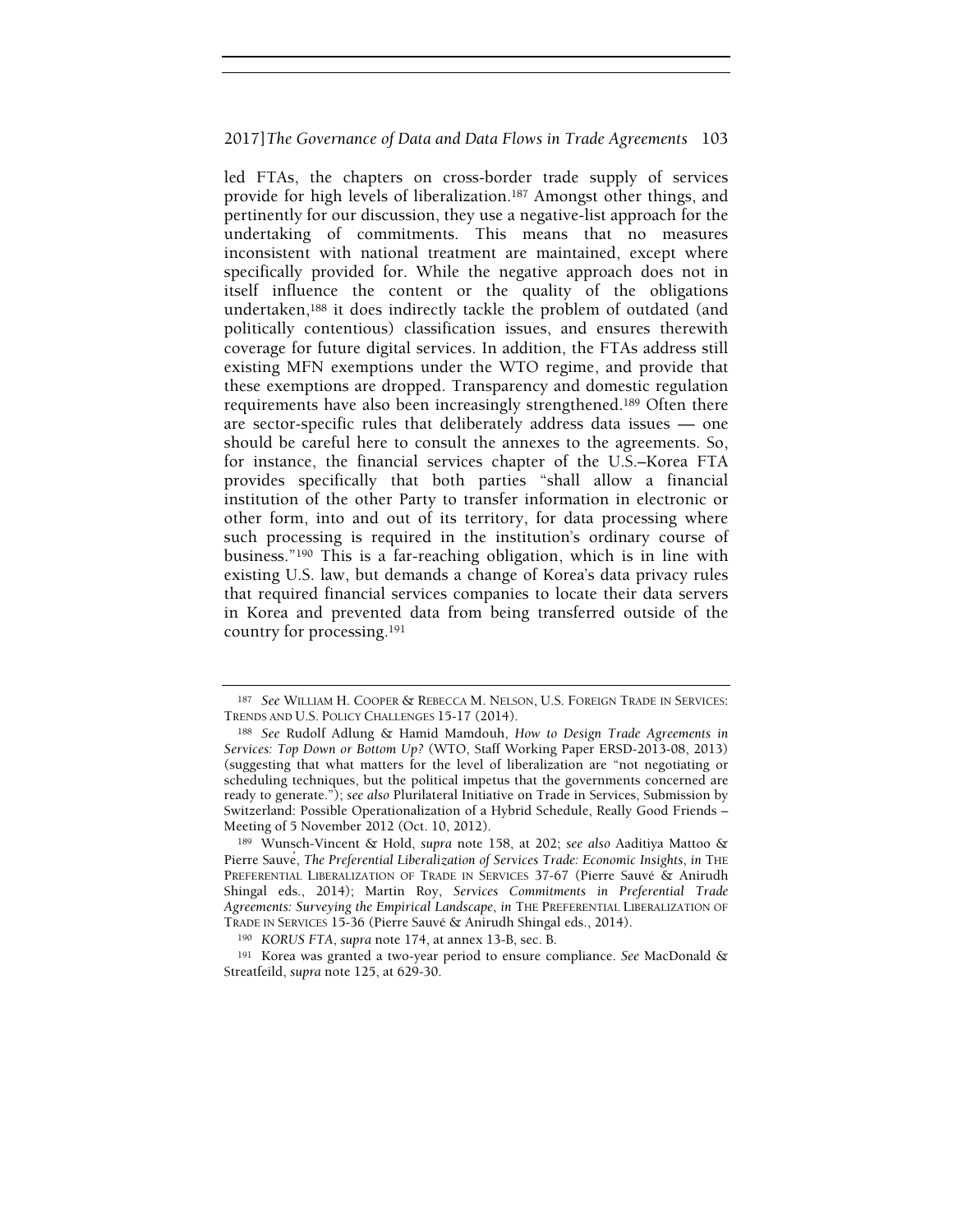The services framework has still a few exceptions.192 An exception that is key for our discussion is within the field of audiovisual services. Particularly noteworthy is that despite its inflexible and adamant position in the WTO context,<sup>193</sup> the U.S. has shown deference to the culturally inspired measures of its FTA partners, and granted the policy space needed for these measures. In this sense, some FTAs specify that the parties are not prevented from adopting or maintaining measures in the audio-visual and broadcasting sectors and that the non-discrimination provision does not apply to measures affecting the electronic transmission of so-called linear, point-tomultipoint traditional broadcasting services.194 Very often these measures are frozen at their present level,195 and could relate only to conventional "offline" technologies. Also importantly, not all partners have been treated equally. Australia, as the most affluent of the U.S. FTA partners, managed to preserve existing quotas for local content in commercial broadcasting.196 It remains free to maintain existing measures and adopt new ones in the area of broadcasting services, to grant subsidies, and to control spectrum and licensing,197 subject to certain ceilings or criteria for assessing future measures.198 Similar concessions were given to Singapore, Chile, Costa Rica, the Dominican Republic, and Morocco. On the other hand, Guatemala, Honduras, El Salvador, and Nicaragua left their audiovisual sectors in practice open to imports and have little room for new domestic policy initiatives in the media domain.<sup>199</sup>

<sup>192</sup> The devil is often in the detail and only a detailed look at the individual sectors and the non-conforming measures reveals the actual depth of the market opening and the burden imposed on foreign services suppliers. In some cases, it appears that what is exempted from the commitments made may be truly substantial. For instance, some of the U.S. FTAs, such as U.S.–Australia, contain a limitation specifying all existing non-conforming measures of U.S. states are exempted. See Wunsch-Vincent & Hold, supra note 158, at 203.

<sup>193</sup> See, e.g., Burri, Cultural Diversity, supra note 91, at 199-200; Burri, Trade Versus Culture: Digital, supra note 91, at 242-47.

<sup>194</sup> See Australia−U.S. FTA, supra note 164, at art. 16.4.

<sup>195</sup> Wunsch-Vincent, supra note 163, at 15-16; see Tania Voon, A New Approach to Audiovisual Products in the WTO: Rebalancing GATT and GATS, 14 UCLA ENT. L. REV. 1, 25-26 (2007). <sup>194</sup> See Australia–U.S. FTA, supra note 164, at art. 16.4.<br><sup>195</sup> Wunsch-Vincent, supra note 163, at 15-16; see Tar<br>diovisual Products in the WTO: Rebalancing GATT and C<br>25-26 (2007).<br><sup>196</sup> See Australia–U.S. FTA, supra no

<sup>197</sup> See id. at annex II.

<sup>198</sup> For example, the U.S.–Australia FTA specifies that transmission quotas for local content imposed on free-to-air commercial analogue and digital television broadcasting services shall not exceed fifty-five percent of programming. See id.

<sup>199</sup> See, e.g., IVAN BERNIER, THE RECENT FREE TRADE AGREEMENTS OF THE UNITED STATES AS ILLUSTRATION OF THEIR NEW STRATEGY REGARDING THE AUDIOVISUAL SECTOR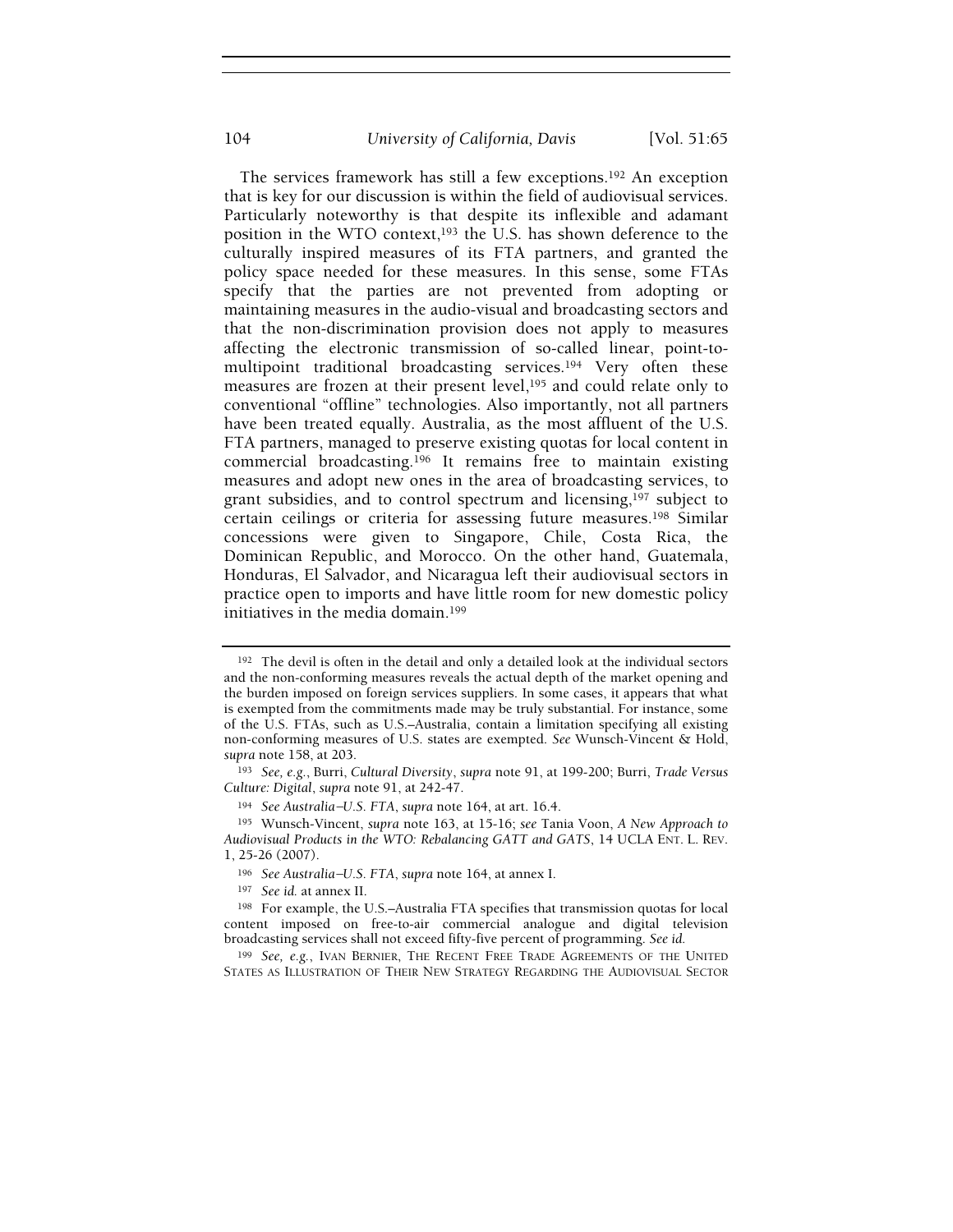# C. Intellectual Property Chapters

Many relevant digital trade provisions can be found in the IP chapters of FTAs. These include a number of TRIPS-plus (i.e., standards that go beyond TRIPS) and TRIPS-extra (i.e., new areas previously not covered by TRIPS) provisions.200 As the literature has well documented over the past decade, FTAs have become a primary venue for implementing IP rules to protect content online.201 The level of detail and the strength of protection have steadily increased — from the early U.S.-led agreements, such as U.S.–Jordan, to more recent ones, such as U.S.–South Korea FTA.<sup>202</sup>

The IP chapters secure adherence to, or at least compliance with (without formal ratification), the WIPO Internet Treaties.203 Going even further than the WIPO Copyright Treaty ("WCT"), the FTAs ensure implementation of technical protection measures ("TPMs") and digital rights management systems to prevent unauthorized digital copying. The flexibility in the implementation of the WCT is in many senses reduced as the FTAs demand legal remedies against circumventing TPMs, as well as against devices used for that purpose (independent of the intended use of the device). Many of the FTAs also regulate Internet service providers' ("ISPs") liability and contain additional provisions on the enforcement of copyright online.<sup>204</sup>

<sup>201</sup> See Netanel, supra note 200, at 10; see also Annette Kur, From Minimum Standards to Maximum Rules, in TRIPS PLUS 20: FROM TRADE RULES TO MARKET 146-47 (Hanns Ullrich, Reto M. Hilty, Matthias Lamping & Josef Drexl eds., 2016).

<sup>11-12 (</sup>Apr. 2004), http://www.coalitionsuisse.ch/doss\_sc/unesco\_ccd/bernier\_us\_ ftas\_and\_av\_sector1.pdf (last visited July 8, 2017); Burri, International Digital Trade Framework, supra note 39, at 57.

<sup>200</sup> See, e.g., Susan K. Sell, The Global IP Upward Ratchet, Anti-Counterfeiting and Piracy Enforcement Efforts: The State of Play, (Program on Info. Justice & Intellectual Prop., Research Paper No. 15 2010); Neil W. Netanel, Why Has Copyright Expanded? Analysis and Critique, in 6 NEW DIRECTIONS IN COPYRIGHT LAW 3, 8-10 (Fiona Macmillan ed., 2007) (discussing anti-circumvention provisions); Kimberlee Weatherall, Intellectual Property in the TPP: Not "The New TRIPS," 17 MELBOURNE J. INT'L L. 257 (2016) (discussing enforcement of copyright and patent rights).

<sup>202</sup> Wunsch-Vincent & Hold, supra note 158, at 211.

<sup>203</sup> The WIPO Internet Treaties encompass the WIPO Copyright Treaty and the WIPO Performance and Phonograms Treaty. See WIPO Copyright Treaty art. 21, WIPO Publication No. 226, Dec. 20, 1996, 36 I.L.M. 65; WIPO Performances and Phonograms Treaty art. 30, WIPO Publication No. 227, Dec. 20, 1996, 36 I.L.M. 76.

<sup>204</sup> Wunsch-Vincent & Hold, supra note 158, at 211-15.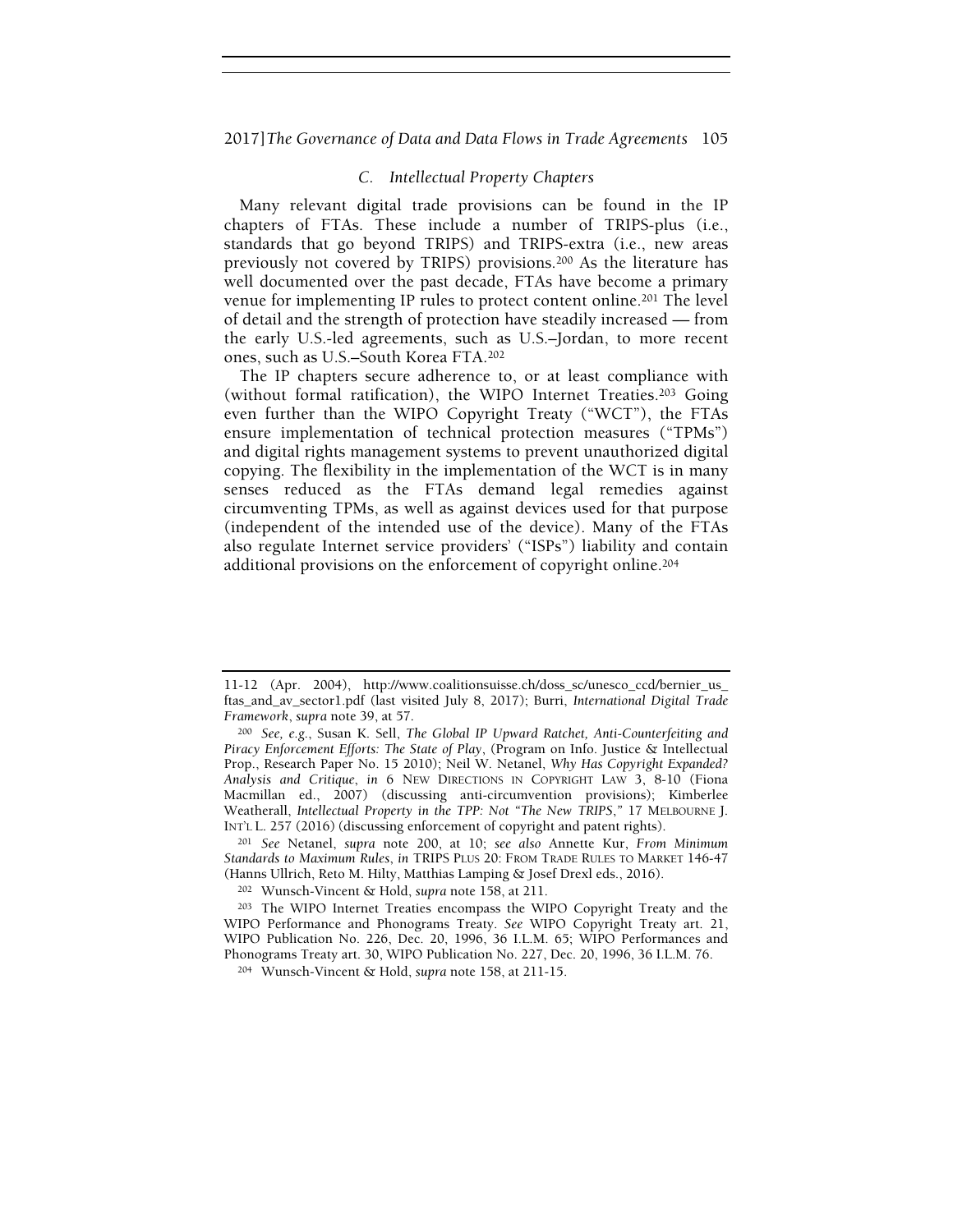# 106 **Iniversity of California, Davis** [Vol. 51:65]

# D. A Look at Some Non-U.S. Agreements

The United States has clearly been leading as a legal entrepreneur with regard to digital trade. While the U.S. template and different provisions from it have spread in non-U.S. agreements, it is fair to add that not all countries have strategies with regard to digital issues. Many remain involved, although not actively, in the WTO E-Commerce Program but do not pursue insertion of digital trade provisions in FTAs. This is true for many developing countries because of their constrained regulatory capacities, but is also true for developed countries, such as the Members of the European Free Trade Association ("EFTA").205 The European Union has been more proactive but certainly not to the extent of the United States.

Apart from the generic differences between the EU and the U.S. approaches to FTAs, the EU template with regard to digital trade is not as coherent as that of the United States.206 It is indeed somewhat minimalistic, although we have observed changes over time and associated willingness to employ the trade avenue to tackle digital trade issues.

The 2002 agreement with Chile was the first to include substantial e-commerce provisions. The language, however, was cautious and only limited to soft cooperation pledges in the services chapter,<sup>207</sup> and in the fields of information technology, information society, and telecommunications.208 In more recent agreements, such as the 2009 EU–South Korea FTA, the language is more concrete and binding. It imitates some of the provisions of the U.S. template and confirms the applicability of the WTO Agreements to measures affecting electronic commerce, as well as subscribes to a permanent duty-free moratorium on electronic transmissions.209 Particularly insistent on data protection

<sup>205</sup> The EFTA states include Iceland, Liechtenstein, Norway, and Switzerland. See The EFTA States, EFTA, http://www.efta.int/about-efta/the-efta-states (last visited July 8, 2017). For all EFTA trade agreements, see Free Trade Agreements, EFTA, http://www.efta.int/free-trade/free-trade-agreements (last visited July 8, 2017).

<sup>206</sup> EU FTAs tend, for instance, to cover more WTO-plus areas but have less liberal commitments. For detailed analysis, see generally HENRIK HORN, PETROS C. MAVROIDIS http://www.efta.int/free-trade/free-trade-agreements (last visited July 8, 2017).<br><sup>206</sup> EU FTAs tend, for instance, to cover more WTO-plus areas but have less liberal<br>commitments. For detailed analysis, see generally HENRI AGREEMENTS (2009).

<sup>207</sup> Agreement Establishing an Association Between the European Community and its Member States, of the One Part, and the Republic of Chile, of the Other Part, Chile-EU, art. 104, Nov. 18, 2002, 352 O.J.L. 3 ("The inclusion of this provision in this Chapter is made without prejudice of the Chilean position on the question of whether or not electronic commerce should be considered as a supply of services.").

<sup>208</sup> See id. at art. 37.

<sup>&</sup>lt;sup>209</sup> Free Trade Agreement Between the European Union and its Member States, of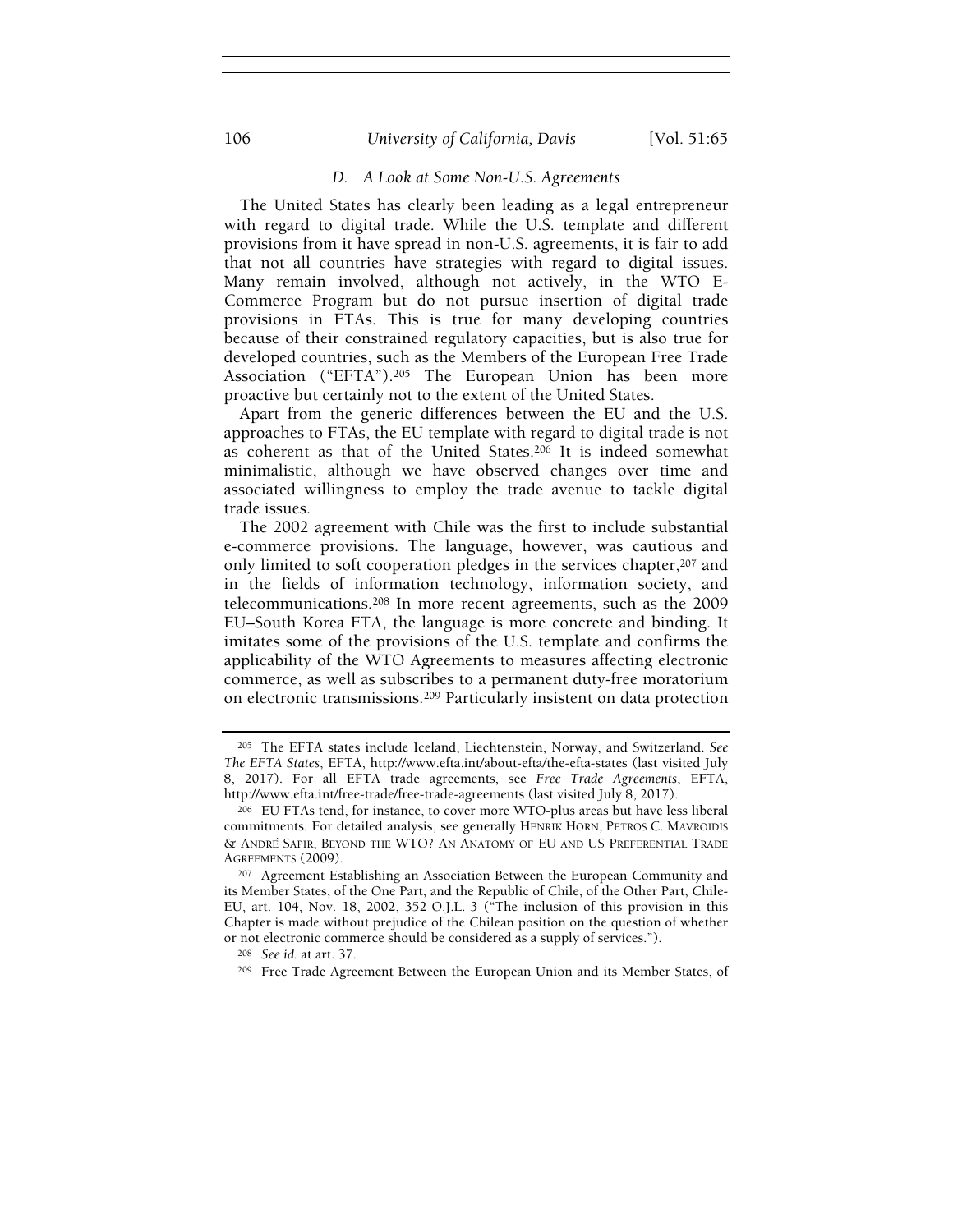policies, the EU has also sought commitment of its FTA partners to comply with the international standards of data protection.<sup>210</sup> Cooperation is increasingly framed in more concrete terms and includes mutual recognition of electronic signatures certificates, coordination on Internet service providers' liability, consumer protection, and paperless trading.<sup>211</sup>

The most recent EU agreement with Canada — the Comprehensive Economic and Trade Agreement ("CETA")<sup>212</sup> — goes a step further. The CETA provisions concern commitments ensuring (i) clarity, transparency and predictability in their domestic regulatory frameworks; (ii) interoperability, innovation, and competition in facilitating electronic commerce; as well as (iii) facilitating the use of electronic commerce by small and medium sized enterprises.213 The EU has succeeded in deepening the privacy commitments. The CETA has a specific provision discussing trust and confidence in electronic commerce, which obliges the parties to adopt or maintain laws, regulations, or administrative measures for the protection of personal information of users engaged in electronic commerce in consideration of international data protection standards.<sup>214</sup>

With regard to cross-border trade in services, the EU's traditional approach has been to follow the GATS model and only positively (and relatively conservatively) commit. This involves the standard GATSlike listing of commitments for national treatment and market access in different services sectors and sub-sectors. The level of commitments largely mirror the offers made by the EU during the Doha Round. Unlike the United States, the EU has not gone substantially GATS-plus in its FTAs. For telecommunications services, there is an additional commitment on number portability included.215 For the computer

the One Part, and the Republic of Korea, of the Other Part, EU-S. Korea, art. 7.48, May 14, 2011, 127 O.J.L. 6 [hereinafter EU-South Korea FTA].

<sup>210</sup> Id.

<sup>211</sup> Id. at art. 7.49.

<sup>212</sup> Comprehensive Economic and Trade Agreement Between Canada of the One Part, and the European Union and its Member States, of the Other Part, Can.-E.U., Sept. 14, 2016, 2016/206 (NLE) [hereinafter CETA], http://data.consilium.europa.eu/ doc/document/ST-10973-2016-INIT/en/pdf (last visited July 8, 2017).

<sup>213</sup> Id. at art. 16.5.

<sup>214</sup> Id. at art. 16.4.

<sup>215</sup> Id. at art. 15.10. Number portability has been a common commitment in all FTAs, while missing from the WTO Reference Paper on Basic Telecommunications Services. Telecommunications Services: Reference Paper — Negotiating Group on Basic Telecommunications, WTO (Apr. 24, 1996), https://www.wto.org/english/tratop\_e/ serv\_e/telecom\_e/tel23\_e.htm.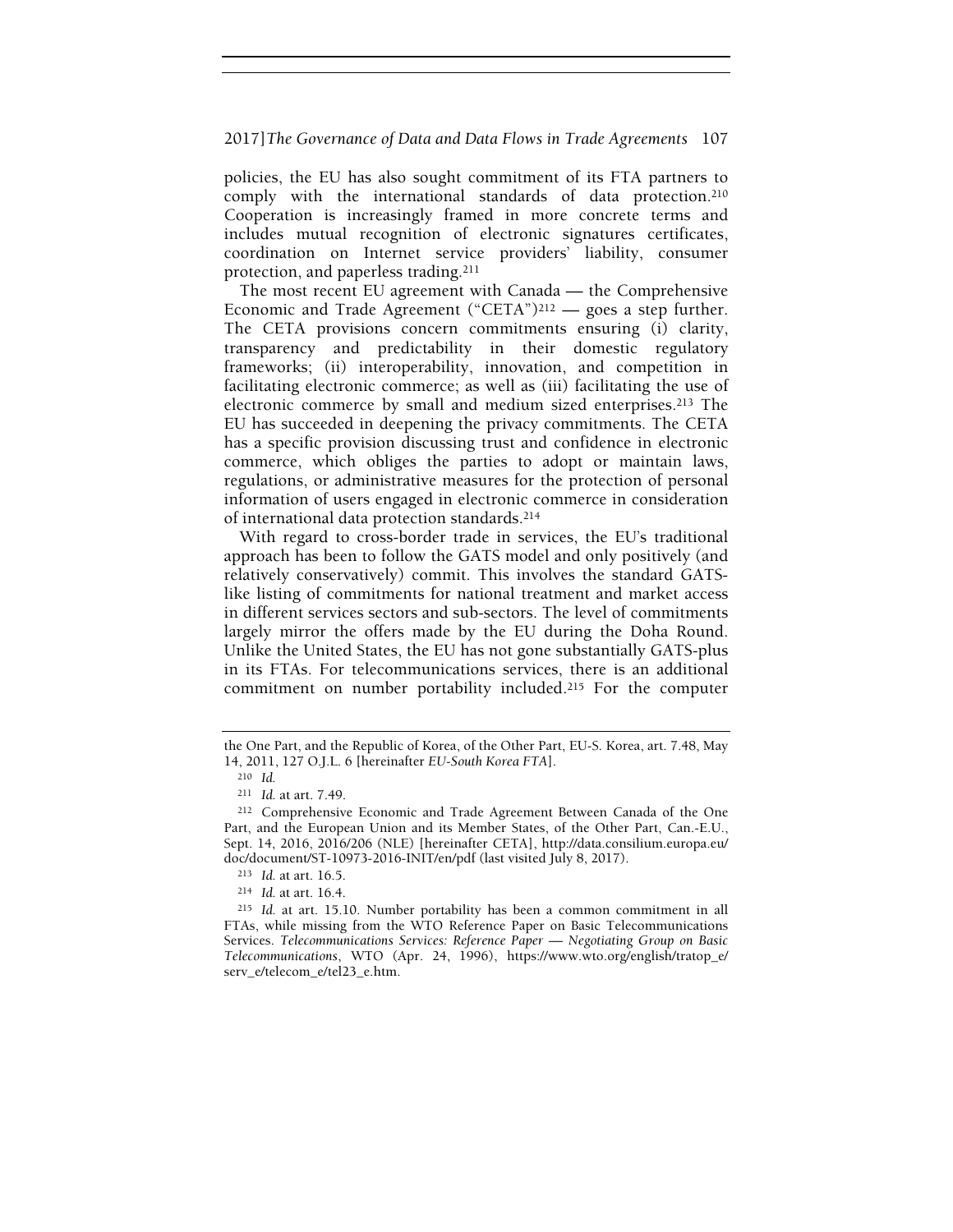services sector, the provisions foresee deep liberalization of all computer and related services at the two-digit CPC 84 level, while excluding core content services delivered electronically, such as financial or audiovisual services.<sup>216</sup> The EU experimented with a negative list of commitments for the first time with the CETA. This marks a turn in the EU's FTAs strategies but it remains uncertain whether this will be a continued effort, or whether it was merely suitable for Canada as a trading partner with similar priorities and sensitivities. It should be stressed that even in this case and as a reflection of Canada's and the EU's continuing pro-cultural stance, some sectors are a priori excluded. For the EU, these are audiovisual services; for Canada, the caveat relates to its "cultural industries."217 In addition, there is an Annex attached to the services chapter, which sets out an understanding on new services not classified in the UN Provisional Central Product Classification ("CPC") in its 1991 version as used during the Uruguay Round negotiations.218 The understanding specifies that the CETA commitments do not apply in respect to any measure relating to a new service that cannot be classified under the CPC.219 Parties have an obligation to notify the other party about such new services and enter into negotiations to incorporate the new service into the scope of the Agreement, at the request of one of the Parties.<sup>220</sup> This is an extremely cautious approach to future innovation, as it prevents automatism in the coverage and may potentially relate to a burdensome and costly administration of the FTA. It also diverges from the current U.S. practice.

The convergence between the EU and the U.S. FTA templates is most pronounced with regard to the chapters on intellectual property

<sup>216</sup> E.U.-South Korea FTA, supra note 209, at art. 7.25. This is identical to the EU's Doha round offer. See Special Session of the Council for Trade in Services, Communication from Albania, Australia, Canada, Chile, Colombia, Croatia, the European Communities, Hong Kong, China, Japan, Mexico, Norway, Peru, the Separate Customs Territory of Taiwan, Penghu, Kinmen and Matsu, Turkey and the United States: Understanding on the Scope of Coverage of CPC 84 — Computer and Related Services, WTO Doc. TN/S/W/60 S/CSC/W/51 (Jan. 26, 2007).

<sup>217</sup> See CETA, supra note 212, at art. 12.2, ¶ 2(b). If we compare with the W/120 classification for audiovisual services, which includes motion picture and video tape production and distribution services; motion picture projection services; radio and television services; radio and television transmission services; and sound recording, the scope of "cultural industries" is somewhat broader.

<sup>218</sup> Id. at annex 9-B.

<sup>219</sup> Id. at ¶ 1.

<sup>220</sup> It is clarified that this regime does not apply to an existing service that could be classified under the CPC but that could not previously be provided on a cross-border basis due to lack of technical feasibility. Id. at ¶ 4.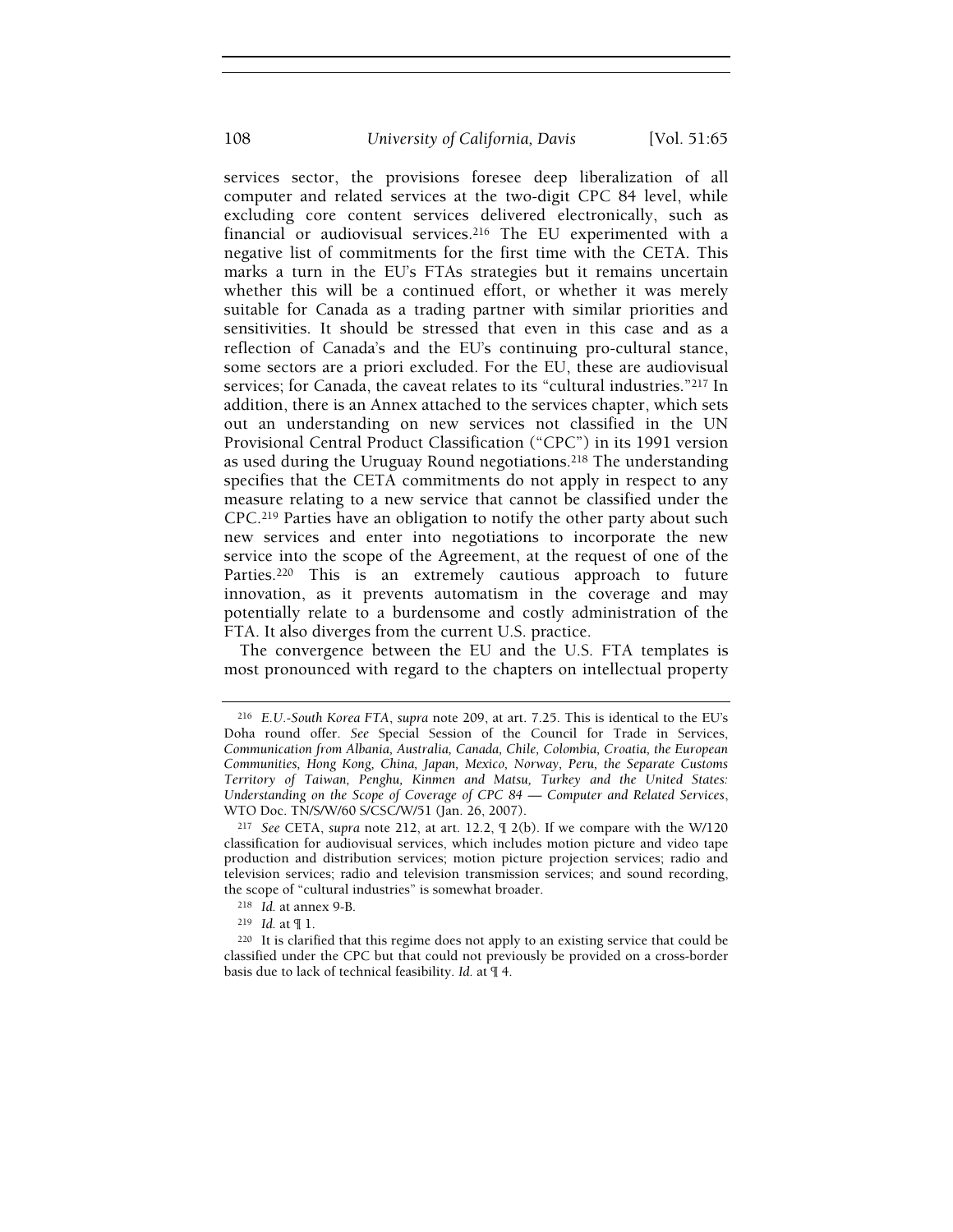protection. Since the EU–Chile FTA, and in particular in the EU– CARIFORUM and EU–South Korea FTAs, the EU has included a number of TRIPS-plus provisions.221 Digital copyright norms, covering compliance with the WIPO Internet Treaties, provisions on technological protection measures, and ISP liability, have become an intrinsic element of the EU deals, too.<sup>222</sup>

Overall and despite the commitment to higher standards in the field of IP, the EU has not been proactive but rather defensive in addressing digital trade issues in FTAs, reacting in particular in trade domains, where it seeks to protect its policy space, such as audiovisual services and data protection.223 The EU might be under pressure, however, both internally<sup>224</sup> and externally. In the latter context, we find some evidence in the recent trade deal with Japan.

The EU and Japan are currently negotiating in parallel a strategic partnership as well as a trade agreement.<sup>225</sup> The EU aims at removing substantial barriers to trade and at shaping global trade rules through the alliance with one of the most advanced industrialized economies in the world. From the perspective of specific digital trade rule creation, the trade deal is interesting because Japan has always been very proactive on digital issues, has supported the endorsement of farreaching digital rules under the TPP, and has sought their diffusion in other venues. On July 6, 2017, the EU and Japan reached an agreement in principle on the main elements of the EU−Japan Economic Partnership Agreement. Parts of the draft treaty text have been made available by the European Commission, including the relevant e-commerce provisions, which form part of the Title on Trade in Services, Investment and E-commerce. The rules on electronic

<sup>221</sup> See Henning Grosse Ruse-Khan, Access to Knowledge Under the International Copyright Regime, the WIPO Development Agenda and the European Communities' New External Trade and IP Policy, in RESEARCH HANDBOOK ON THE FUTURE OF EU COPYRIGHT 574, 599 (Estelle Derclaye ed., 2009); EU BILATERAL TRADE AGREEMENTS AND INTELLECTUAL PROPERTY: FOR BETTER OR WORSE? 136 (Josef Drexl, Henning Grosse Ruse-Khan & Souheir Nadde-Phlix eds., 2014).

<sup>222</sup> See Wunsch-Vincent & Hold, supra note 158, at 212; Grosse Ruse-Khan, supra note 221, at 601; Drexl et al, supra note 221, at 177.

<sup>223</sup> See, e.g., MIRA BURRI, CURRENT AND EMERGING TRENDS IN DISRUPTIVE TECHNOLOGIES: IMPLICATIONS FOR THE PRESENT AND FUTURE OF EU'S TRADE POLICY 21-27 (2017).

<sup>224</sup> See, e.g., Rep. of the Comm. on Int'l Trade, Towards a Digital Trade Strategy, 2017/2065(INI) (Sept. 4, 2017).

<sup>225</sup> EU-Japan Economic Partnership Agreement, EUROPEAN COMM'N (last updated Aug. 2, 2017), http://ec.europa.eu/trade/policy/in-focus/eu-japan-economic-partnershipagreement/ (last visited August 18, 2017).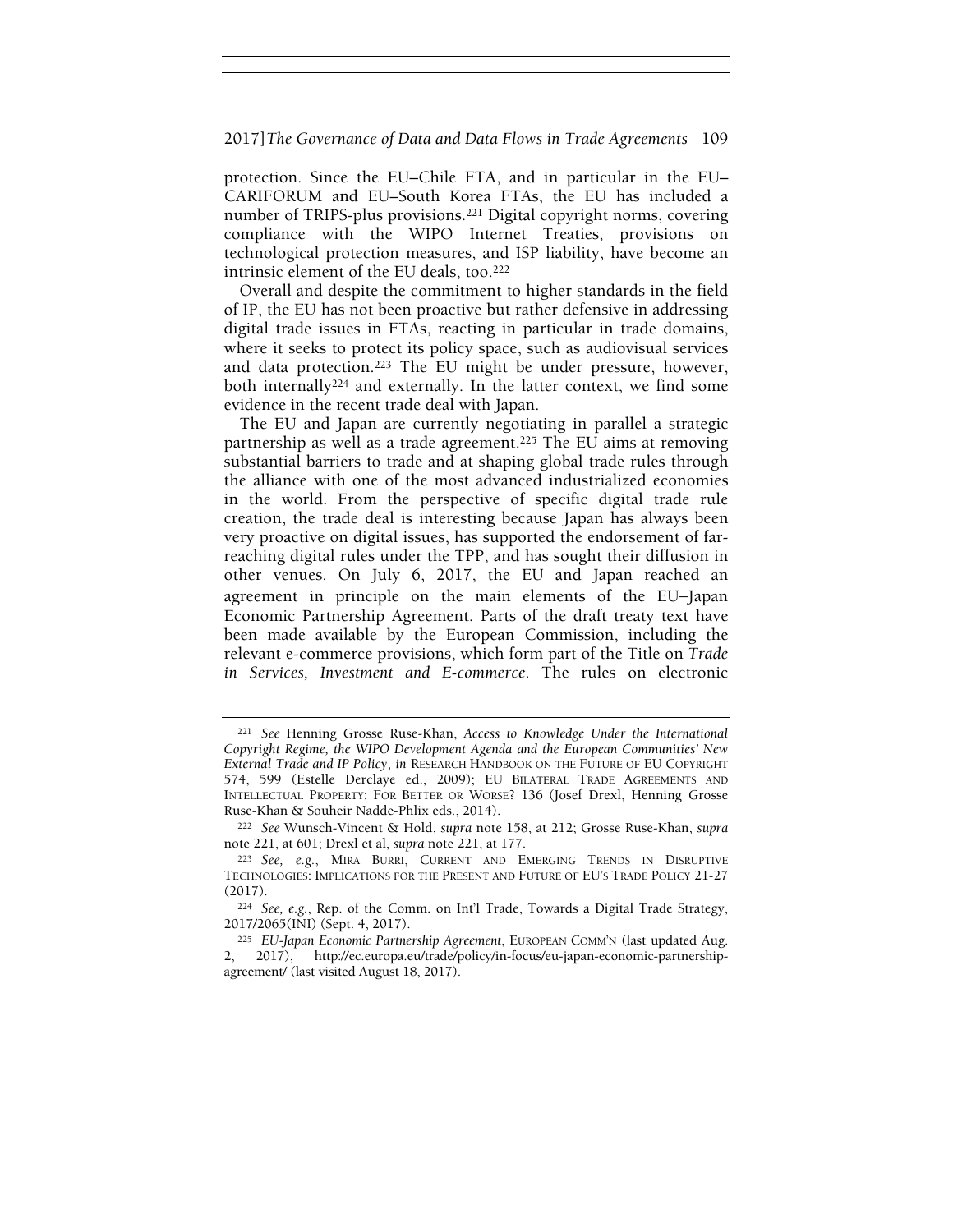commerce are fairly comprehensive and clustered in a dedicated chapter.226 There are some general norms, whereby, for instance, the parties recognize the principle of technological neutrality in electronic commerce, $227$  as well as clearly commit to not imposing customs duties on electronic transmissions.228 Similarly to under the TPP, as we explain later, the EU and Japan ban the requirements on the transfer of, or access to, source code of software.229 The rules on electronic contracts, electronic signatures, as well as on consumer protection and spam, are better developed than in previous EU trade deals.230 Finally, we have the very interesting Article 12 of the agreement, which under the title "Free Flow of Data" says that: "The Parties shall reassess the need for inclusion of an article on the free flow of data within three years of the entry into force of this Agreement." This is novel and signals that the topic of free data flows has been intensely discussed between the two partners.<sup>231</sup> It shows also more generally that the discourse on data flows is evolving and that we are bound to see more deliberate action and commitments in future trade agreements, as also signaled by one of the recent communications of the European Commission.<sup>232</sup>

# III. THE TRANS-PACIFIC PARTNERSHIP AGREEMENT

The TPP233 was supposed to be different from previous trade deals — a "21st century" trade agreement that would match contemporary global trade better than the brick-and-mortar WTO Agreements.234 It

<sup>232</sup> See Communication from the Commission to the European Parliament, the Council, the European Economic and Social Committee and the Committee of the Regions on the Mid-Term Review on the Implementation of the Digital Single Market Strategy A Connected Digital Single Market for All, at 22-23, COM (2017) 228 final (May 10, 2017).

<sup>233</sup> Trans-Pacific Partnership Agreement, Feb. 4, 2016, https://ustr.gov/tradeagreements/free-trade-agreements/trans-pacific-partnership/tpp-full-text [hereinafter TPP].

<sup>234</sup> See, e.g., Claude Barfield, The Trans-Pacific Partnership: A Model for Twenty-First-Century Trade Agreements? (American Enterprise Institute International Economic Outlook Series Paper No. 2, 2011) https://www.aei.org/wpcontent/uploads/2011/10/IEO-2011-02-g.pdf; see also Tania Voon, Introduction: National Regulatory Autonomy and the Trans-Pacific Partnership Agreement, in TRADE LIBERALISATION AND INTERNATIONAL CO-OPERATION: A LEGAL ANALYSIS OF THE TRANS-PACIFIC PARTNERSHIP AGREEMENT 1 (Tania Voon ed., 2013). The USTR had various

<sup>226</sup> EU-Japan Economic Partnership Agreement (draft text), ch. VI.

<sup>227</sup> Id. at ch. VI, art. 1(3).

<sup>228</sup> Id. at ch. VI, art. 3.

<sup>229</sup> Id. at ch. VI, art. 4.

<sup>230</sup> See id. at ch. VI, arts. 7, 8, 9, 10.

<sup>231</sup> Id. at ch. VI, art. 12.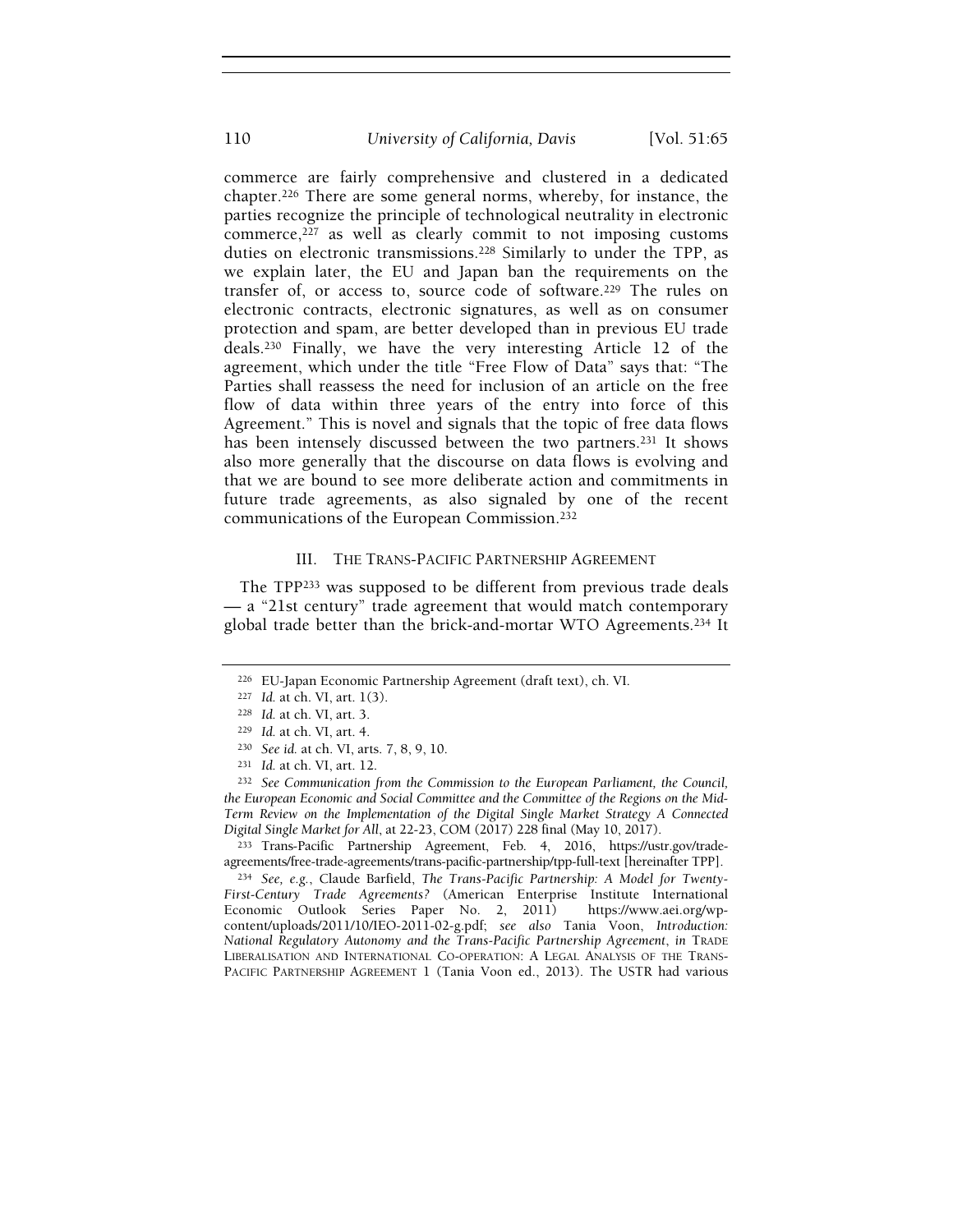was only logical in this sense that there was sizeable weight in the negotiations given to digital trade. In terms of the breadth and depth of the commitments, the United States Trade Representative ("USTR") strived for substantially exceeding the "golden standard" created by the U.S.–South Korea FTA. The final text of the TPP entails some successes in this regard, as well as some failings.

# A. The IP Chapter

In the former sense, the TPP heightened the standards in the field of intellectual property protection.235 For instance, borrowing from earlier U.S. agreements like NAFTA,236 the TPP defines "intellectual property rights" as an asset that can be subject to the investor-state dispute settlement, which essentially envisions an opportunity for companies to sue states for introducing rules that may harm the exploitation of IP rights.237 The TPP also provides for the stronger protection of trade secrets,238 particularly mentioning that unauthorized and willful misappropriation and the fraudulent disclosure of a trade secret, "including by means of a computer system," are to be criminalized in the domestic laws of all TPP countries.<sup>239</sup>

The IP chapter aims in particular to facilitate "legitimate digital trade" and diffuses the digital copyright rules, as applied in the United States. Yet, while the USTR claims that the TPP is the first FTA to clarify that IP enforcement should be available against infringement in the digital environment,  $240$  this is merely a promotional statement rather than something that reflects the truth. In fact, many of the measures, such as the prevention of circumvention of technological protection mechanisms, have been spelled out in other trade agreements, such as with South Korea, and are prescribed by the 1996 WIPO Internet Treaties and by the Anti-Counterfeiting Trade Agreement ("ACTA").<sup>241</sup> In contrast, reflecting the strong influence of

such references on its dedicated TPP website — these have been now removed.

<sup>&</sup>lt;sup>235</sup> See TPP, supra note 233, at ch. 18; see also Sean M. Flynn et al., The U.S. Proposal for an Intellectual Property Chapter in the Trans-Pacific Partnership Agreement, 28 AM. U. INT'L L. REV. 105, 185 (2012).

<sup>236</sup> North American Free Trade Agreement ch. 17, Dec. 17, 1992, 32 I.L.M. 605.

<sup>237</sup> TPP, supra note 233, at art. 9.1.

<sup>238</sup> Id. at art. 18.78.

<sup>239</sup> Id. at art. 18.78(2).

<sup>240</sup> TPP, Chapter Summary on Intellectual property, at 6, https://ustr.gov/sites/ default/files/TPP-Chapter-Summary-Intellectual-Property.pdf.

<sup>241</sup> See Flynn et al., supra note 235, at 146-47; see also David S. Levine, Bring in the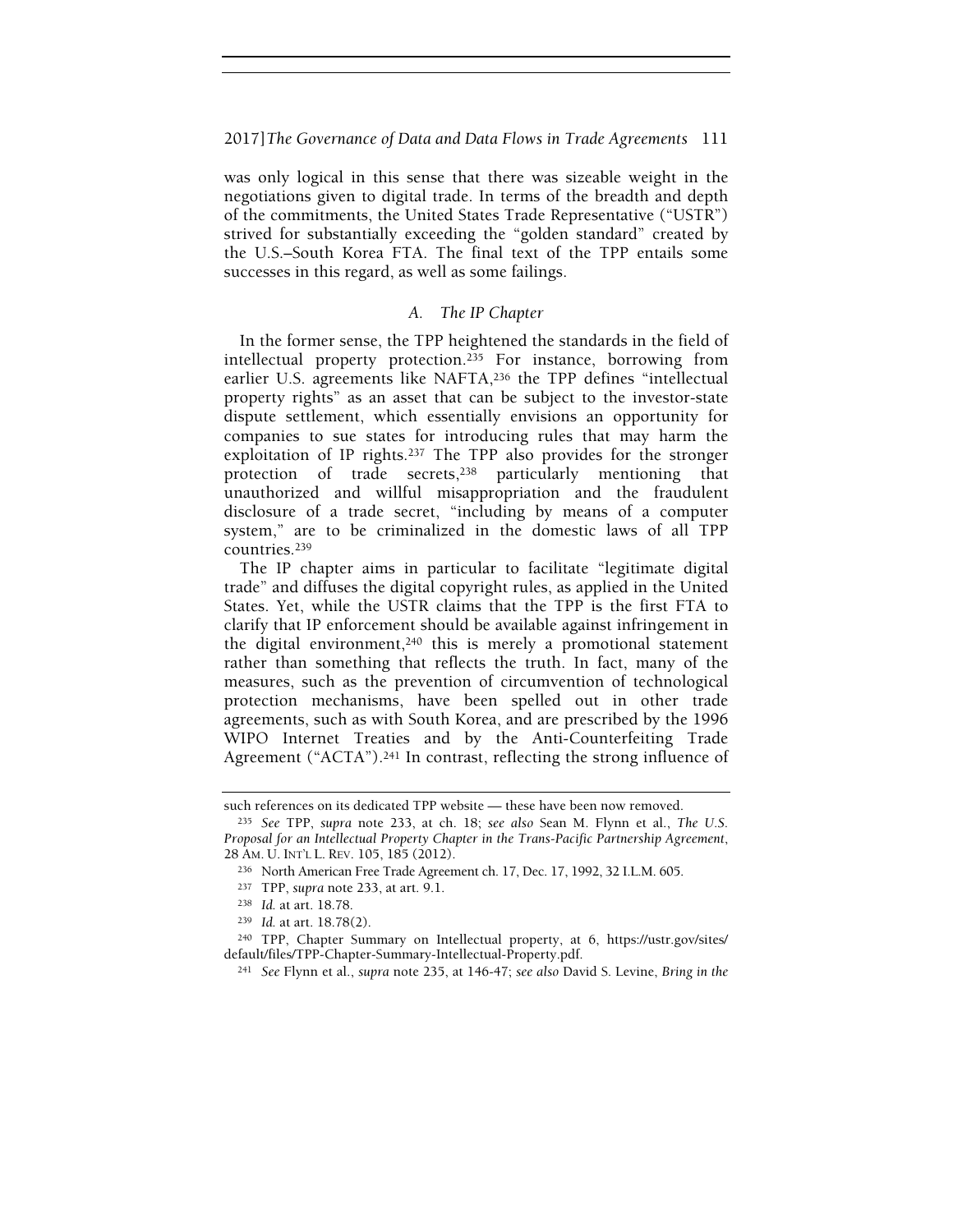the IP lobby, Article 18.28(1)(b) of the TPP does include a novelty. It requires that all TPP parties in the administering of their country-code top-level domain ("ccTLD") names, provide "online public access to a reliable and accurate database of contact information concerning domain name registrants in accordance with each Party's law and relevant administrator policies regarding protection of privacy and personal data." This has been controversial because of online harassment issues and can be interpreted as a serious intervention into the domain of Internet governance, which is based on a more open, non-state-centric multi-stakeholder approach.242 The practical effect of having this norm, however, remains uncertain.

The changes in the regulation of Internet service providers<sup>243</sup> are also important to note, since ISPs are critical intermediaries in the online environment that enable and condition the access and distribution of information.244 The TPP framework for "legal remedies and safe harbor" requires putting in place "legal incentives" for ISPs to deter or to take action to deter "unauthorized storage and copying of copyrighted materials."245 The ISPs are required to expeditiously remove or disable access to material residing on their networks or systems that infringes copyright once they have received information or knowledge regarding such infringement or where there are facts or circumstances from which the infringement is apparent, such as when

<sup>245</sup> TPP, supra note 233, at art. 18.82(1)(a).

Nerds: Secrecy, National Security, and the Creation of International Intellectual Property Law, 30 CARDOZO ARTS & ENT. J. 105, 133 (2012).

 $242$  See, e.g., Mira Burri, The WTO as an Actor of Global Internet Governance, in THE INSTITUTIONS OF GLOBAL INTERNET GOVERNANCE 20-21 (William Drake & Mira Burri eds., forthcoming 2017).

<sup>243</sup> ISPs are defined broadly as: "(a) a provider of online services for the transmission, routing, or providing of connections for digital online communications, between or among points specified by a user, of material of the user's choosing, undertaking the function in Article 18.82(2)(a) (Legal Remedies and Safe Harbours); or (b) a provider of online services undertaking the functions in Article 18.82(2)(c) or Article 18.82(2)(d). For greater certainty, Internet Service Provider includes a provider of the services listed above that engages in caching carried out through an automated process." TPP, supra note 233, at art. 18.81.

<sup>244</sup> See, e.g., Jack M. Balkin, Media Access: A Question of Design, 76 GEO. WASH. L. REV. 933, 946 (2008) (providing an explanation of the Internet's functioning and how the concept of access changes); Jeremy F. De Beer & Christopher D. Clemmer, Global Trends in Online Copyright Enforcement: A Non-Neutral Role for Network Intermediaries?, 49 J.L. SCI. & TECH. 375, 405-06 (2009) (describing intermediaries' positions); see also URS GASSER & WOLFGANG SCHULZ, GOVERNANCE OF ONLINE INTERMEDIARIES: OBSERVATIONS FROM A SERIES OF NATIONAL CASE STUDIES 25 (2015); Sonia S. Katyal, Filtering, Piracy, Surveillance and Disobedience, 32 COLUM. J.L. & ARTS 401, 404, 408-09 (2009).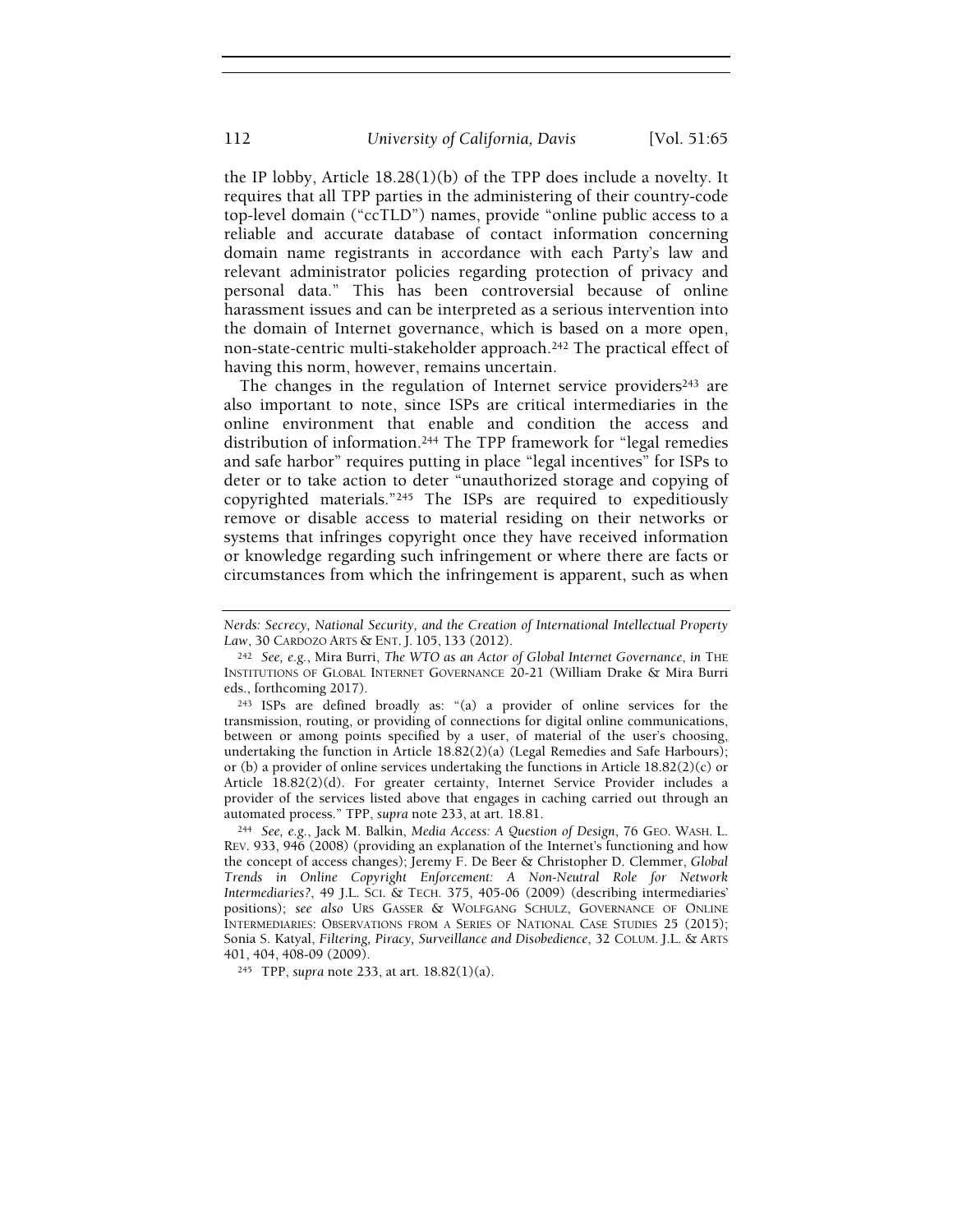they receive a notice.246 Thus, the TPP in effect harmonizes the "notice and takedown" system of administering ISPs' liability for copyright infringement for all TPP countries, very much in line with existing U.S. standards imposed by the Digital Millennium Copyright Act ("DMCA").247 There is still an exception for the somewhat softer "notice and notice" regime of Canada,<sup>248</sup> as well as for the notification system followed by Chile.249 Countries, which did not have such a system so far, like Brunei, Malaysia, Mexico, New Zealand, and Vietnam, would need to adopt the "notice and takedown" mechanism.

The TPP does include some language with regard to the link between ISP liability and privacy protection but the relationship seems to work to the benefit of the copyright holder. On one hand, Article 18.82.7 says that legal procedures for administering ISP liability should be "consistent with the principles of due process and privacy." On the other hand, the provision permits "a copyright owner that has made a legally sufficient claim of copyright infringement to obtain expeditiously from an Internet Service Provider information in the provider's possession identifying the alleged infringer in cases in which the information is sought for the purpose of protection or enforcing that copyright."<sup>250</sup>

#### B. The E-Commerce Chapter

The TPP chapter on e-commerce is clearly the most comprehensive of all FTAs so far. It comprises eighteen articles and includes new features251 that in effect signal an expansion of the U.S. template for digital trade. We look more closely at the key novelties below.

The TPP explicitly seeks to restrict the use of data localization measures. Article 14.13(2) prohibits the parties from requiring a

 $246$  *Id.* at art.  $18.82(3)(a)$ .

<sup>247</sup> Digital Millennium Copyright Act, Pub. L. No. 105-304, 112 Stat. 2860 (1998) [hereinafter DMCA].

<sup>248</sup> Id. at annex 18-E, annex to section J, ¶ 1. For a clarification, see Michael Geist, The Trouble with TPP's Copyright Rules, in THE TRANS-PACIFIC PARTNERSHIP AND CANADA 158, 167 (Scott Sinclair & Stuart Trew eds., 2017).

<sup>249</sup> DMCA, supra note 247, at annex 18-F.

<sup>250</sup> Id. at art. 18.82(7).

<sup>251</sup> New issues covered by the TPP include domestic electronic transactions, personal information protection, Internet interconnection charge sharing, location of computing facilities, unsolicited commercial electronic messages, source code, and dispute settlement. Id. respectively at arts. 14.5 (Domestic Electronic Transactions), 14.8 (Personal Information Protection), 14.12 (Internet Interconnection Charge Sharing), 14.13 (Location of Computing Facilities), 14.14 (Unsolicited Commercial Electronic Messages), 14.17 (Source Code), 14.18 (Dispute Settlement).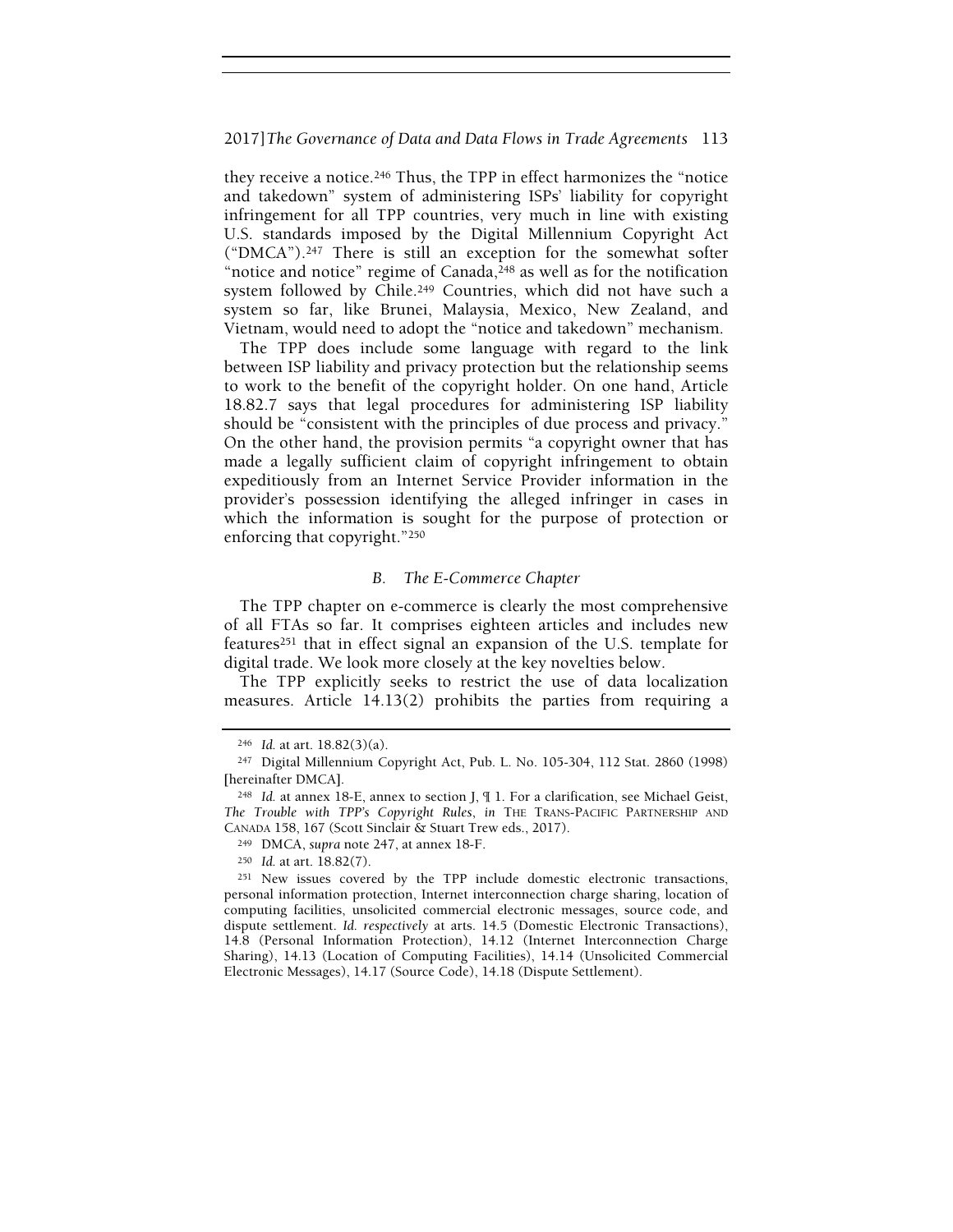"covered person to use or locate computing facilities in that Party's territory as a condition for conducting business in that territory." The soft language from the U.S.–South Korea FTA on free data flows is now framed as a hard rule: "[e]ach Party shall allow the cross-border transfer of information by electronic means, including personal information, when this activity is for the conduct of the business of a covered person."252 The rule has a broad scope and most data that is transferred over the Internet is likely to be covered, although the word "for" may suggest the need for some causality between the flow of data and the business of the covered person.

Measures restricting digital flows or localization requirements under Article 14.13 TPP are permitted only if they do not amount to "arbitrary or unjustifiable discrimination or a disguised restriction on trade" and do not "impose restrictions on transfers of information greater than are required to achieve the objective."253 These nondiscriminatory conditions are similar to the strict test formulated by the GATS Article XIV and GATT Article XX, as explained earlier — a test that is supposed to balance trade and non-trade interests but is also extremely hard to pass.254 The TPP test differs from the WTO norms in one significant element: while there is a list of public policy objectives in the GATT and the GATS (such as the protection of public morals, public order, human, animal, or plant life or health), the TPP provides no such enumeration and simply speaks of a "legitimate public policy objective."255 This permits more regulatory autonomy for the TPP signatories. However, it also may lead to abuses and overall legal uncertainty.

Further, it should be noted that the ban on localization measures is somewhat softened with regard to financial services and institutions.256 An annex to the Financial Services chapter has a separate data transfer requirement, whereby certain restrictions on data flows may apply for the protection of privacy, confidentiality of

<sup>252</sup> Id. at 14.11(2) (emphasis added).

<sup>253</sup> Id. at 14.11(3).

<sup>254</sup> See, e.g., Henrik Andersen, Protection of Non-Trade Values in WTO Appellate Body Jurisprudence: Exceptions, Economic Arguments, and Eluding Questions, 18 J. INT'L ECON. L. 383, 384 (2015) (stating that the balance must be guided by the respective language of the members and "non-trade values must be covered by one of the nontrade policy objectives . . .").

<sup>255</sup> TPP, supra note 233, at art. 14.11(3).

<sup>256</sup> See id. at art. 14.1 (providing a definition of "a covered person" which excludes a "financial institution" and a "cross-border financial service supplier").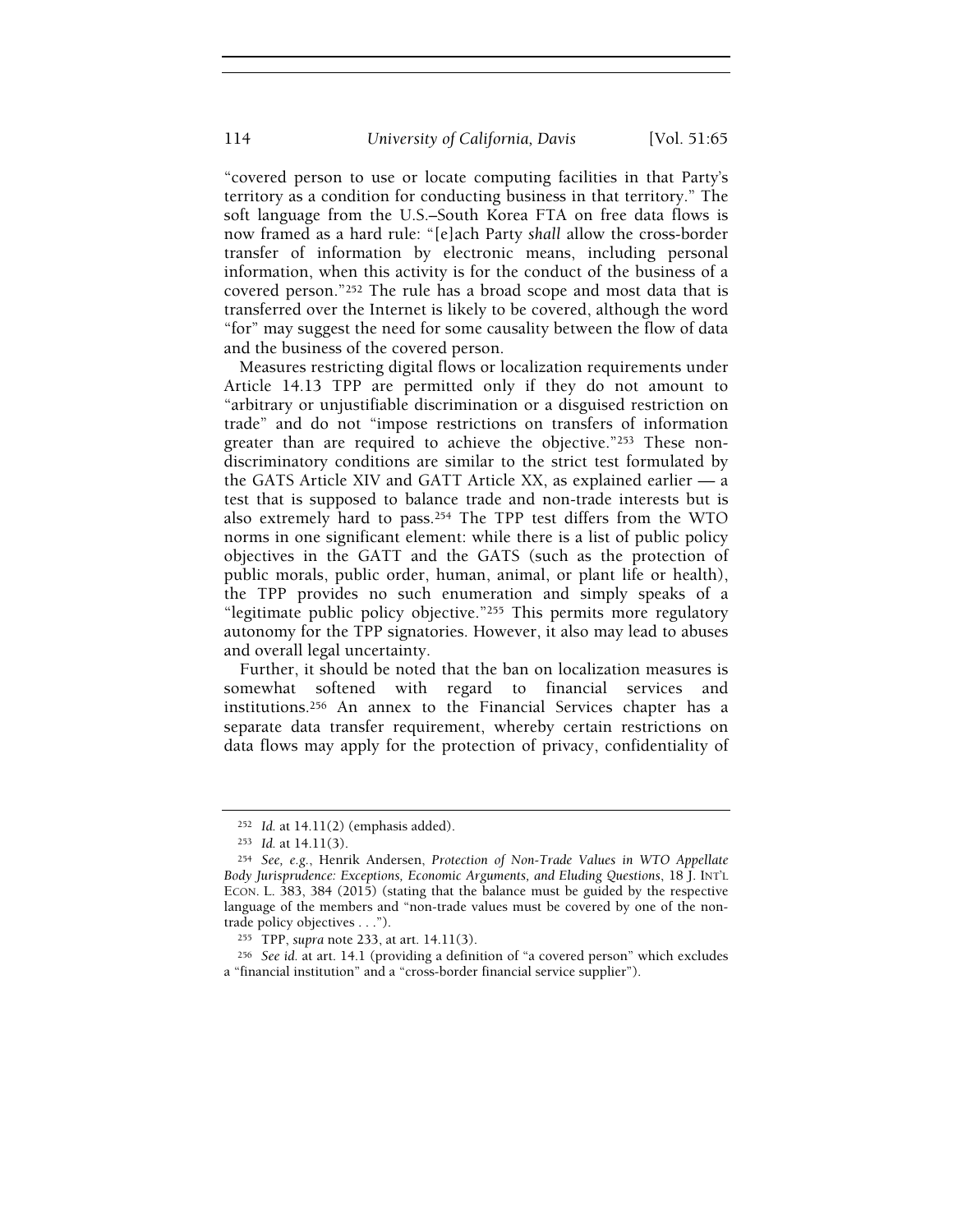individual records, or for prudential reasons.257 Government procurement is also excluded from the reach of the localization ban.<sup>258</sup>

Pursuant to Article 14.17, a TPP Member may not require the transfer of, or access to, source code of software owned by a person of another Party as a condition for the import, distribution, sale, or use of such software, or of products containing such software, in its territory. The prohibition appears far-reaching but applies only "to mass-market software or products containing such software."259 This means that tailor-made products are excluded, as well as software used for critical infrastructure, and those in commercially negotiated contracts.260 The aim of this provision is to protect software companies and address their concerns about loss of IP or cracks in the security of their proprietary code.261 Its real effect, however, is hard to predict.

All these provisions illustrate an interesting development because it is evident that they do not simply entail a clarification of existing bans on discrimination, nor do they merely set higher standards, as is generally anticipated from trade agreements. Rather, they shape the regulatory space domestically and may actually lower certain standards. A commitment to lower standards of protection is particularly palpable in the field of privacy and data protection.

Article 14.8(2) requires every TPP party to "adopt or maintain a legal framework that provides for the protection of the personal information of the users of electronic commerce." No standards or benchmarks for the legal framework have been specified, except for a general requirement that TPP parties "take into account principles or guidelines of relevant international bodies."262 A footnote provides some clarification in saying that: "[f]or greater certainty, a Party may comply with the obligation in this paragraph by adopting or maintaining measures such as a comprehensive privacy, personal information or personal data protection laws, sector-specific laws covering privacy, or laws that provide for the enforcement of voluntary undertakings by enterprises relating to privacy."<sup>263</sup>

<sup>257</sup> Id. at annex 11-B.

<sup>258</sup> Id. at art. 14.8(3).

<sup>259</sup> Id. at art. 14.17(2).

<sup>260</sup> Id.

<sup>261</sup> It is interesting to note that China does demand access to source code from software producers selling in its market, so the provision may be interpreted as a reaction to this.

<sup>262</sup> TPP, supra note 233, at art. 14.8(2).

<sup>263</sup> Id. at art. 14.8(2) n.6.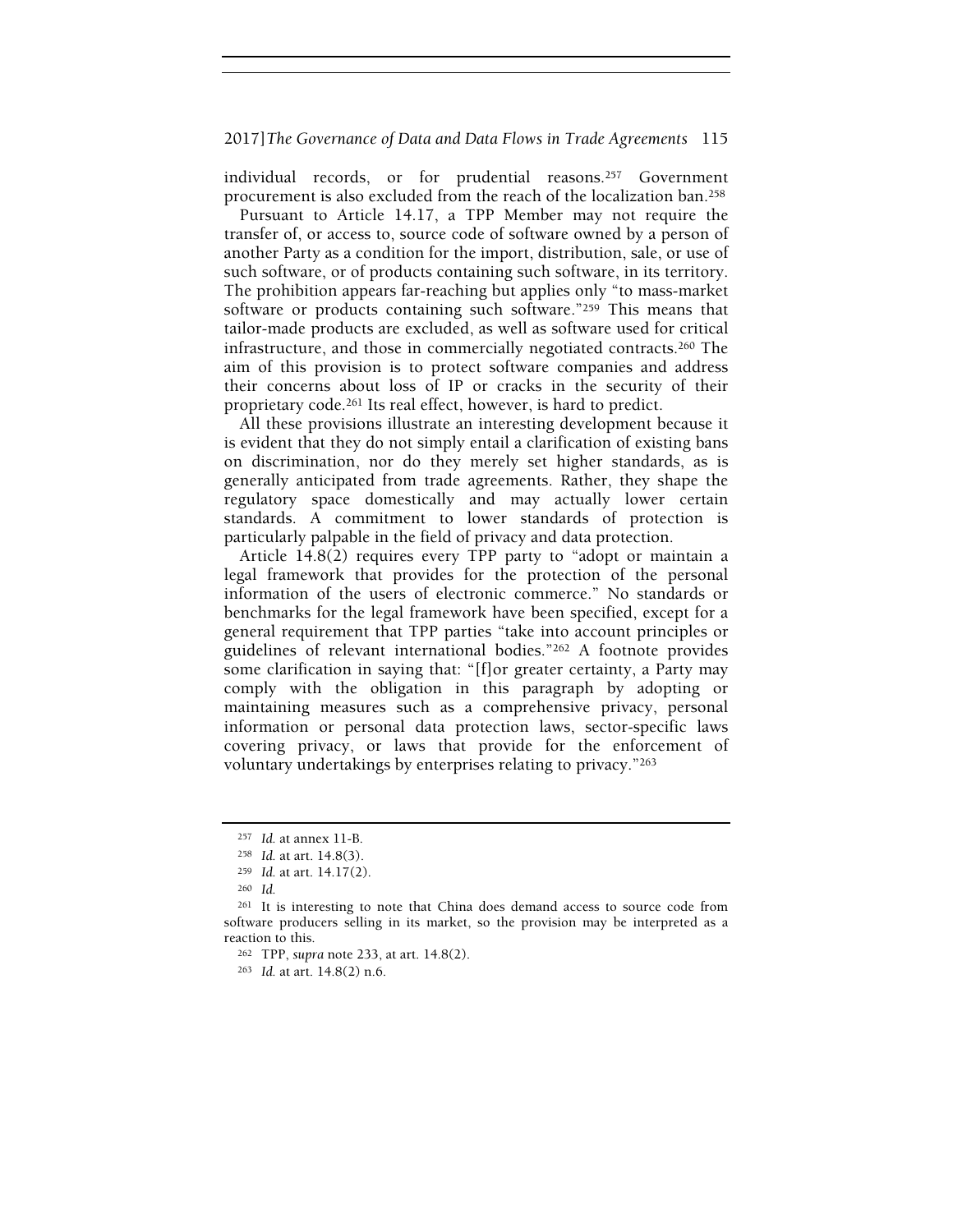TPP Parties are also invited to promote compatibility between their data protection regimes, by essentially treating lower standards as equivalent.264 Overall, prioritizing trade over privacy rights seems to be the goal. This commitment has been inspired and clearly pushed by the United States, which subscribes to relatively weak and patchy protections of privacy, and could have lost the privilege of free transatlantic data transfer as a consequence of the judgment of the Court of Justice of European Union ("CJEU") that struck down the EU–U.S. Safe Harbor Agreement.<sup>265</sup>

While the attention is (understandably) focused on data protection, it should be noted that the TPP provisions on consumer protection<sup>266</sup> and spam control267 are also fairly weak. The same is true for the newly introduced rules on cybersecurity. Article 14.16 is non-binding and identifies a relatively limited scope of activities for cooperation, in situations of "malicious intrusions" or "dissemination of malicious code," and capacity-building of governmental bodies dealing with cybersecurity incidents.<sup>268</sup>

Net neutrality is another important digital economy topic that has been given specific attention in the TPP, although the rules are nonbinding. Article 14.10, titled "Principles on Access to and Use of the Internet for Electronic Commerce," states that "[s]ubject to applicable policies, laws and regulations, the Parties recognize the benefits of consumers in their territories having the ability to: (a) access and use services and applications of a consumer's choice available on the Internet, subject to reasonable network management; (b) connect the end-user devices of a consumer's choice to the Internet, provided that such devices do not harm the network; and (c) access information on the network management practices of a consumer's Internet access service supplier." While it is commendable that net neutrality is endorsed, this comes with reservations, as evidenced from the above provision, from the domestic laws of TPP countries; from undefined situations that call for "reasonable network management";<sup>269</sup> or from

<sup>264</sup> Id. at art. 14.8(5).

<sup>265</sup> Case C-362/14, Schrems v. Data Prot. Comm'r, ECLI:EU:C:2015:650 ¶¶ 93-98 (Oct. 6, 2015), http://eur-lex.europa.eu/legal-content/EN/TXT/PDF/?uri=CELEX:62014CJ0362 &from=EN.

<sup>266</sup> TPP, supra note 233, at art. 14.7.

<sup>267</sup> Id. at art. 14.14.

<sup>268</sup> Id. at art. 14.16(b).

<sup>269</sup> Id. at art. 14.10(a). Footnote 7 to this paragraph specifies: "The Parties recognise that an Internet access service supplier that offers its subscribers certain content on an exclusive basis would not be acting contrary to this principle." Id. at art. 14.10(a) n.7.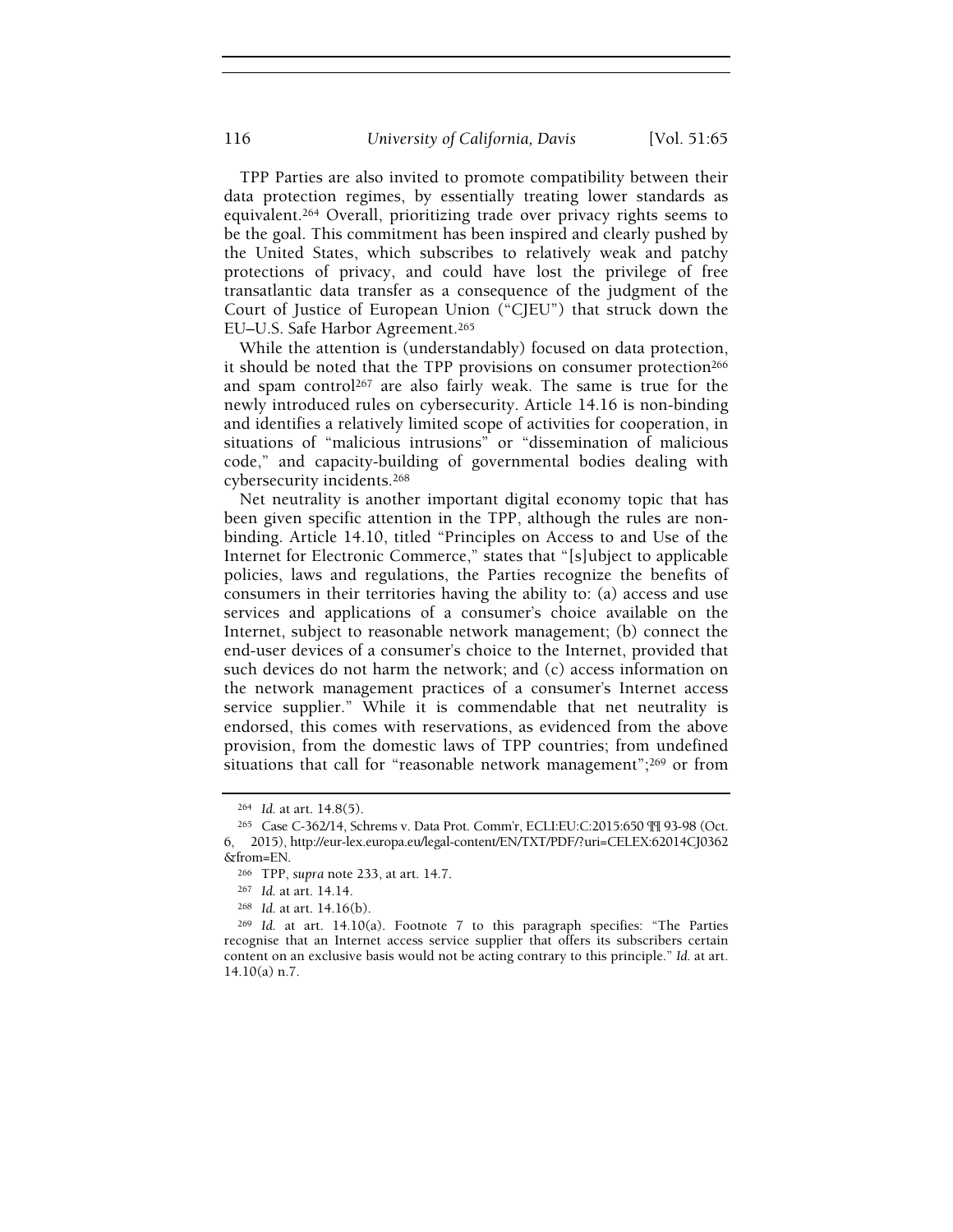exclusive services.270 The obligations are ultimately weak and not linked to legal remedies for situations, such as throttling, blocking, or filtering content — they certainly fail short of the high standards established in the United States with the Federal Communications Commission's Open Internet Order.271 It is therefore unlikely that the TPP would lead to uniform approach with regard to net neutrality across TPP countries.

# C. Provisions Scattered in Other TPP Chapters That Matter for Digital Trade

The above presentation is not exhaustive and there are a number of other provisions scattered in the chapters of the TPP that matter for digital trade.272 In general, there is a higher level of liberalization achieved in some of the services sectors relevant for digital trade, such as telecommunications, computer and related, and media services matters.273 We only highlight here a few of these norms in the context of telecommunications and technical barriers to trade.

The TPP Telecommunications Chapter is comprehensive and goes beyond what we have under the GATS with the Annex on Telecommunications and the Reference Paper.274 It is very detailed and seeks to ensure a level playing field for telecommunication services and service suppliers. There is a general recognition of the liberal approach towards regulation, whereby the TPP Parties recognize the value of competitive markets to deliver a wide choice in the supply of telecommunications services to enhance consumer welfare. Regulation is deemed unnecessary if there is effective competition, or if a service is new to a market.275 The provisions on access and use of public telecommunications services are strengthened by including number portability276 and enhanced transparency requirements.277 Article 13.23 is new and seeks to ensure flexibility in the choice of

<sup>270</sup> Id.

<sup>271</sup> Federal Communications Commission, Preserving the Open Internet, 76 F.R. 59232 (Sept. 23, 2011).

<sup>272</sup> For a fully-fledged analysis, see Neha Mishra, The Role of the Trans-Pacific Partnership Agreement in the Internet Ecosystem: Uneasy Liaison or Synergistic Alliance?, 20 J. INT'L ECON. L. 31 (2017).

<sup>273</sup> TPP, supra note 233, at chs. 10, 13.

<sup>274</sup> See, e.g., Burri, WTO & European Community Law, supra note 67, at 839 (providing an analysis of the WTO rules on communications services).

<sup>275</sup> TPP, supra note 233, at art. 13.3.

<sup>276</sup> Id. at art. 13.5(4).

<sup>277</sup> Id. at art. 13.22.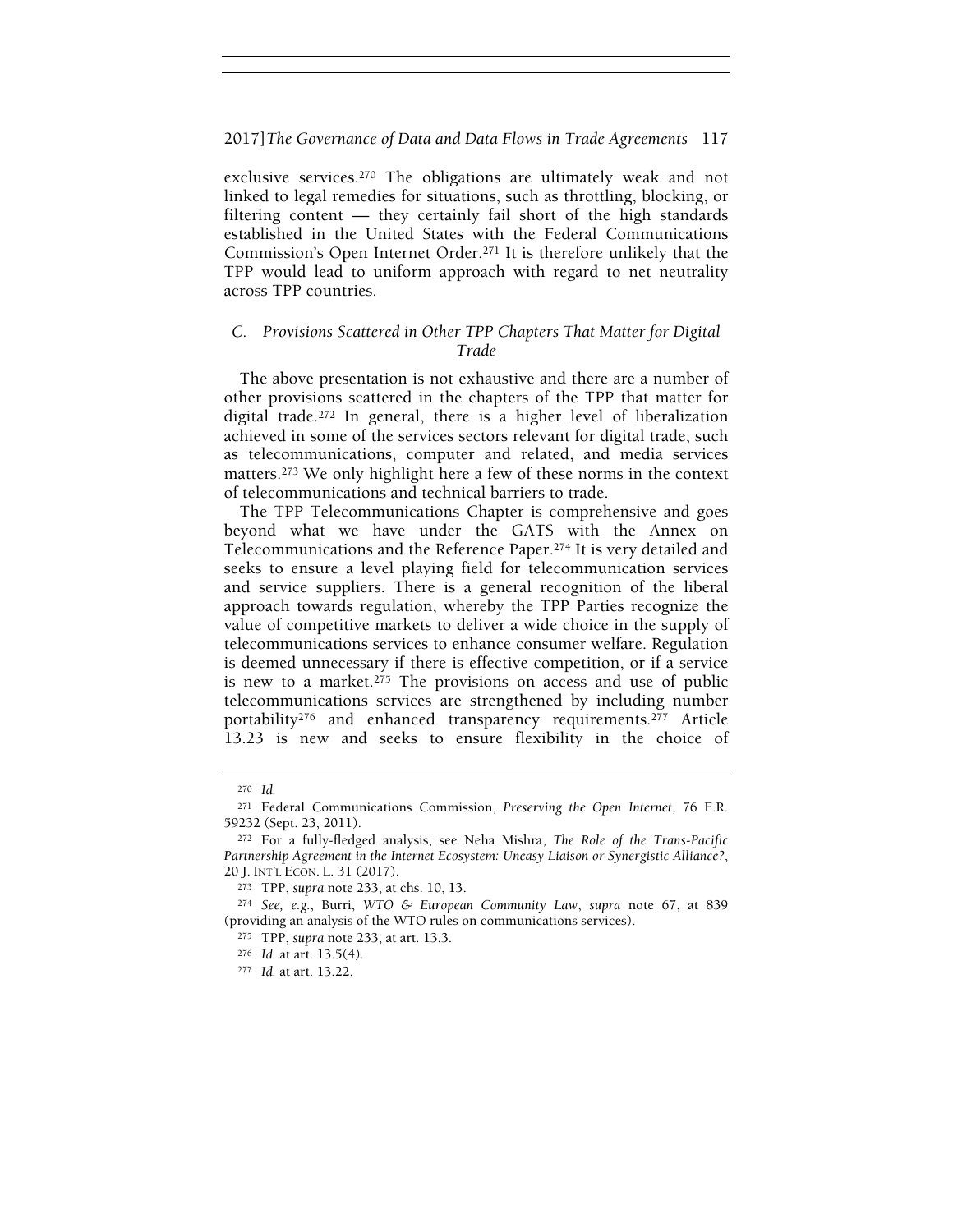technology: suppliers of public telecommunications services choose "the technologies they wish to use to supply their services, subject to requirements necessary to satisfy legitimate public policy interests, provided that any measure restricting that choice is not prepared, adopted or applied in a manner that creates unnecessary obstacles to trade."<sup>278</sup>

The second TPP provision to mention comes from Chapter 8 on technical barriers to trade and relates to encryption standards. It is a reaction to a practice by several countries that impose direct bans on encrypted products or set specific technical regulations that restrict the sale of encrypted products.279 China is a prominent, but not the only, example in this context with its attempt to enforce an indigenous standard for wireless networks — the WAPI standard, which was a proprietary standard diverging from the internationally agreed upon Wi-Fi.280 It is apparent that such measures create barriers to trade, increase compliance costs, may lead to forced disclosure of IP or other data, and may ultimately harm innovation.

Annex 8-B, Section A.3 addresses such concerns. Pursuant to it, with respect to a product that uses cryptography and is designed for commercial applications, Parties are banned from imposing or maintaining a technical regulation or conformity assessment procedure as a condition of the manufacture, sale, distribution, import, or use of the product. The provision does not prevent law enforcement actions<sup>281</sup> and does not apply to networks owned or controlled by the government,<sup>282</sup> or to government measures related to supervision, investigation, or examination of financial institutions or markets.283 Despite these exceptions, by banning the forced provision of encryption keys or the adoption of indigenous standards, the TPP

<sup>278</sup> Id. at art. 13.23(1). Paragraph 2 clarifies that when a Party finances the development of advanced networks, it may make its financing conditional on the use of technologies that meet its specific public policy interests. It is clarified further in a footnote that "advanced networks" includes broadband networks. Id. at art. 13.23(2).

<sup>&</sup>lt;sup>279</sup> See generally Branislav Hazucha, Technical Barriers to Trade in Information and Communication Technologies, in RESEARCH HANDBOOK ON THE WTO AND TECHNICAL BARRIERS TO TRADE 525 (Tracey Epps & Michael J. Trebilcock eds., 2013).

<sup>280</sup> See Christopher S. Gibson, Globalization and the Technology Standards Game: Balancing Concerns of Protectionism and Intellectual Property in International Standards, 22 BERKELEY TECH. L.J. 1403, 1475 (2007). The case did not reach the WTO dispute settlement and was settled diplomatically, as China decided to forbear from mandating the WAPI standard. Id. at 1483.

<sup>281</sup> TPP, supra note 233, at art. 8, annex 8-B, ¶ 5.

<sup>282</sup> Id. at annex 8-B, ¶ 4.

<sup>283</sup> Id.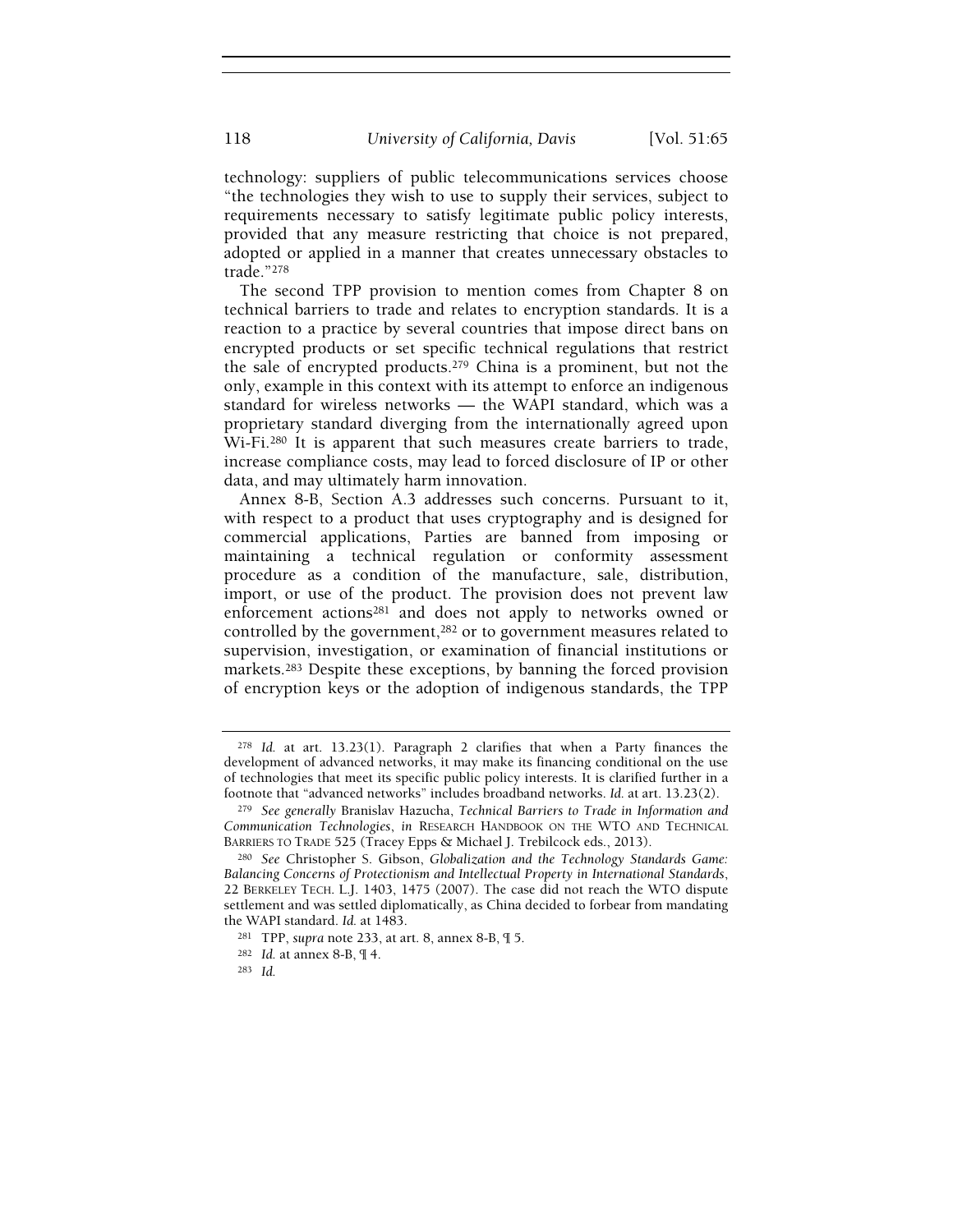seems to properly address this newer kind of digital trade barriers and caters well to the growing concerns of large companies like IBM and Microsoft that thrive on free data flows with less governmental intervention.<sup>284</sup>

# D. Comparing the TPP with Other "Mega-Regionals"

The significance of the TPP can only be properly understood when compared with other existing "mega-regional" initiatives that may matter for the conditions of global digital trade. The following two sections provide a brief overview of the current state of affairs of ongoing negotiations of the trade deal between the EU and the United States — the Transatlantic Trade and Investment Partnership ("TTIP"), and of the grand effort amongst major stakeholders to revolutionize services regulation under the Trade in Services Agreement ("TiSA").

# 1. TTIP

The Transatlantic Trade and Investment Partnership is to be based on three pillars: (i) market access for goods and services; (ii) regulatory cooperation; and (iii) rules, including investment, competition, intellectual property, and government-to-government dispute settlement. A key cross-cutting trade issue common to both the TPP and the TTIP, next to comprehensive and robust market liberalization, has been the quest for regulatory convergence.285 The TTIP negotiators have repeatedly underscored this goal and have sought to reduce the differences in regulations and standards by promoting greater compatibility, transparency, and cooperation, while maintaining high levels of health, safety, and environmental protection.286 They wish to develop rules, principles and new modes of cooperation on issues of global concern, including intellectual property and market-based disciplines addressing state-owned enterprises and discriminatory localization barriers to trade.

<sup>284</sup> For a detailed analysis, see Han-Wei Liu, Inside the Black Box: Political Economy of the Trans-Pacific Partnership's Encryption Clause, 51 J. WORLD TRADE 309, 309-20 (2017).

<sup>285</sup> See, e.g., Jonathan B. Wiener & Alberto Alemanno, The Future of International Regulatory Cooperation: TTIP as a Learning Process Toward a Global Policy Laboratory, 78 LAW & CONTEMP. PROBS. 103, 103-05 (detailing steps taken to coordinate regulation across countries).

<sup>286</sup> Id.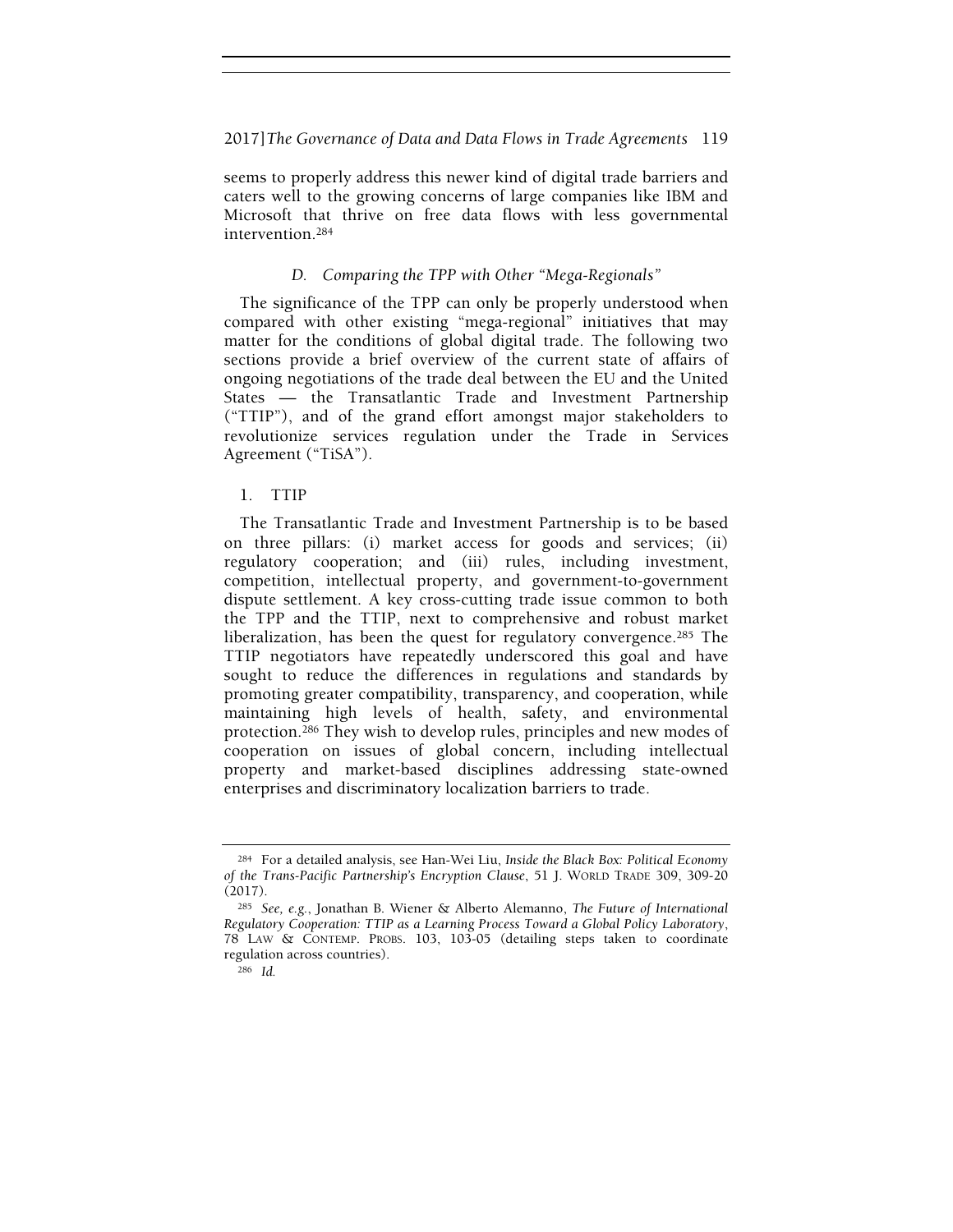Despite this great ambition, there are many areas of contestation; some of them affect digital trade.<sup>287</sup> Traditionally, ever since the days of the France-led "exception culturelle" campaign during the Uruguay Round of the WTO negotiations,288 a major battlefield between the United States and the EU has been audiovisual services.289 These (including online media services) are presently excluded from the negotiating mandate of the European Commission, as a result of the sizeable pressure of the European Parliament. As maintained by the Parliament, this exclusion is necessary to safeguard the "cultural exception" and protect the cultural and linguistic diversity of the EU countries.290 Public services in general have been a major source of preoccupation in recent debates in Europe.291 Another hotly discussed and contentious topic facing intense civil society objection is intellectual property rights. The fear from the EU side is that the IP maximalist agenda of the ACTA,<sup>292</sup> as well as that of domestically unsuccessful U.S. legislative initiatives, SOPA and PIPA,293 will in

<sup>290</sup> Resolution on EU Trade and Investment Negotiations with the United States of America, EUR. PARL. DOC. B7 0187/2013 (2013), ¶¶ 10-12.

<sup>291</sup> See, e.g., MARKUS KRAJEWSKI & BRITTA KYNAST, IMPACT OF THE TRANSATLANTIC TRADE AND INVESTMENT PARTNERSHIP (TTIP) ON THE LEGAL FRAMEWORK FOR PUBLIC SERVICES IN EUROPE 1-35 (Oct. 1, 2014), https://papers.ssrn.com/sol3/papers.cfm?abstract\_id=2576079 (discussing the TTIP and its effect on public services).

<sup>292</sup> On ACTA, see, for example, Peter K. Yu, ACTA and Its Complex Politics, 3 WIPO J. 1 (2011); Daniel Gervais, Country Clubs, Empiricism, Blogs and Innovation: The Future of International Intellectual Property Norm Making in the Wake of ACTA, in TRADE GOVERNANCE IN THE DIGITAL AGE 323, 324 (Mira Burri & Thomas Cottier eds., 2015); Levine, supra note 241, at 135.

<sup>293</sup> See Stop Online Piracy Act (SOPA), H.R. 3261, 112th Cong. (2011); Protect IP Act (Preventing Real Online Threats to Economic Creativity and Theft of Intellectual Property Act, or PIPA), S. 968, 112th Cong. (2011). The SOPA/PIPA legislation aimed in essence to expand the ability of U.S. law enforcement to fight online trafficking, also beyond the U.S. national jurisdiction. After opposition by academics, corporations, and civil society representatives, both bills were dropped. See, e.g., Mark A. Lemley, David S. Levine & David G. Post, Don't Break the Internet, 64 STAN. L. REV. ONLINE 34 (2012) (arguing SOPA would have granted IP rights holders "vigilante-style

<sup>287</sup> See, e.g., ANDREA RENDA & CHRISTOPHER YOO, TELECOMMUNICATIONS AND INTERNET SERVICES: THE DIGITAL SIDE OF THE TTIP 112 (2015) (describing issues affecting digital trade in the TTIP).

<sup>288</sup> See, e.g., Mira Burri, Trade Versus Culture: The Policy of Cultural Exception and the World Trade Organization, in PALGRAVE HANDBOOK OF EUROPEAN MEDIA POLICY 478, 481 (Karen Donders, Caroline Pauwels & Jan Loisen eds., 2013) ("[T]hese included motion picture and videotape production and distribution services; motion picture projection services; radio and television services; radio and television transmission services; and sound recording.") [hereinafter Burri, Trade Versus Culture: Cultural Exception].

<sup>289</sup> Id.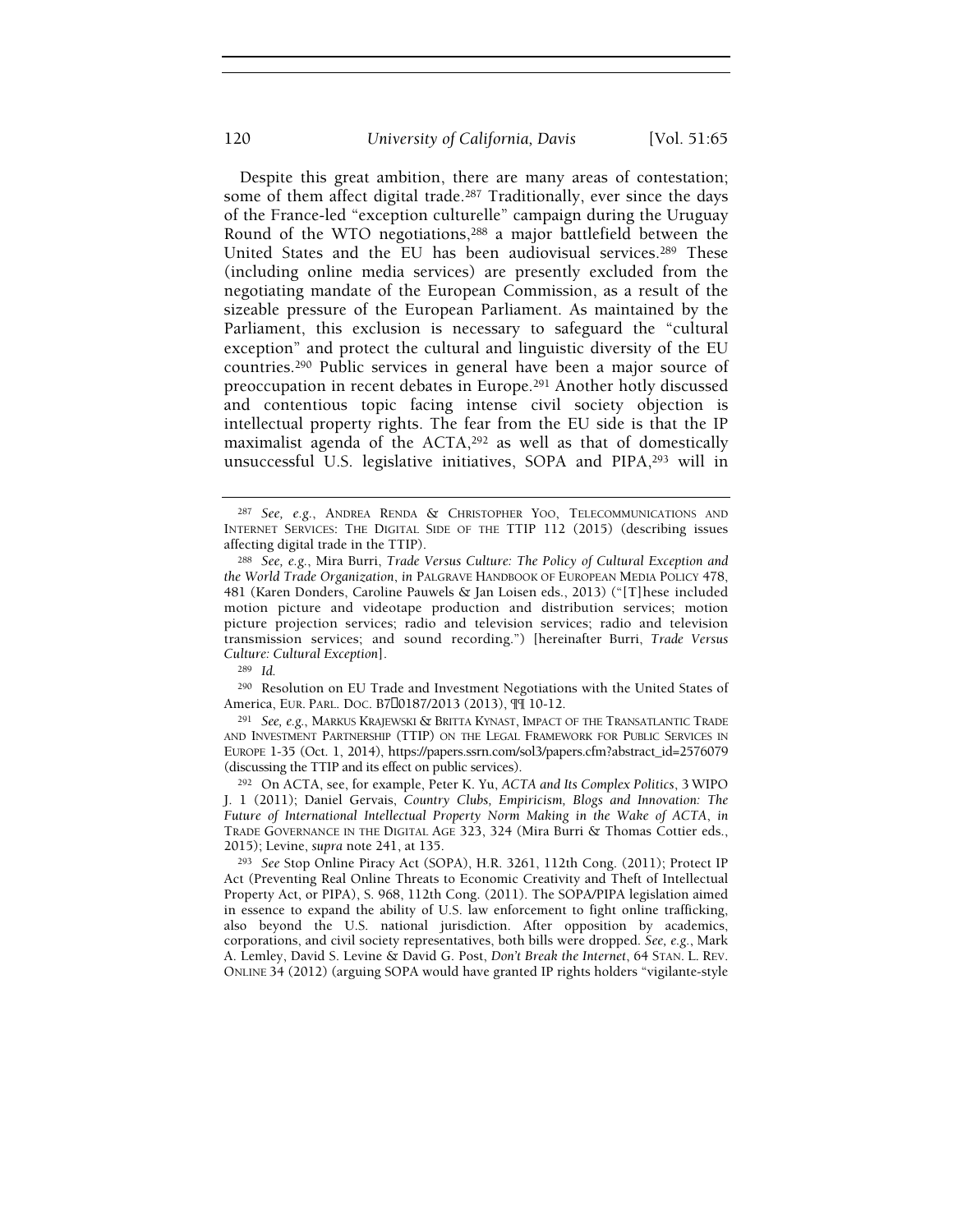many aspects be replicated in the TTIP.294 Digital copyright is part of these efforts and it remains to be seen how far-reaching the adopted rules will be, especially if we consider the current efforts of the EU to reform its own copyright rules as part of its Single Digital Market Strategy.295 While on some issues, such as intermediaries' liability, there seems to be a move towards current U.S. legal practice on other issues, such as publishers' rights,<sup>296</sup> there is clear divergence.

Data protection will likely be the most controversial question with possible spillover effects to other issue areas. Here, the approaches of the United States and EU towards the protection of privacy are at this stage hardly reconcilable.297 The new EU General Data Protection Regulation,298 which will be enforced as of May 2018, subscribes to a particularly high standard of privacy protection and seeks to endorse it beyond the EU borders.299 The leaked TTIP text exposes yet again the divergence between the United States and the EU on data protection.300 There is no agreement on data flows between the negotiating parties, despite signals of the willingness of the United States to tolerate the exclusion of audiovisual media services from the scope of the trade deal. Overall, the leaked TTIP reveals no substantial progress on digital issues so far.301 E-labeling (setting standards for providing product information to consumers in electronic format that replace labels) and e-accessibility (facilitating ICT use for people with

<sup>296</sup> See Proposal for a Directive of the European Parliament and of the Council on Copyright in the Digital Single Market, COM (2016) 593 final (Sep. 9, 2016).

<sup>297</sup> See, e.g., Paul M. Schwartz, The EU-U.S. Privacy Collision: A Turn to Institutions and Procedures, 126 HARV. L. REV. 1966 (2013) (arguing new conflicts in information privacy will arise between the United States and EU); Paul M. Schwartz & Daniel J. Solove, Reconciling Personal Information in the United States and European Union, 102 CALIF. L. REV. 877 (2014) ("U.S. and EU privacy law diverge greatly . . . [i]n the United States, privacy law focuses on redressing consumer harm and balancing privacy with efficient commercial transactions[,] [i]n the European Union, privacy is hailed as a fundamental right that can trump other interests.").

against allegedly offending sites").

<sup>294</sup> See, e.g., Flynn et al., supra note 235.

<sup>295</sup> See Communication from the Commission to the European Parliament, the Council, the European Economic and Social Committee and the Committee of the Regions: A Digital Single Market Strategy for Europe, COM (2015) 192 final (May 6, 2015).

<sup>298</sup> GDPR, supra note 107.

<sup>299</sup> See, e.g., Burri & Schär, supra note 109.

<sup>300</sup> Analysis of Leaked TTIP Chapters and Papers, GREENPEACE NETHERLANDS (May 2, 2016), https://www.ttip-leaks.org.

<sup>301</sup> See Tactical State of Play of the TTIP Negotiations, GREENPEACE NETHERLANDS (March 2016), https://trade-leaks.org/?s=Tactical+State+of+Play (stating in the leaked Tactical State of Play document, "[d]iscussions on e-commerce covered all proposals except for the provisions on data flows and computing facilities").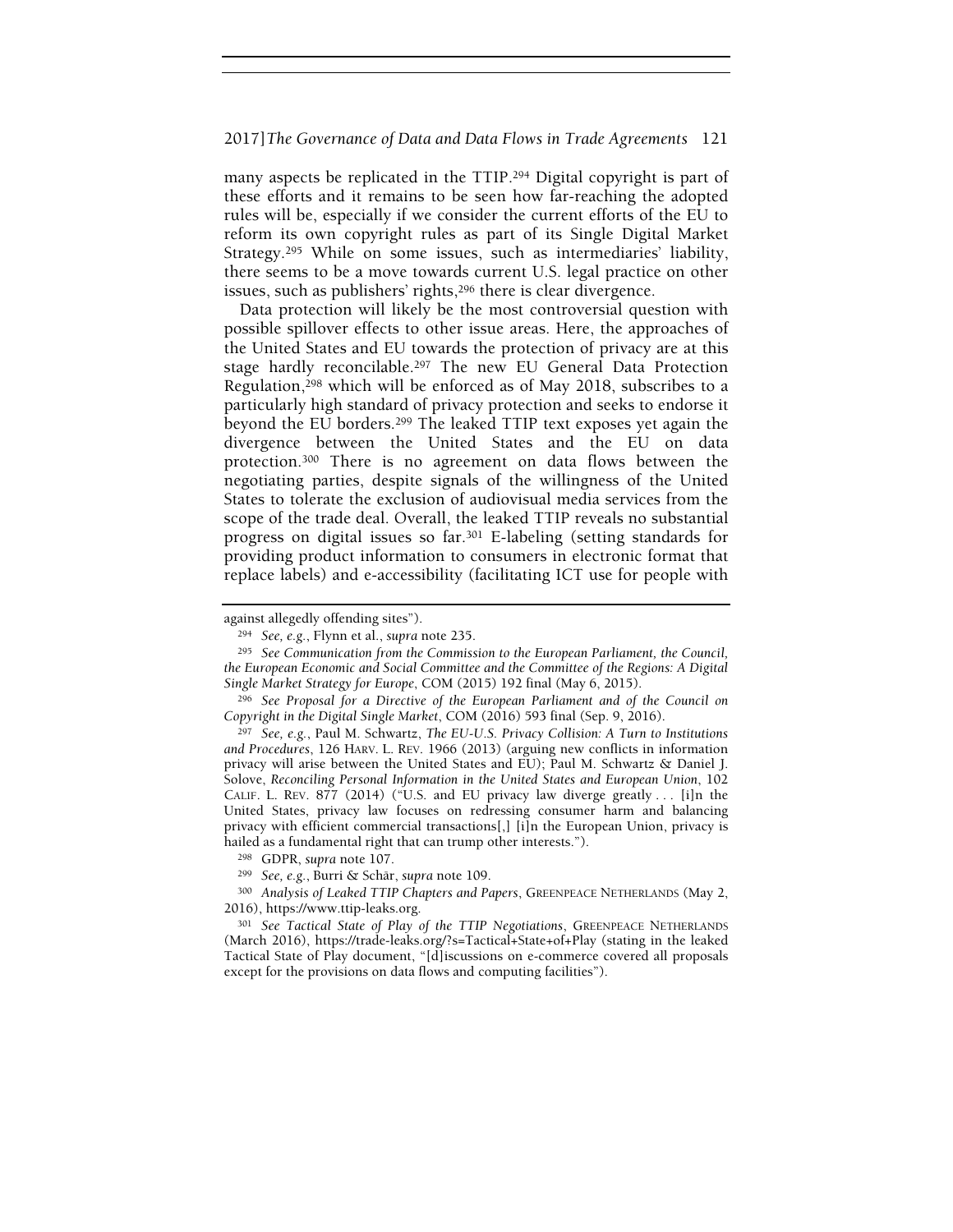disabilities) seem to be the low hanging fruit but these are issues of very little impact to the practical reality of digital trade.

It should also be mentioned that the EU proposal aims for including horizontal provisions on the right to regulate, pursuant to which each party retains the right to adopt, maintain, and enforce the measures necessary to pursue legitimate policy objectives, consistent, however, with the core TTIP disciplines. In addition, the EU proposes a general exception clause for services, very much in the sense of Article XIV GATS.<sup>302</sup>

#### 2. TiSA

Another important digital trade agreement that evolves outside the WTO umbrella is the currently negotiated Trade in Services Agreement. The TiSA is meant to provide deeper market access in the services sector, where liberalization is still quite low, despite the substantial gains from trade expected.303 The United States, the EU, Japan, and other countries that are part of the group "Really good friends of services" have supported TiSA, launched in early 2013.<sup>304</sup> The impact of TiSA can be substantial because some of the most important market economies, which in effect cover over seventy percent of world services trade, support it. TiSA also aims at high market access commitments and at adding a layer of deeper regulatory arrangements.<sup>305</sup>

Despite a number of leaks,<sup>306</sup> as well as publication of some country's offers,307 the final outcome is uncertain. It appears so far that

<sup>302</sup> See EUROPEAN COMM'N, TRANSATLANTIC TRADE AND INVESTMENT PARTNERSHIP: TRADE IN SERVICES, INVESTMENT AND E-COMMERCE 51 (2015), http://trade.ec.europa.eu/ doclib/docs/2015/july/tradoc\_153669.pdf.

<sup>303</sup> For the gains from services trade, see generally Bernard Hoekman & Aaditya Mattoo, Services Trade and Growth, in OPENING MARKETS FOR TRADE IN SERVICES: COUNTRIES AND SECTORS IN BILATERAL AND WTO NEGOTIATIONS 21 (Juan A. Marchetti & Martin Roy eds., 2009).

<sup>304</sup> See Juan A. Marchetti & Martin Roy, The TiSA Initiative: An Overview of Market Access Issues 3 (WTO Staff Working Paper No. ERSD-2013-11, 2013) (current negotiating parties include: "Australia, Canada, Chile, Chinese Taipei (Taiwan), Colombia, Costa Rica, Hong Kong, Iceland, Israel, Japan, Liechtenstein, Mexico, New Zealand, Norway, Pakistan, Panama, Paraguay, Peru, South Korea, Switzerland, Turkey, the U.S. and the EU").

<sup>305</sup> Id. at 27.

<sup>306</sup> WIKILEAKS, https://wikileaks.org/tisa/ (last visited July 8, 2017).

<sup>307</sup> See, e.g., Switzerland and TISA, STATE SECRETARIAT FOR ECON. AFFAIRS, https://www.seco.admin.ch/seco/en/home/Aussenwirtschaftspolitik\_Wirtschaftliche\_ Zusammenarbeit/Wirtschaftsbeziehungen/Internationaler\_Handel\_mit\_Dienstleistung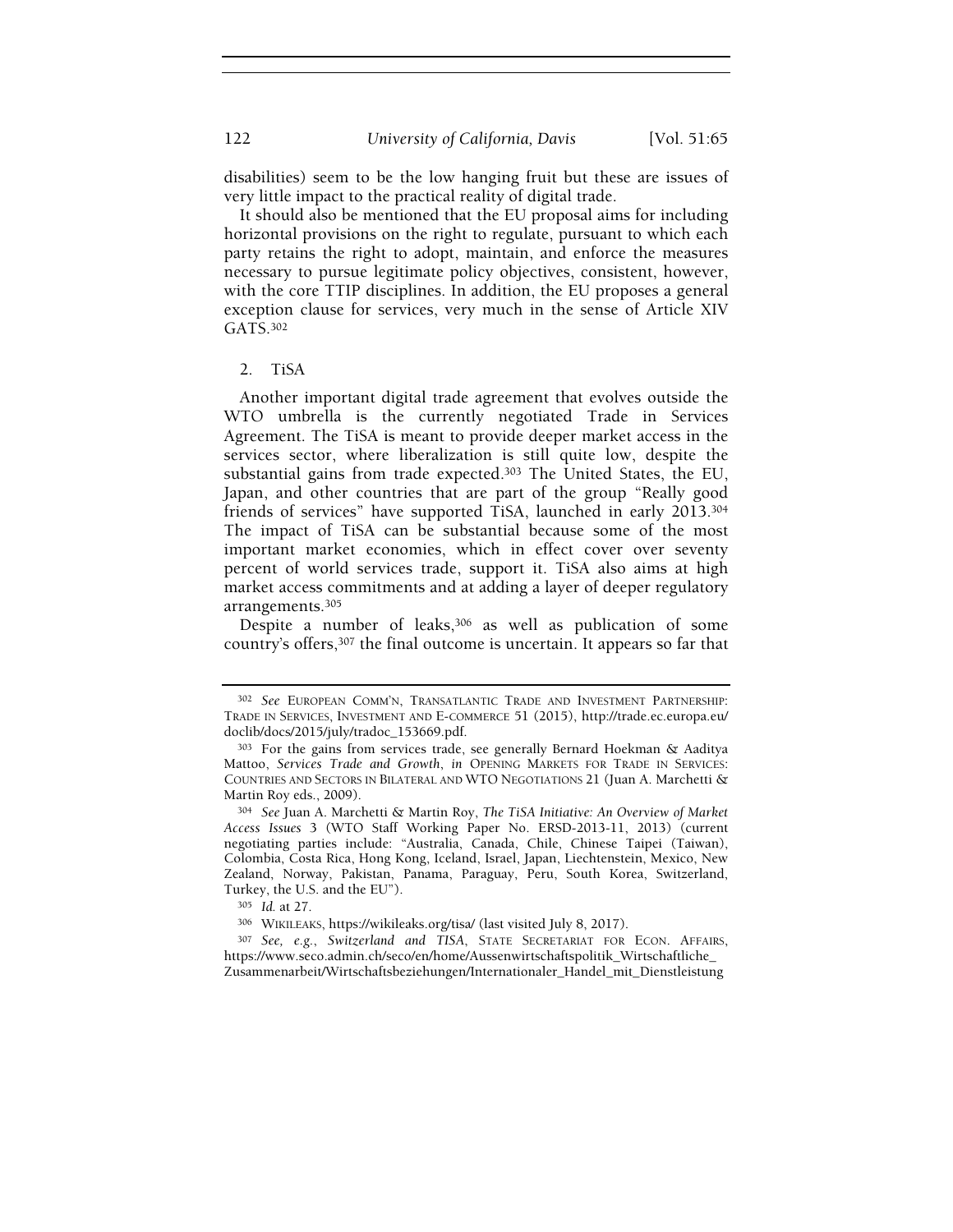TiSA has adopted a hybrid approach of committing. This entails a negative type of committing for MFN and NT but positive type of committing for market access. Parties discuss also the inclusion of the so-called "standstill" and "ratchet" clauses. Under a standstill clause, Members would agree not to create new obstacles to services trade and preserve the current level of liberalization. With the ratchet clause, in cases where one participating Member improves services market access on its own, that newly liberalized access would then be accorded to other parties to the deal, and become permanent.<sup>308</sup>

In terms of the depth of liberalization, there is an effort to reach the level of best FTA commitments in all services sectors. Even if this is achieved, it may not be sufficient to address the pertinent digital trade issues. The reason for this is that, despite the far-reaching U.S. FTAs, past FTA negotiations involving other TiSA participants have not made significant progress in liberalizing sensitive sectors, such as audiovisual services. The EU and Canada are highly unlikely to give up their policy space in these sectors,<sup>309</sup> which again brings back the "old" GATS problems and the trade versus culture dilemma of the Uruguay Round of negotiations.310 One of the few publicly available TiSA offers, that of Switzerland, confirms this, as Switzerland has tabled no GATS-plus commitments for audiovisual services.311 The EU remains also skeptical as to the inclusion of "new services" under the agreement.<sup>312</sup>

Regarding digital trade specifically, there is a willingness to curb protectionism and ban localization requirements, be it with regard to presence, technology, or content. We see expressions of this willingness in the texts of the Annex on Telecommunications, which reiterates and goes beyond the WTO Annex on Telecommunications and the Reference Paper. The negotiations have also evolved over time

en/TISA/Schweiz\_und\_TiSA.html (last visited July 8, 2017) (providing Switzerland's publication of offer by the State Secretariat for Economic Affairs ("SECO")).

<sup>308</sup> See State Secretariat for Economic Affairs, Submission by Switzerland: Possible Operationalization of a Hybrid Schedule, Really Good Friends – Meeting of 5 November 2012 – Plurilateral Initiative on Trade in Services (Oct. 10, 2012); State Secretariat for Economic Affairs, Submission by Switzerland: Provisions on Scheduling of Commitments, Really Good Friends – Meeting of 29 April to 3 May 2013, Agreement on Trade in Services (TiSA) (April 30, 2013) (explaining the ratchet clause).

<sup>309</sup> Marchetti & Roy, supra note 304, at 18.

<sup>310</sup> Burri, Trade Versus Culture: Cultural Exception, supra note 288, at 481.

<sup>311</sup> See State Secretariat for Economic Affairs, Swiss Initial Offer, Really Good Friends, Trade in Services Agreement (Jan. 30, 2014).

<sup>312</sup> Report of the 21st TiSA Negotiation Round, EUROPEAN COMM'N 2 (Nov. 17, 2016), http://trade.ec.europa.eu/doclib/docs/2016/november/tradoc\_155095.pdf.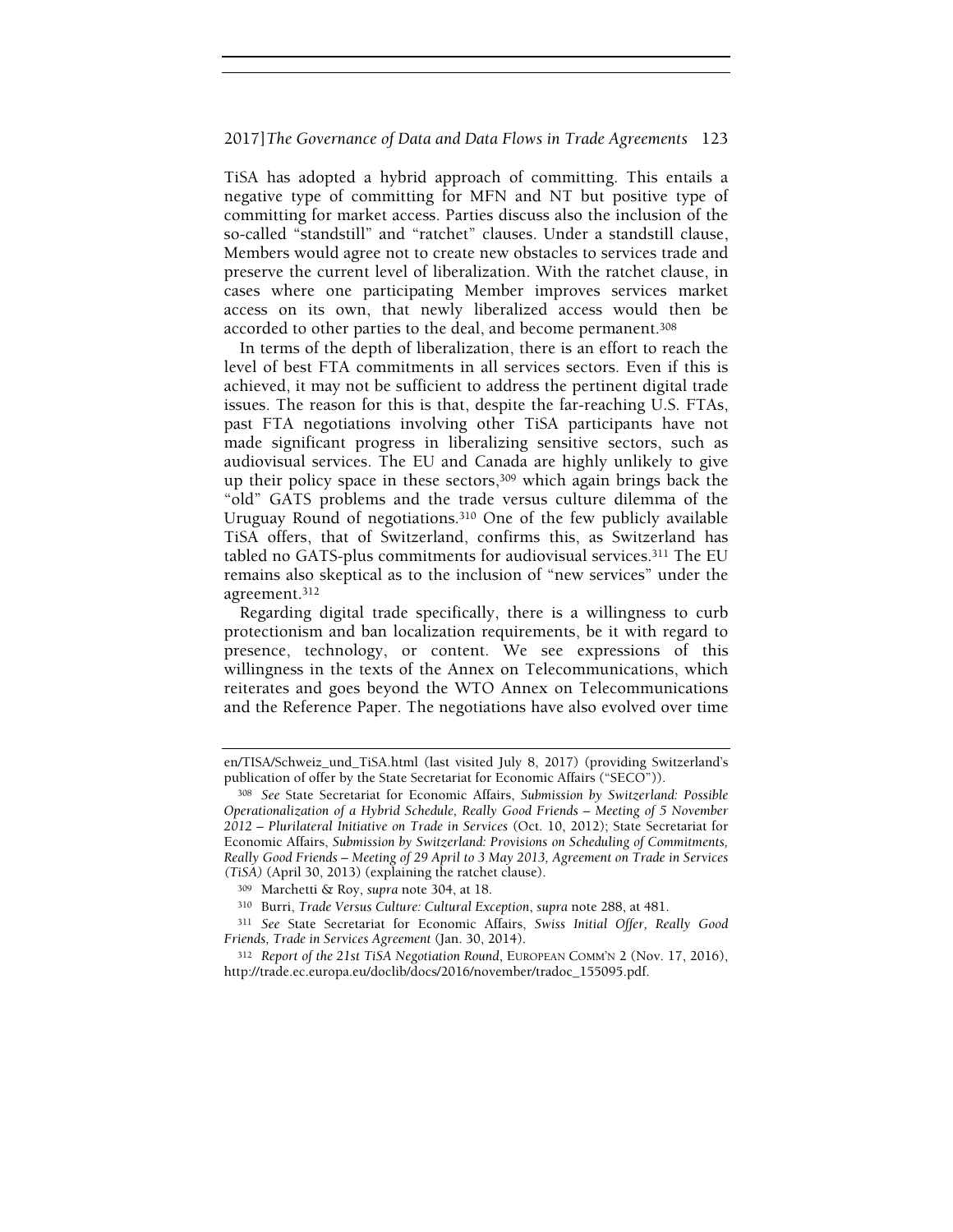and this is discernible in the newer texts of the Chapter on Electronic Commerce and the Annex on Localization Measures.

The Chapter on Electronic Commerce has a broad scope and should apply to measures affecting trade in services using or enabled by electronic means. Financial services and government procurement are likely to be excluded, although the United States is pushing for a softer language in this respect. There is still much contestation on the article about the movement of information. The United States, together with Japan and Canada, suggest that "[n]o Party may prevent a service supplier of another Party from transferring, accessing processing or storing information, including personal information, within or outside the Party's territory, where such activity is carried out in connection with the conduct of the service supplier's business."<sup>313</sup> Many countries consider exceptions or conditions to this ban, so as to allow more domestic flexibility. For instance, Hong Kong has proposed that "[t]here should be a balance between free movement of information across border and protection of personal data. Advancing the former cause should be without prejudice to safeguarding the latter right."<sup>314</sup> In Hong Kong, the Personal Data Ordinance requires that certain conditions (e.g., written consent) are satisfied before a transfer of personal data to a place outside Hong Kong can be made. Switzerland subscribes to a more general, but also very broad, exception in the sense that each party can apply its own regulatory regime concerning the transfer of data and personal data by electronic means.315 The diverging approaches between the TiSA parties with regard to data protection are further exposed in the following provisions on online consumer protection and personal information protection.316 While the language on spam is similarly, as under the TPP, rather weak,  $317$ the provisions on open networks, network access and use, and on location of computing facilities, although still contentious, reveal an effort to create more binding rules.<sup>318</sup>

<sup>313</sup> TiSA Annex on Electronic Commerce, WIKILEAKS (Oct. 1, 2015), https://wikileaks.org/ tisa/document/20151001\_Annex-on-Electronic-Commerce/.

<sup>314</sup> Id.

<sup>315</sup> Id. at arts. 2.3, 2.4; see also State Secretariat for Economic Affairs, Submission by Switzerland: Provisions on Trade-Related Principles for Information and Communication Technology Services (ICT Principles), Really Good Friends – Meeting of 18 March 2013, Plurilateral Initiative on Trade in Services (Feb. 13, 2013).

<sup>316</sup> TiSA Annex on Electronic Commerce, supra note 313, at arts. 3, 4.

<sup>317</sup> Id. at art. 5.

<sup>318</sup> Id. at arts. 7, 8.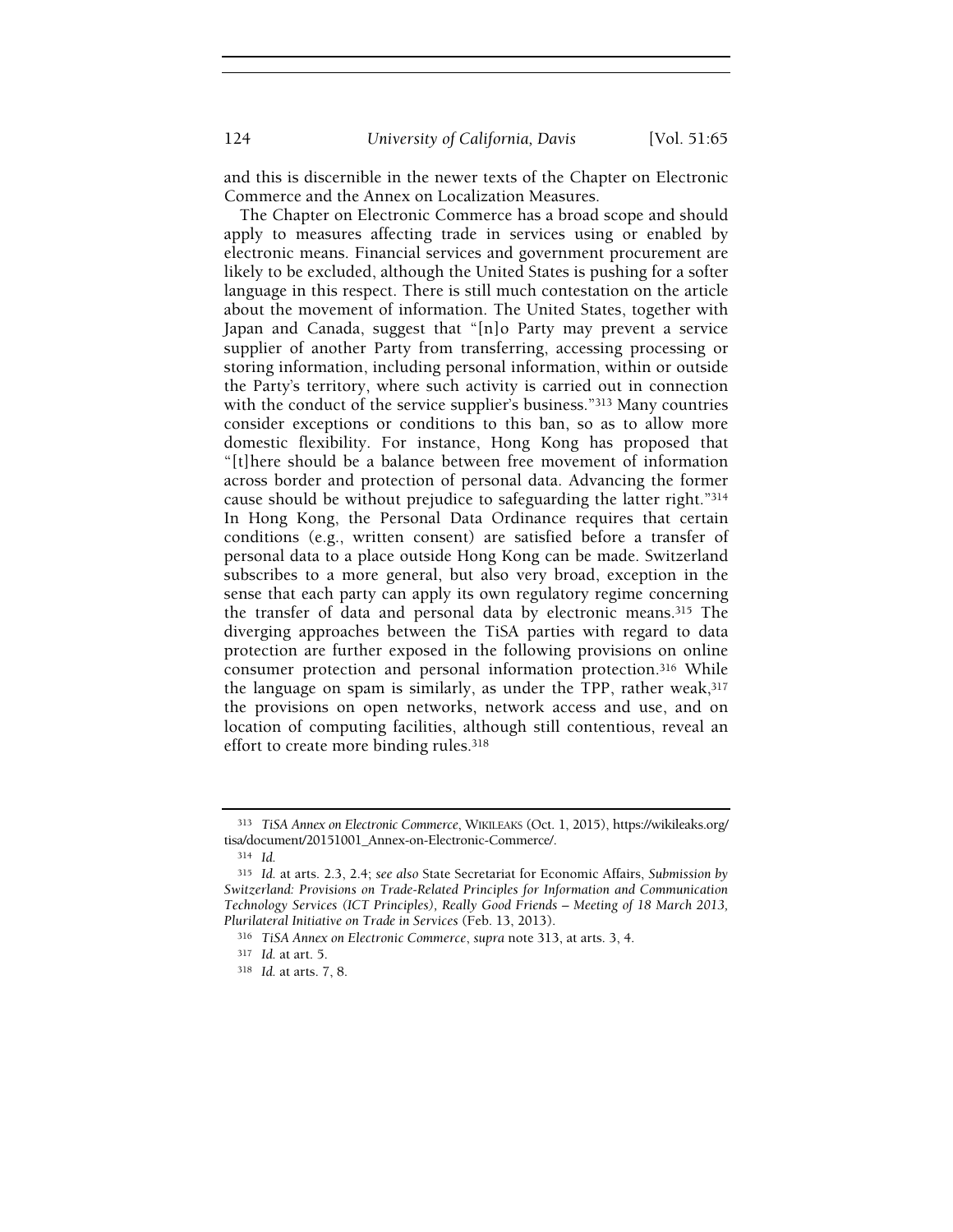Article 7 TiSA refers to the basic principles of network neutrality in trying to establish non-discrimination of devices and content as well as transparency about network management practices. This language, if it survives the negotiations, is identical with the accepted TPP norm.<sup>319</sup> With regard to the location of computing facilities addressed in Article 8, the United States is pushing for a ban on requiring a service supplier, as a condition for supplying a service, to use or locate computing facilities in the Party's territory.320 Again, the provision is under debate. There seems to be more agreement with regard to the prohibition of custom duties imposed on electronic transactions (Article 10), as well as to the softer norms on international cooperation (Article 11), and on electronic authentication and signatures (Article 9).

An important breakthrough in the TiSA negotiations with regard to digital trade has been the Annex on Localization Measures. While it is framed in a broader, technologically neutral manner, it addresses important digital economy issues and the increasingly used in this context localization requirements. The Annex seeks to ban local presence, local context, and other performance requirements. To allow such far-reaching commitments, the Annex provides for a "grandfathering" clause for those localization measures that are inscribed in the schedules of specific commitments, as well as for exceptions on security grounds, for financial services, and government procurement.<sup>321</sup>

Overall, there is much promise in these provisions to horizontally address core issues of digital trade and provide for legal certainty for the free flow of data; some of them are comparable to the TPP but also potentially binding on key players including the EU. However, as many controversial questions remain open and as the political climate is hard to predict, the outcome of the TiSA negotiations is uncertain.

<sup>319</sup> TPP, supra note 233, at art. 14.10.

<sup>320</sup> Id. at art. 8 ("No Party may require a service supplier, as a condition for supplying a service . . . .").

<sup>321</sup> Trade in Services Agreement Annex on Localization Provisions, WIKILEAKS arts. X.4, X.5 (June 2016), https://wikileaks.org/tisa/document/201606\_TiSA\_Annex-on-Localisation/201606\_TiSA\_Annex-on-Localisation.pdf.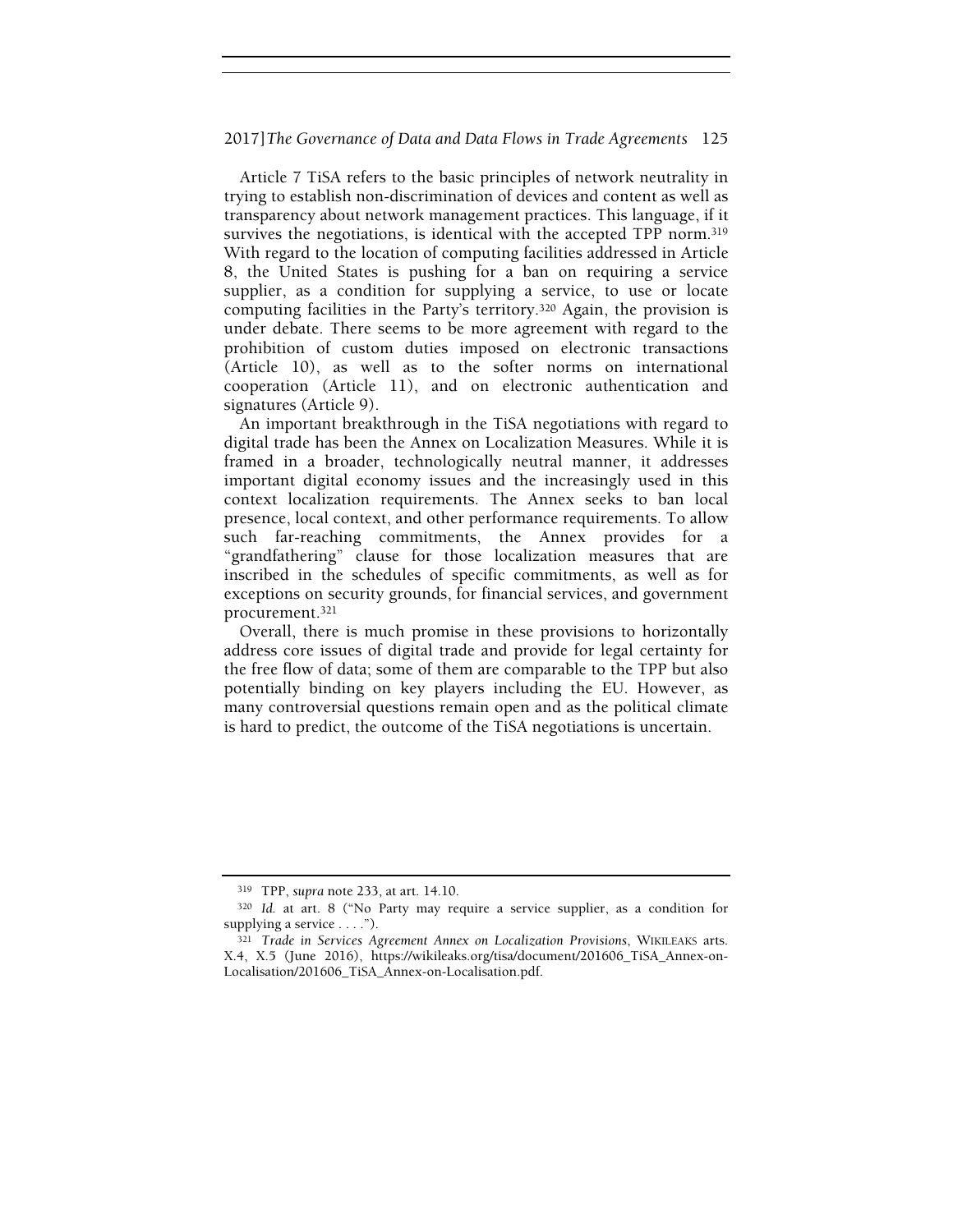# IV. THE GOVERNANCE OF DATA AND DATA FLOWS IN TRADE AGREEMENTS: THE PITFALLS OF LEGAL ADAPTATION

# A. The Slow Changes of Brick-And-Mortar Trade Rules

This Article sought to map the international trade rules that affect cross-border data flows, as well as the policy space that domestic regulators have to enact data-related regulation. We were eager to identify any deliberate responses triggered by the sweeping changes brought about by digital technologies, the Internet, and the overall contemporary data economy. It is evident from the above analyses that adaptation has been slow, patchy, and not terribly innovative. Despite the great potential of the WTO as an institutionalized multilateral forum that regulates all trade and provides fine mechanisms for disciplining members and for calibrating rules, the WTO has not been in a position to formulate any deliberate and appropriate legal responses. Whatever adjustment and clarification have happened, they have unfolded through the adjudicative channel, as illustrated by a few seminal cases of the Appellate Body.

Against this backdrop of failing legal adaptation under the auspices of the WTO, much has happened in preferential trade venues. Although not in a manner of a revolutionary change, there is a new emergent regime for digital trade. It includes a number of WTO-plus commitments and clarifies some issues that the WTO Members could not agree on, such as a duty-free regime for electronic transactions. The FTAs tackle also, and perhaps more importantly, certain "nontrade" or WTO-extra issues, such as consumer protection, privacy, and safeguards for the free flow of data. The TPP stands out with regard to digital trade not only due to its high standards but also because of the breadth of issues covered that matter more or less immediately for the digital economy. The TPP is also in many aspects innovative. Some research shows that the language of the TPP Electronic Commerce Chapter overlaps only some twenty-six percent with the language of previous FTAs.<sup>322</sup> The clear ban on localization measures and the subscription to a binding norm on free data flows with a potentially broad scope of application are unprecedented. Restrictions on forced disclosure of source code and on encryption requirements are entirely novel. It should also be noted that the TPP appears to take a first, although somewhat vague and insecure, step towards reconciling economic and non-economic interests, as it

<sup>322</sup> Todd Allee & Andrew Lugg, Who Wrote the Rules for the Trans-Pacific Partnership?, RES. & POL., July–Sept. 2016, at 7 tbl.2.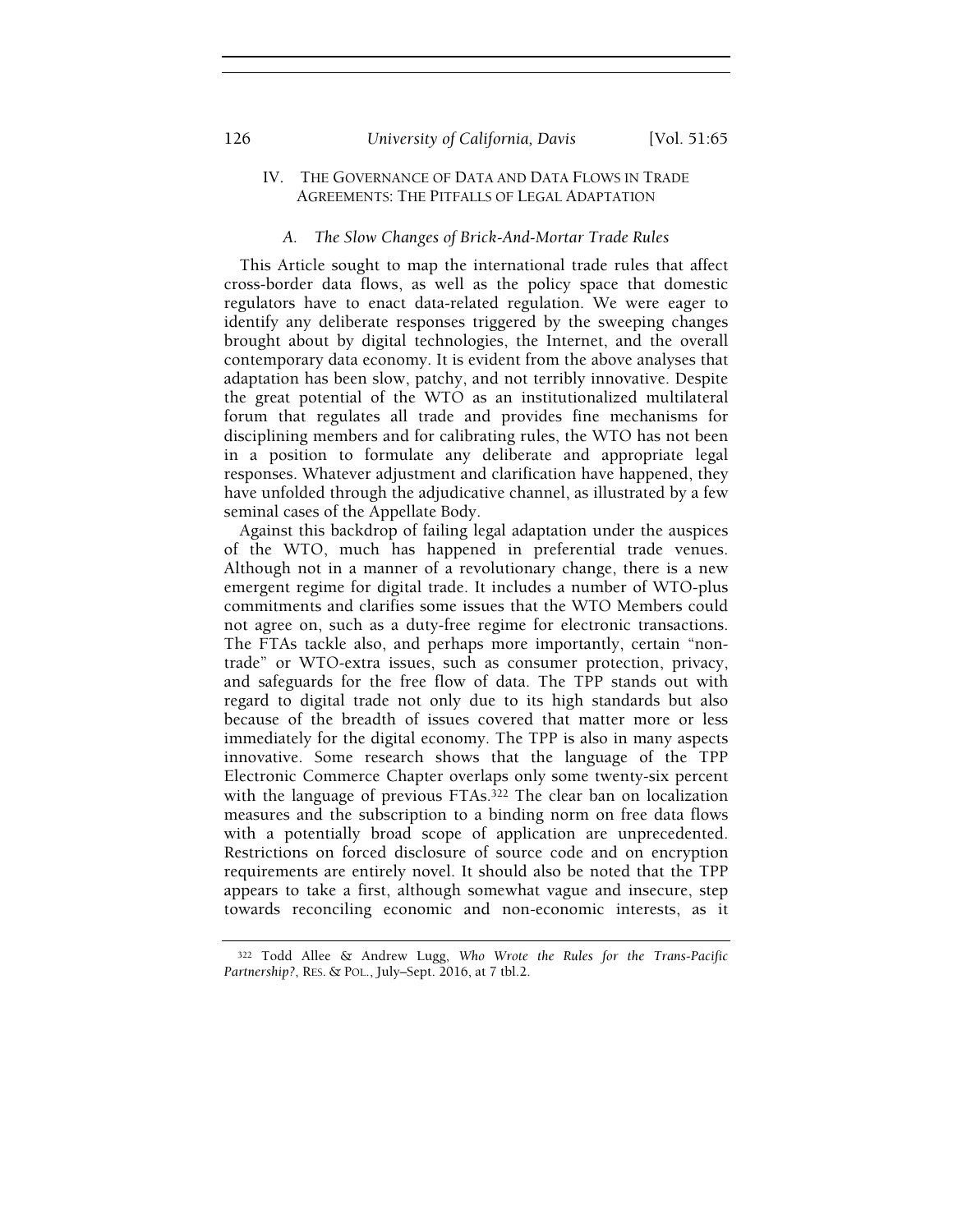attempts some sort of a balance between free data flows and data protection.323 When compared with the ongoing negotiations under the TTIP and TiSA, it also appears, at least so far, that the high TPP standards are unlikely to be outmatched by the mentioned agreements.

Overall, it can be maintained that preferential venues do have their advantages. FTA partners benefit from swifter solutions, clearer provisions, as well as often deeper commitments.324 It appears that FTAs work better, although not always, for reconciling diverging interests — on long-standing trade topics, such as classification, and in politically charged domains, such as audiovisual services.325 FTAs are also in a better position to address the new generation of trade barriers, such as localization measures. Yet, the benefits of an FTA deal may be offset by the fact that a patchwork of multiple and overlapping agreements does not contribute to the free cross-border flow of information on a global scale. FTAs only exacerbate rule fragmentation and the world's asymmetric wealth distribution. FTAs may indeed be substantially undermining the value and impact of multilateral venues,<sup>326</sup> and the role of international law in general.<sup>327</sup> Without engaging in the debate of preferentialism versus multilateralism,328 purely from the perspective of digital trade and its

<sup>323</sup> Chander & Lê, supra note 11.

<sup>324</sup> See, e.g., HORN, MAVROIDIS & SAPIR, supra note 206, at 19-20.

<sup>325</sup> See, e.g., Australia–U.S. FTA, supra note 164, at art. 16.4(4) (available from US Government at https://ustr.gov/sites/default/files/uploads/agreements/fta/australia/ asset\_upload\_file508\_5156.pdf; available from Australian Government at http://dfat. gov.au/trade/agreements/ausfta/official-documents/Pages/official-documents.aspx).

<sup>326</sup> See generally MULTILATERALIZING REGIONALISM: CHALLENGES FOR THE GLOBAL TRADING SYSTEM (Richard Baldwin & Patrick Low eds., 2009); Andrew G. Brown & Robert M. Stern, Free Trade Agreements and Governance of the Global Trading System, 34 WORLD ECON. 331, 311 (2011) ("[T]he new wave of regional and bilateral free trade agreements (FTAs) was beginning to gather strength . . . [and] emerged as a threat to the central role of the WTO as manager of the trading system and even to presage the fading of an era of multilateralism in trade relations.").

<sup>327</sup> See, e.g., Nico Krisch, The Decay of Consent: International Law in an Age of Global Public Goods, 108 AM. J. INT'L L. 1, 39 (2014) ("Treaty making has developed more, rather than less, inclusive processes, and among international institutions, only a few have undergone a major transformation in their powers beyond their initial delegatory frames.").

<sup>328</sup> See, e.g., Sungjoon Cho, Defragmenting World Trade, 27 NW. J. INT'L L. & BUS. 39, 40-58 (2006); JAGDISH BHAGWATI, TERMITES IN THE TRADING SYSTEM: HOW PREFERENTIAL AGREEMENTS UNDERMINE FREE TRADE (2008).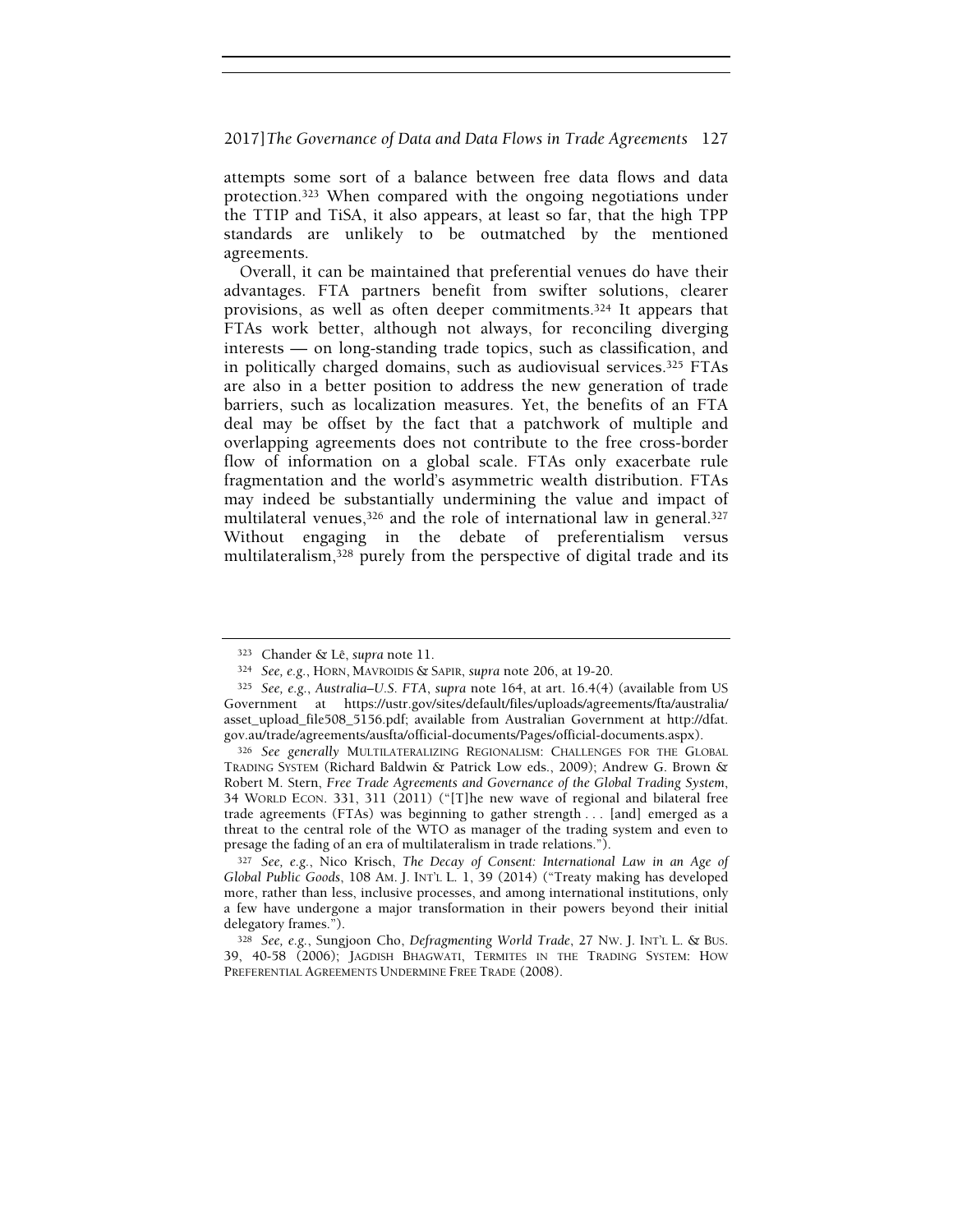demands on seamlessness and interoperability,329 the multilateral forum appears more sensible a solution.<sup>330</sup>

Generally speaking, and as the preceding overview of different forums shows, international trade law is at the crossroads. In terms of the way forward for digital trade, there is too great a deal of uncertainty. The fate of the TPP, after the withdrawal of the United States,331 is unknown and we may never see the implementation of the TPP model to the fullest. We do, however, see efforts under the WTO that relate to it and extend the discourse on the free flow of data.<sup>332</sup> The TPP template for digital trade will also probably diffuse, as the recent amendment of the Singapore–Australia FTA,<sup>333</sup> which imitates the TPP Electronic Commerce Chapter, signals. A more fundamental question that needs to be posed in this is regard is whether this is indeed the path we want to pursue; whether trade agreements, in particular preferential trade deals, are the optimal way to secure the appropriate conditions for free data flows. The Article's concluding section seeks to address this question.

<sup>329</sup> Urs Gasser & John Palfrey, Fostering Innovation and Trade in the Global Information Society: The Different Facets and Roles of Interoperability, in TRADE GOVERNANCE IN THE DIGITAL AGE 123, 142-43 (Mira Burri & Thomas Cottier eds., 2012).

<sup>330</sup> See Lior Herman, Multilateralising REGIONALISM: The Case of E-Commerce (OECD Trade Policy Working Paper No. 99, 2010) (suggesting "bottom-up multilateralisation," whereby FTAs' e-commerce undertakings and provisions are extended to a larger number of partners, and "top-down multilateralization," which advances e-commerce provisions, commitments, and common learning to the WTO level); see also Robert Howse, Regulatory Cooperation, Regional Trade Agreements, and World Trade Law: Conflict or Complementarity?, 78 LAW & CONTEMP. PROBS. 137, 151 (2015).

<sup>331</sup> WHITE HOUSE OFFICE OF THE PRESS SEC'Y, PRESIDENTIAL MEMORANDUM REGARDING WITHDRAWAL OF THE UNITED STATES FROM THE TRANS-PACIFIC PARTNERSHIP NEGOTIATIONS AND AGREEMENT (Jan. 23, 2017), https://www.whitehouse.gov/the-press-office/2017/01/ 23/presidential-memorandum-regarding-withdrawal-united-states-trans-pacific.

<sup>332</sup> See, e.g., WTO Work Programme on E-Commerce, Non-Paper from the United States, WTO Doc JOB/GC/94 (2016); WTO Work Programme on E-Commerce, Non-Paper from Brazil, WTO Doc JOB/GC/98 (2016); WTO Work Programme on E-Commerce, Communication from Canada, Chile, Colombia, Côte d'Ivoire, the European Union, the Republic of Korea, Mexico, Paraguay and Singapore, Trade Policy, the WTO and the Digital Economy, WTO Doc JOB/GC/97/Rev.1 (2016).

<sup>333</sup> See Agreement to Amend the Singapore–Australia Free Trade Agreement, ch. 14, Oct. 13, 2016, http://dfat.gov.au/trade/agreements/safta/official-documents/Pages/ default.aspx.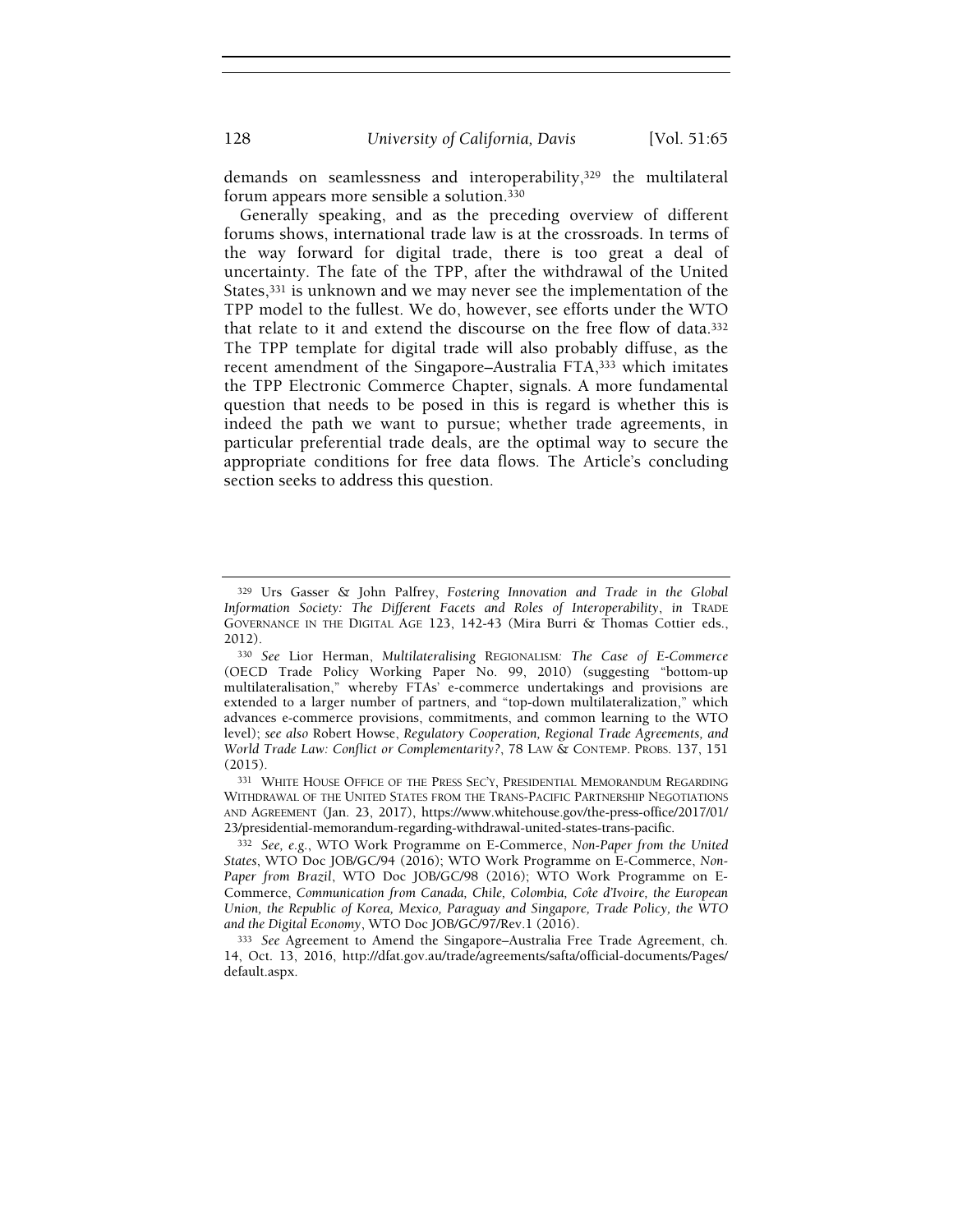# B. Assessing the Suitability of Trade Forums to Address Data Issues

International trade law, as noted earlier, was intended to regulate trade in goods. The basic idea of the GATT 1947 was to make sure that when a good was imported into a country, it would not be treated worse than another country's product and would not face horrendous tariffs at the border, thus allowing it to compete with other foreign, as well as with domestic, products. Overall, the system has worked well.334 Yet, and this is not to be forgotten, this system of trade regulation is in its nature, in its very core, a physical, analog one. This nature has not changed over time, despite the increased complexity of trade and the globalized economy it is a part of, and despite the update of the GATT regime by adding on rules on services and intellectual property rights.335 The WTO remains profoundly mercantilist; it has a monolinear conception of production and trading patterns, and is based upon a state-centric, top-down paradigm of rule-making.336 It still very much "thinks" in terms of trade crossing borders through brick-and-mortar customs houses and incremental innovation through protected investments in production.<sup>337</sup>

This is true not only for the multilateral forum of the WTO but also for the multiple regional and bilateral trade venues, where power can matter even more. We find ourselves in "... a system that officially claims to embrace free trade, yet still pits one political interest against another in a quest to seize protectionist rents. Powerful lobbies, such as domestic producers, capture trade negotiators and replace national interests with those of their own."338 Indeed, this has been well illustrated by the evolution of the digital trade regime in general, which has been driven by the United States and clearly reflects the priorities spelled out in its Digital Agenda, as early as 2002. More concretely in the framework of FTAs, we observed the insertion of specific provisions — such as the ban on encryption or rules on

<sup>334</sup> In spite of its scant institutional framework, the GATT was very successful in reducing tariffs on trade in goods. In eight negotiation rounds between 1947 and 1994, the average level of tariffs imposed by developed countries on industrial products was brought down from over forty percent to less than four percent. See, e.g., PETROS C. MAVROIDIS, TRADE IN GOODS, 1-55 (2d ed. 2012).

<sup>335</sup> See generally Debra P. Steger, The Culture of the WTO: Why It Needs to Change, 10 J. INT'L ECON. L. 483 (2007).

<sup>336</sup> Sungjoon Cho & Claire R. Kelly, Are World Trading Rules Passé?, 53 VA. J. INT'<sup>L</sup> L. 623, 623-27 (2013).

<sup>337</sup> Thomas J. Bollyky & Petros C. Mavroidis, Trade, Social Preferences, and Regulatory Cooperation: The New WTO-Think, 20 J. INT'L ECON. L. 1, 2 (2017).

<sup>338</sup> Cho & Kelly, supra note 336, at 626.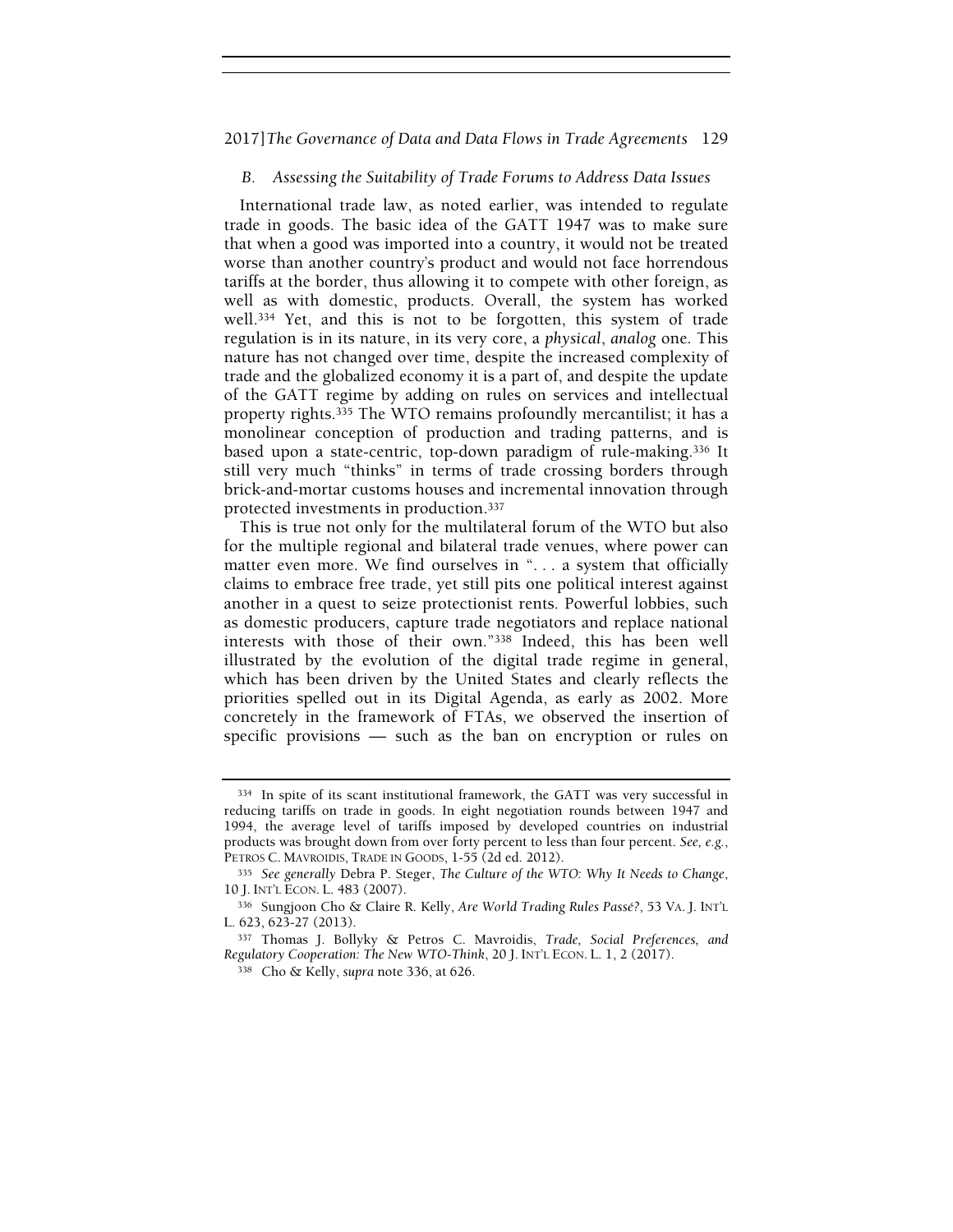intermediaries' liability — that are the result of the concerted efforts of well-organized industry lobbies. While bargaining across issue areas and economic sectors may still be a valid way of moving ahead in negotiations and striking a deal, it is hardly conducive to providing holistic solutions to complex multidimensional problems like digital trade.

Another remnant of the analog age is the way negotiations proceed in trade venues — in a secretive, non-transparent, and non-inclusive manner.<sup>339</sup> States and only states are the actors at the scene;<sup>340</sup> other stakeholders or the broader public are utterly excluded from the debates.

Against this backdrop, we find ourselves faced with an extremely difficult task — to match these analog regulatory venues with the unpredictable, scruffy, dynamic, and open innovation of digital platforms341 and data that flows regardless of state borders.342 At the same time, and this only makes our task more challenging, it is evident that the regulatory framework that will be chosen will have immense effects on innovation.343 Moreover, beyond the province of the economy and even in seemingly technical decision-making —

<sup>339</sup> See, e.g., Levine, supra note 241; Panagiotis Delimatsis, TTIP, CETA, TiSA Behind Closed Doors: Transparency in the EU Trade Policy (TILEC, Discussion Paper No. 20, 2016).

<sup>340</sup> "Who and what is the WTO? It is the governments who are its members, nothing more, nothing less. That is why their perceptions of what the WTO is, and how it should function, are critical. There is no institutional counterbalance to the collectivity of the members, except for the dispute settlement system." See Steger, supra note 335, at 486.

<sup>341</sup> As Benkler aptly sums up, innovation in the networked environment is typified by: "Change and complexity, rather than predictability and "well behaved" change; [i]nnovation and growth, rather than efficiency and optimization; "[s]cruffy," adaptive learning systems . . . that do better than . . . slower-moving, optimized systems; [and o]pen systems, which emphasize freedom to operate on standardized interfaces among different actors and components, that do better than closed systems that emphasize control and well-ordered . . . interaction among components and actors." See Yochai Benkler, Growth-oriented Law for the Networked Information Economy: Emphasizing Freedom to Operate Over Power to Appropriate, in RULES FOR GROWTH: PROMOTING INNOVATION AND GROWTH THROUGH LEGAL REFORM 313, 320 (2011); see also JONATHAN L. ZITTRAIN, THE FUTURE OF THE INTERNET — AND HOW TO STOP IT (2008); Peter K. Yu, Trade Agreement Cats and the Digital Technology Mouse, in SCIENCE AND TECHNOLOGY IN INTERNATIONAL ECONOMIC LAW: BALANCING COMPETING INTERESTS 185 (Brian Mercurio & Kuei-Jung Ni eds., 2014).

<sup>342</sup> MANYIKA ET AL., supra note 1.

<sup>343</sup> See Anupam Chander, How Law Made Silicon Valley, 63 EMORY L.J. 639, 642-44 (2014) (discussing the innovation-enabling function of law); see also Chander and Lê, supra note 11, at 677-739. See generally ZITTRAIN, supra note 341.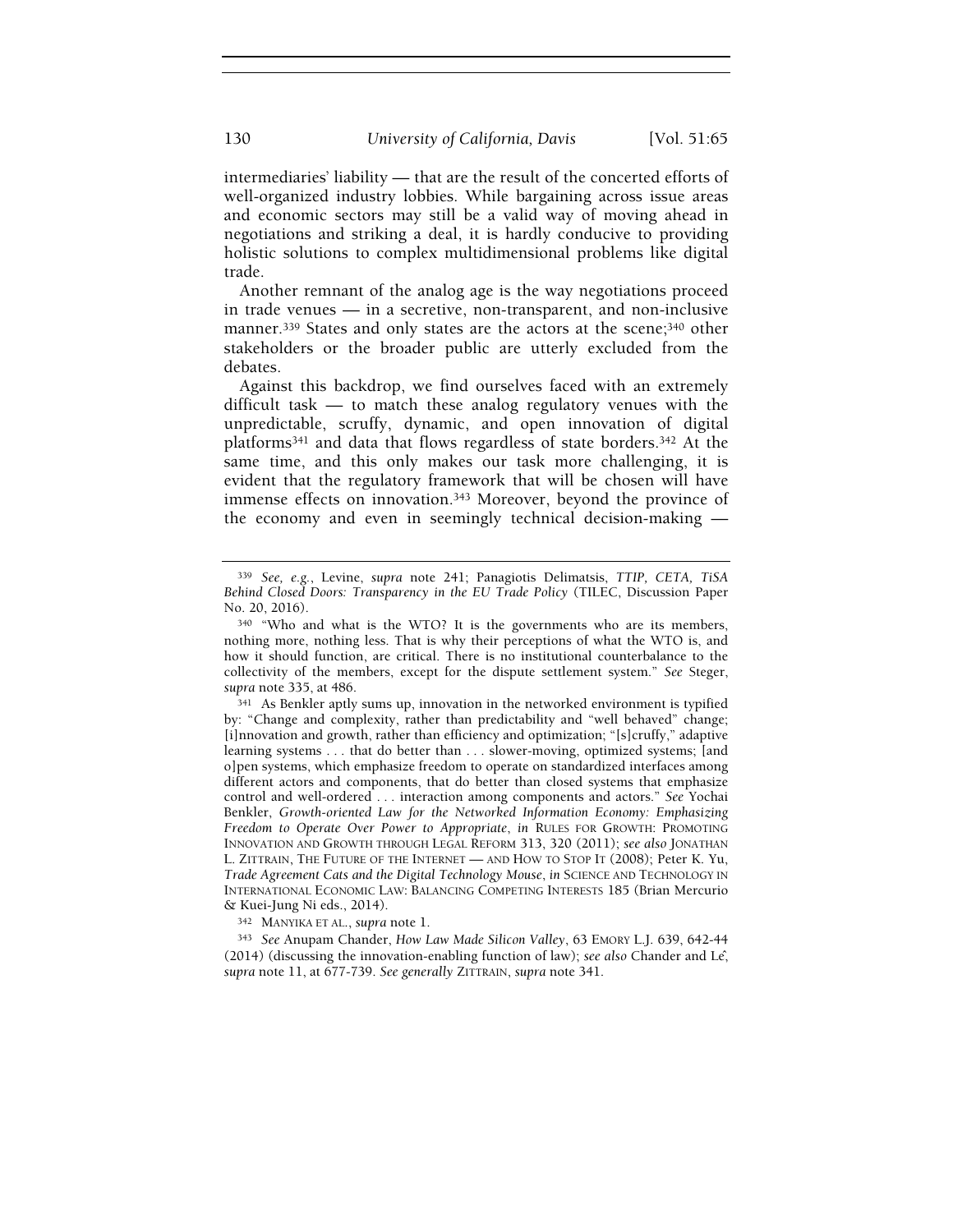such as for classification or localization requirements for foreign operators — essential rights and values like freedom of expression, privacy, fairness, equality of opportunity, and justice, will be affected.<sup>344</sup>

While addressing this governance challenge is beyond the humble scope of the present Article, we consider some steps that may be essential in tackling it. First, there is a distinct need for understanding trade rules better and how they operate in the data economy — not only in terms of the content of the rules (as clarified to some extent by this Article) but also in terms of their impact on the ground (for which there is still insufficient data). We may need to confront Senator Milikin's prediction in this regard that, "Anyone who reads GATT is likely to have his sanity impaired,"345 and attempt to link the oftendisconnected discourses on trade and Internet governance. The newly emerged rhetoric of data flows that has been specifically endorsed in recent preferential trade negotiations may help. It has a positive connotation and the potential to bridge technical and legal discussions in a meaningful way. Data is clearly now an asset, so different policy circles can be mobilized.

Second, there is a need to understand what trade forums can and cannot do, and how we may want to shape the existing rules towards a regulatory environment that on the one hand, reflects the practical reality of digital trade and data flows, and on the other, the interests of sovereign states to protect values that are important to their citizens, such as privacy and national security. The debate on the boundaries of the WTO is not new and the writings on the desirability of including new issues under the WTO umbrella346 and on the feasibility of the WTO institution, and its law to address different areas that demand cooperation,347 are still relevant today. They show that the WTO has the capability to, and overall good record in, disciplining protectionism.348 This can be useful in the context of digital trade we saw that the WTO has given a level of legal certainty by binding

<sup>344</sup> See, e.g., Anupam Chander & Uyên P. Lê, Free Speech, 100 IOWA L. <sup>R</sup>EV. 501 (2015).

<sup>345</sup> Senator Millikin at the 1951 Hearings held by the Senate Finance Committee, as cited by JOHN H. JACKSON, WORLD TRADE AND THE LAW OF GATT vii (1969).

<sup>346</sup> See, e.g., José E. Alvarez & Steve Charnovitz, Triangulating the World Trade Organization, 96 AM. J. INT'L. L. 28, 29 (2002). See generally Symposium, The Boundaries of the WTO, 96 AM. J. INT'L. L. 1 (2002).

<sup>347</sup> See Anu Bradford, When the WTO Works, and How It Fails, 51 VA. J. INT'L L. 1, 6 (2010).

<sup>348</sup> Bollyky & Mavroidis, supra note 337, at 2-3.